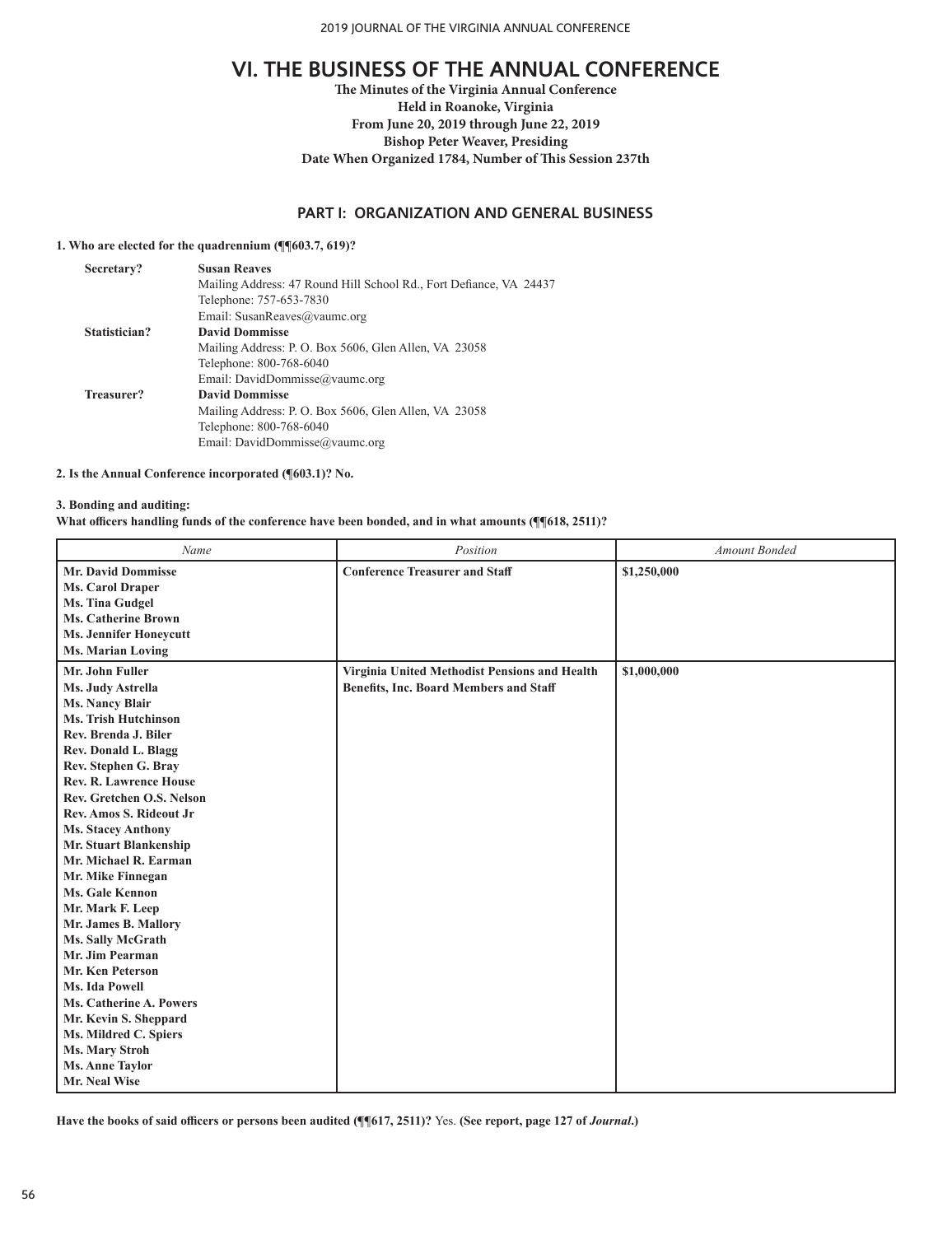#### **4. What agencies have been appointed or elected?**

## **a) Who have been elected chairpersons for the mandated structures listed?**

| <i>Structure</i>                                                    | Chairperson        | Mailing Address                                  | Phone Number | Email                   |
|---------------------------------------------------------------------|--------------------|--------------------------------------------------|--------------|-------------------------|
| <b>Council on Finance and</b><br><b>Administration (¶611)</b>       | Ms. Betty Forbes   | 301 River's Bend Cir., Chester VA 23836          | 804-530-2055 | bettyforbes@comcast.net |
| <b>Board of Ordained Ministry</b><br>$($ [635)                      | Rev. John Hall Sr. | 8419 Mundy Dr., Henrico, VA 23228                | 804-784-2362 | JohnHall@vaumc.org      |
| <b>Board of Pensions (%639)</b>                                     | Mr. Ken Peterson   | 805 Merchant Lee Ct., Manakin-Sabot, VA<br>23103 | 804-784-2665 | Kenp78@comcast.net      |
| <b>Board of Trustees of the</b><br><b>Annual Conference (¶2512)</b> | Mr. Carl Moravitz  | 8921 Garden Stone Ln., Fairfax, VA 22031         | 202-622-8614 | carleem@cox.net         |
| <b>Committee on Episcopacy</b><br>$($ (1637)                        | Rev. Tom Berlin    | 13600 Frying Pan Rd., Herndon, VA 20171          | 757-428-7727 | TomBerlin@vaumc.org     |
| <b>Administrative Review</b><br>Committee (¶636)                    | Rev. Mark Miller   | 212 19th St., Virginia Beach, VA 23451           | 757-428-7727 | MarkMiller@vaumc.org    |

**b) Indicate the name of the agency (or agencies) and the chairperson(s) in your annual conference which is (are) responsible for the functions related to each of the following general church agencies (¶610.1):**

| General Agency                                                                     | Conference Agency                                                                   | Chairperson                      | Mailing Address                             | Phone Num-<br>ber | E-mail                       |
|------------------------------------------------------------------------------------|-------------------------------------------------------------------------------------|----------------------------------|---------------------------------------------|-------------------|------------------------------|
| <b>General Board of</b><br><b>Church and Society</b>                               | <b>Conference Board of</b><br><b>Church and Society</b>                             | Rev. James Page                  | 306 Annandale Rd.<br>Falls Church, VA 22042 | 703-297-0355      | JamesPage@vaumc.org          |
| <b>General Board of</b><br><b>Discipleship</b>                                     | <b>Conference Board of</b><br><b>Discipleship</b>                                   | Rev. Kathy Gochenour             | 800 Coan Harbour Dr.<br>Lottsburg, VA 22511 | 703-529-6344      | kathygochenour@vaumc.<br>org |
| <b>General Board of</b><br><b>Global Ministries</b>                                | <b>Conference Missional</b><br><b>Ministries Board</b>                              | Rev. Nancy Robinson              | 2413 Jewett Dr.<br>Henrico, VA 23228        | 804-282-3906      | nancyrobinson@vaumc.org      |
| <b>General Board of</b><br><b>Ordained Ministry</b>                                | <b>Conference Board of</b><br><b>Ordained Ministry</b>                              | Rev. John Hall Sr.               | 8419 Mundy Dr.<br>Henrico, VA 23228         | 804-784-2362      | johnhall@vaumc.org           |
| <b>Higher Education</b><br>and Campus<br><b>Ministry</b>                           | <b>Conference Board of</b><br><b>High Education and</b><br><b>Campus Ministries</b> | Mr. John Dunning                 | 200 Cobia Dr.<br>Yorktown, VA 23692         | 757-898-4960      | johndunning@cox.net          |
| <b>General Commission</b><br>on Archives and<br><b>History</b>                     | <b>Virginia United Method-</b><br>ist Historical Society                            | Rev. Michael Browder.            | 11030 Merganser Ter.<br>Chesterfield 23838  | 804-458-5557      | m.browder@hotmail.com        |
| <b>General Commission</b><br>on Christian Unity<br>and Inter-religious<br>Concerns | <b>TBA</b>                                                                          | To be determined                 |                                             |                   |                              |
| <b>General Commission</b><br>on Religion and Race                                  | <b>Conference Commission</b><br>on Ethnic Minority<br><b>Concerns and Advocacy</b>  | Ms. Lori Valentine de<br>Segovia | 3403 Gough St.<br>Baltimore, MD 21224       | 540-392-3514      | Segovia.five@gmail.com       |
| <b>General Commission</b><br>on the Status and<br><b>Role of Women</b>             | <b>Conference Commission</b><br>on the Status and Role<br>of Women                  | Rev. Mary Dadisman               | 19910 Halifax Rd.<br>Carson, VA 23830       | 434-246-6969      | MaryDadisman@vaumc.org       |
| <b>United Methodist</b><br><b>Communications</b>                                   | Virginia Conference<br><b>Board of Communica-</b><br>tions                          | Ms. Jill Gaynor                  | 2813 Dover Hunt Pl.,<br>Henrico, VA 23233   | 804-273-9810      | jwgaynor@gmail.com           |

# **c) Indicate the conference agencies and chairpersons which have responsibilities for the following functions:**

| General Agency                                                             | Conference Agency                                         | Chairperson                 | Mailing Address                                   | Phone Num-<br>ber | Email                        |
|----------------------------------------------------------------------------|-----------------------------------------------------------|-----------------------------|---------------------------------------------------|-------------------|------------------------------|
| <b>Criminal Justice and</b><br><b>Mercy Ministries</b><br>$\sqrt{(657)^2}$ | <b>Conference Board of</b><br><b>Church and Society</b>   | Rev. James Page             | 306 Annandale Rd.<br>Falls Church, VA 22042       | 703-297-0355      | JamesPage@vaumc.org          |
| <b>Disability Concerns</b><br>$\sqrt{(653)^2}$                             | <b>Conference Commission</b><br>on Disabilities           | Rev. Neil W.McLaugh-<br>lin | 112 Covered Bridge Rd.<br>Kents Store, VA 23084   | 434-589-2142      | NeilMcLaughlin@vaumc.<br>org |
| Equitable<br>Compensation<br>$\sqrt{625}$                                  | <b>Conference Equitable</b><br>Compensation<br>Commission | Rev. Joe T. Carson, III     | 125 E Westover Ave.<br>Colonial Heights, VA 23834 | 804-526-3870      | Joe TCarson@value.org        |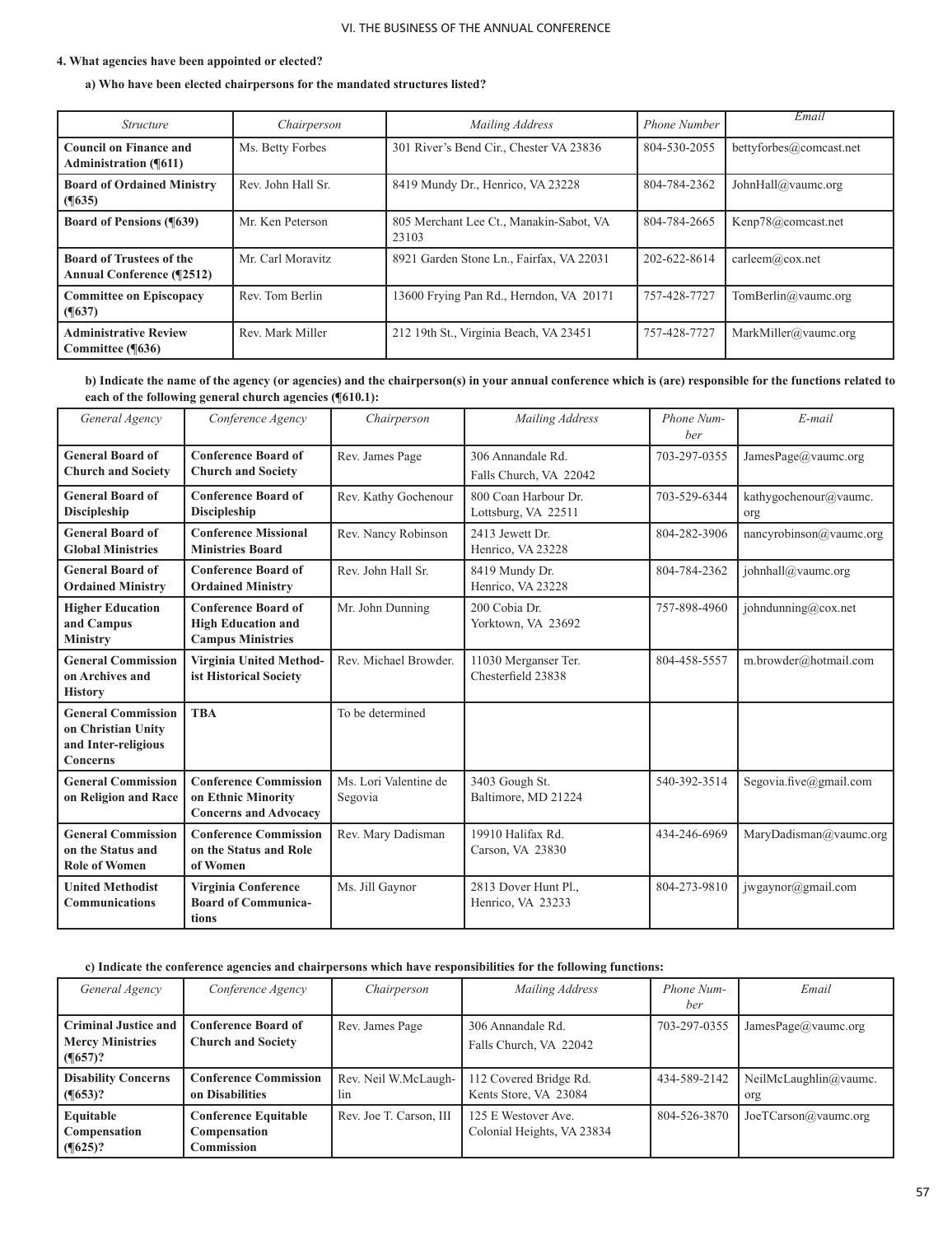| Laity $(\sqrt{631})$ ?                              | <b>Conference Board of</b><br>Laity                  | Mr. Warren Harper   | 200 Ladybank Dr.<br>Williamsburg, VA 23188          | 757-258-4498 | wrscharper@aol.com      |
|-----------------------------------------------------|------------------------------------------------------|---------------------|-----------------------------------------------------|--------------|-------------------------|
| <b>Native American</b><br>Ministry $(\sqrt{654})$ ? | <b>Conference Native</b><br><b>American Ministry</b> | Rev. Glenn Rowley   | P.O. Box 5606<br>Glen Allen, VA 23060               | 804-521-1154 | GlennRowley@vaumc.org   |
| <b>Small Membership</b><br>Church $(\sqrt{645})$ ?  | <b>Small Church Leader-</b><br>ship Team             | Rev. June Carpenter | 4144 W. Lynchburg Salem Tpke.,<br>Thaxton, VA 24174 | 434-944-0234 | JuneCarpenter@vaumc.org |

#### **d) Indicate the president or equivalent for the following organizations:**

| Organization                                                                   | Name of Agency                                        | Chairperson          | Mailing Address                                 | <b>Phone Number</b> | Email                        |
|--------------------------------------------------------------------------------|-------------------------------------------------------|----------------------|-------------------------------------------------|---------------------|------------------------------|
| <b>Conference United</b><br><b>Methodist Women</b><br>$($ [647)                | <b>Conference United</b><br><b>Methodist Women</b>    | Ms. Mary Jane Rawley | 4703 Spring Creek Rd.,<br>Bridgewater, VA 22812 | 540-828-2436        | dwrawley@msn.com             |
| <b>Conference United</b><br><b>Methodist Men</b><br>$($ (1648)                 | <b>Conference United</b><br><b>Methodist Men</b>      | Mr. Andrew Kissell   | 5261 Beaumont Dr.<br>Virginia Beach, VA 23464   | 757-424-4546        | Andrew.Kissell@aecom.<br>com |
| <b>Conference Council</b><br>on Youth Ministry<br>$($ (1649)                   | <b>Conference Council on</b><br><b>Youth Ministry</b> | Ms. Juli Odell       | 1013 Westover Dr.<br>Danville, VA 24541         | 434-792-3391        | julieodell1982@gmail.com     |
| <b>Conference Council</b><br>on Young Adult<br>Ministry $($ <del>[650</del> )? | <b>Next Generation</b><br><b>Ministries</b>           | Mr. Paulo Lopes      | P.O. Box 5606<br>Glen Allen, VA 23060           | 804-521-1135        | PauloLopes@vaumc.org         |

**e) Have persons been elected for the following district boards and committees? Answer yes or no.**

**(1) District Boards of Church Location & Building (¶2518.2)? Yes**

 **(2) Committees on District Superintendency (¶669)? Yes (3) District Committees on Ordained Ministry (¶666)? Yes**

**f) What other councils, boards, commissions, or committees have been appointed or elected in the annual conference?**

| <i>Structure</i>                                             | Chairperson              | Mailing Address                                   | Phone Number | Email                    |
|--------------------------------------------------------------|--------------------------|---------------------------------------------------|--------------|--------------------------|
| Virginia United Methodist<br><b>Foundation</b>               | Ms. Christine Williamson | 10066 Field Ct., Manassas, VA 20110               | 703-761-4848 | cbwdev@comcast.net       |
| <b>Committee on Rules and</b><br><b>Plan of Organization</b> | Rev. Joshua King         | 921 W. Country Club Dr.<br>Purcellville, VA 20132 | 703-727-6589 | JoshuaKing@vaumc.org     |
| <b>Retired Clergy Housing</b><br>Corporation                 | Rev. Charles Wickham     | 1607 Meadowview Ln.<br>Martinsville, VA 24112     | 434-250-1563 | CharlesWickham@vaumc.org |
| <b>Preacher's Relief Society</b>                             | Rev. Robert T. Casey     | 721 Richmond Rd.<br>Williamsburg, VA 23185        | 757-258-5042 | $rt$ cmtc $(a)$ cox.net  |
| <b>The Common Table for</b><br><b>Church Vitality</b>        | Rev. Ted Smith           | P. O. Box 5606<br>Glen Allen, VA 24060            | 804-521-1133 | tedsmith@vaumc.org       |

## **5. Have the secretaries, treasurers, and statisticians kept and reported their respective data in accordance to the prescribed formats? (¶606.8)?**

**6. What is the report of the statistician?** (See Statistician's Report, Section XVIII, page A1 of *Journal*.)

**7. What is the report of the treasurer?** (See Financial Report, Section VIII, page 108 of *Journal*.)

**8. What are the reports of the district superintendents as to the status of the work within their districts?** (See Cabinet Report, Section IX, page 142 of *Journal*.)

#### **9. What is the schedule of minimum base compensation for clergy for the ensuing year (¶¶342, 625.3)?**

| <b>Full Connectional Pastors</b>  |  | \$42,000 |  |
|-----------------------------------|--|----------|--|
| Provisional and Associate Members |  | \$38,500 |  |
| Local Pastors                     |  | \$36,000 |  |
|                                   |  |          |  |

**10. What amount has been apportioned to the pastoral charges within the conference to be raised for the support of the district superintendents for the ensuing year (¶614.1a)?** \$2,000,000 

**11. a) What amount has been apportioned to the pastoral charges within the conference to be raised for the support of the pension and benefit programs of the conference for the ensuing year (¶¶614.1d, 1507)?**

#### **b) What are the apportionments to this conference for the ensuing year?**

| (1) For the World Service Fund?         | \$3,140,000 |
|-----------------------------------------|-------------|
| (2) For the Ministerial Education Fund? | \$600,000   |
| (3) For the Black College Fund?         | \$395,000   |
| (4) For the Africa University Fund?     | \$90,000    |
| (5) For the Episcopal Fund?             | \$875,000   |
|                                         |             |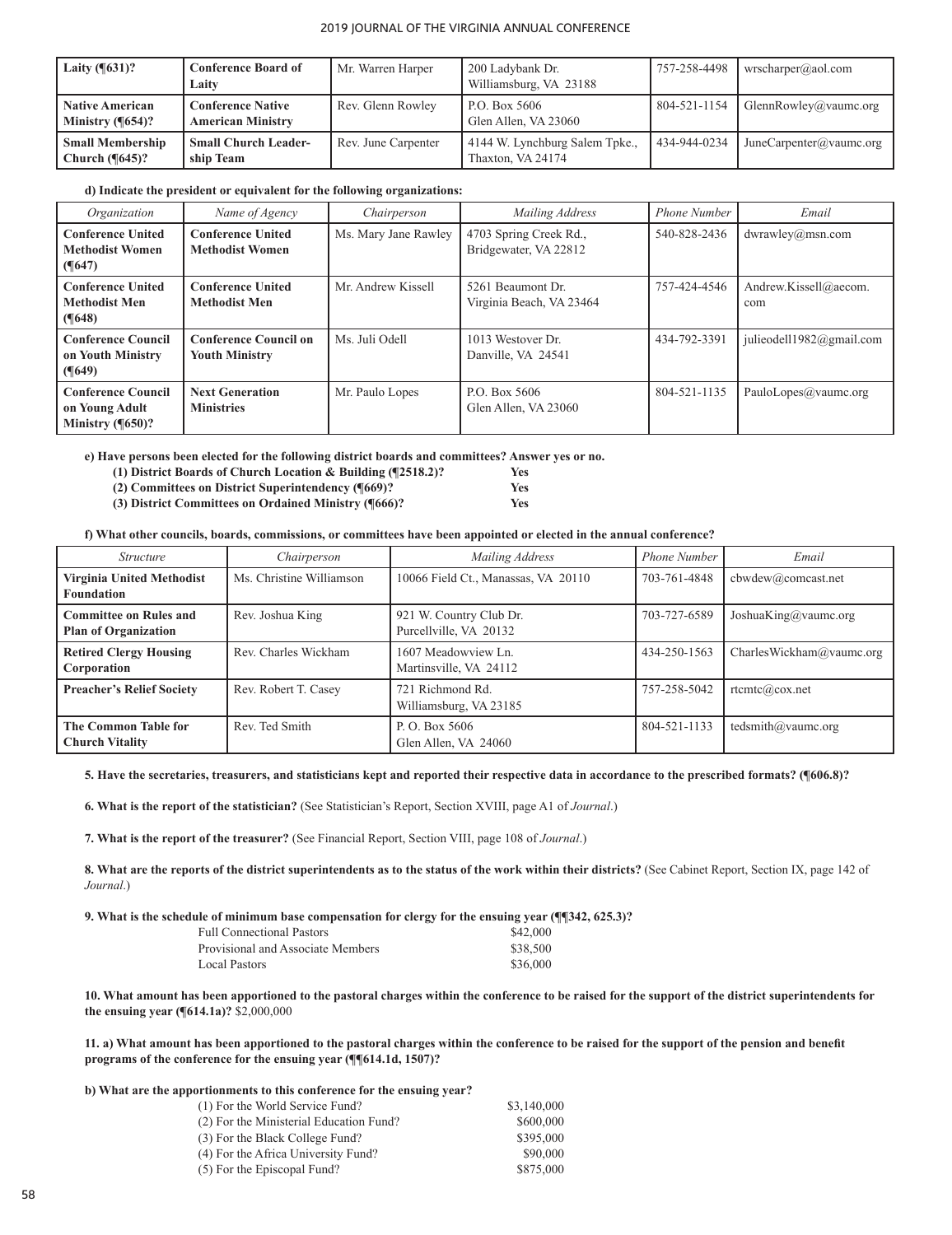| (6) For the General Administration Fund?          | \$400,000 |
|---------------------------------------------------|-----------|
| (7) For the Interdenominational Cooperation Fund? | \$80,000  |

**12. What are the findings of the annual audit of the conference treasuries?** (See page 127 of *Journal*.)

#### **13. Conference and district lay leaders (¶¶603.9, 660):**

| a) Conference lay leader:                                                                   | Mr. Warren Harper                        |
|---------------------------------------------------------------------------------------------|------------------------------------------|
| Mailing Address:                                                                            | 200 Ladybank Dr., Williamsburg, VA 23188 |
| b) Associate conference lay leaders:                                                        | Mr. Larry Creamer                        |
| c) District and associate district lay leaders: See Section I.B, page 6 of <i>Journal</i> . |                                          |

#### **14. List local churches which have been:**

**a) Organized or continued as New Church Starts (¶259,1-4, continue to list congregations here until listed in questions 14.c, d, or e):** 

| GCEA#  | Church Name                                                         | District        | Mailing Address                                                 | <b>Phone Number</b> | Date<br>Founded |
|--------|---------------------------------------------------------------------|-----------------|-----------------------------------------------------------------|---------------------|-----------------|
| 412167 | Spirit & Life (NCS)                                                 | Alexandria      | 3890-B Cameron St.<br>Dumfries, VA 22026                        | 571-402-4437        | Continued       |
| 095616 | <b>Arlington Commons (NCS)</b>                                      | Arlington       | 1719 N. Glebe Rd.<br>Arlington, VA 20902                        | 404-372-0491        | Continued       |
| 295964 | <b>Ashburn Korean (NCS)</b>                                         | Arlington       | 45454 Crossroads Dr., Ashburn, VA 20147                         | 703-336-3679        | Continued       |
| 410842 | <b>First Vietnamese – American of Greater Wash-</b><br>ington (NCS) | Arlington       | 4701 Arlington Blvd.<br>Arlington, VA 22203                     | 703-465-8505        | Continued       |
| 096278 | <b>Restoration</b>                                                  | Charlottesville | 5145 Dickerson Rd., Charlottesville, VA<br>22911                | 434-973-9077        | 7/12            |
| 411846 | <b>Bloxom Mission</b>                                               | Eastern Shore   | P.O. Box 311, Bloxom, VA 23308                                  | 757-665-4747        | 7/1/09          |
| 475051 | Journey                                                             | Farmville       | P.O. Box 190, Jetersville, VA 23083                             | 804-304-0256        | 2011            |
| 004758 | Aisle 7                                                             | Harrisonburg    | 465 Lee High Hwy., Gray's Shopping Center,<br>Verona, Va. 24482 | 540-248-7777        | 1/1/16          |
| 412087 | <b>RISE</b>                                                         | Harrisonburg    | 60 W. Market St., Harrisonburg, VA 22801                        | 540-434-3940        | 2010            |

# **b) Organized or continued as Mission Congregations (¶259,1-4, continue to list congregations here until listed in questions 14.c, d, or e)**

| GCEA#  | Church Name                                                           | District   | Mailing Address                              | Phone Num-<br>ber | Date<br>Founded                                                                |
|--------|-----------------------------------------------------------------------|------------|----------------------------------------------|-------------------|--------------------------------------------------------------------------------|
| 411254 | <b>Accotink-Cana (Mission)</b>                                        | Alexandria | 9043 Backlick Rd., Ft Belvoir, VA 22060      | 703-339-8899      | Continued                                                                      |
| 411788 | <b>Ghana Wesley (Mission)</b>                                         | Alexandria | 1400 G St., Woodbridge, VA 22191             | 703-494-1588      | Continued                                                                      |
| 470311 | <b>Rising Hope Mission</b>                                            | Alexandria | 8220 Russell Rd., Alexandria, VA 22309       | 703-360-1976      | Continued<br>(with des-<br>ignation<br>as mission<br>congrega-<br>$tion-2016)$ |
| 410842 | <b>First Vietnamese American of Greater Washing-</b><br>ton (Mission) | Arlington  | 4701 Arlington Blvd., Arlington, VA 22203    | 703-465-8505      | Continued                                                                      |
| 480742 | <b>Belmont</b>                                                        | Richmond   | 3510 Broad Rock Blvd., Richmond, VA<br>23224 | 804-275-6336      | 2016                                                                           |
| 484226 | <b>Basic</b>                                                          | Staunton   | P.O. Box 2447, Waynesboro, VA 22980          | 540-949-8947      | 7/1/17                                                                         |
| 410317 | <b>People United in Christ</b>                                        | Staunton   | P.O. Box 606, Buena Vista, VA 24416          | 540-319-4009      | 7/1/14                                                                         |

# **c) Organized or continued Satellite congregations (¶247.22, continue to list here until listed in questions 14.a, c, d, or e)**

| $GFCA \#$ | <b>Church Name</b>                 | <b>Parent Church</b> | District   | Mailing Address                            | Date<br>Chartered |
|-----------|------------------------------------|----------------------|------------|--------------------------------------------|-------------------|
| 470218    | <b>Kingstowne Communion</b>        | Aldersgate           | Alexandria | 1301 Collingwood Rd., Alexandria VA 22308  | Continued         |
| 471532    | <b>Online Campus</b>               | <b>Christ Church</b> | Alexandria | 7600 Ox. Rd., Fairfax Station, VA 22039    | Continued         |
| 470801    | <b>Commonwealth</b>                | Fairfax              | Alexandria | 10300 Stratford Ave., Fairfax, VA 22030    | Continued         |
| 471452    | <b>Bristow Revive House Church</b> | Gainesville          | Alexandria | 13710 Milestone Ct., Gainesville, VA 20155 | Continued         |
| 411788    | <b>New Life International</b>      | <b>Ghana Wesley</b>  | Alexandria | 1400 G St., Woodbridge, VA 22191           | Continued         |
| 411904    | Haymarket                          | <b>St. Thomas</b>    | Alexandria | 14951 Washington St., Haymarket, VA 20169  | Continued         |
| 470801    | <b>Second Site</b>                 | Woodlawn-Faith       | Alexandria | 7010 Harrison Ln., Alexandria, Va 22306    | 9/1/19            |
| 411937    | <b>Restoration Church Reston</b>   | <b>Floris UMC</b>    | Arlington  | 1612 Washington Plaza N., Reston, VA 20190 | Continued         |
| 470435    | <b>Restoration Loudon</b>          | <b>Floris UMC</b>    | Arlington  | 13600 Frying Pan Rd., Herndon, VA 20171    | 7/1/18            |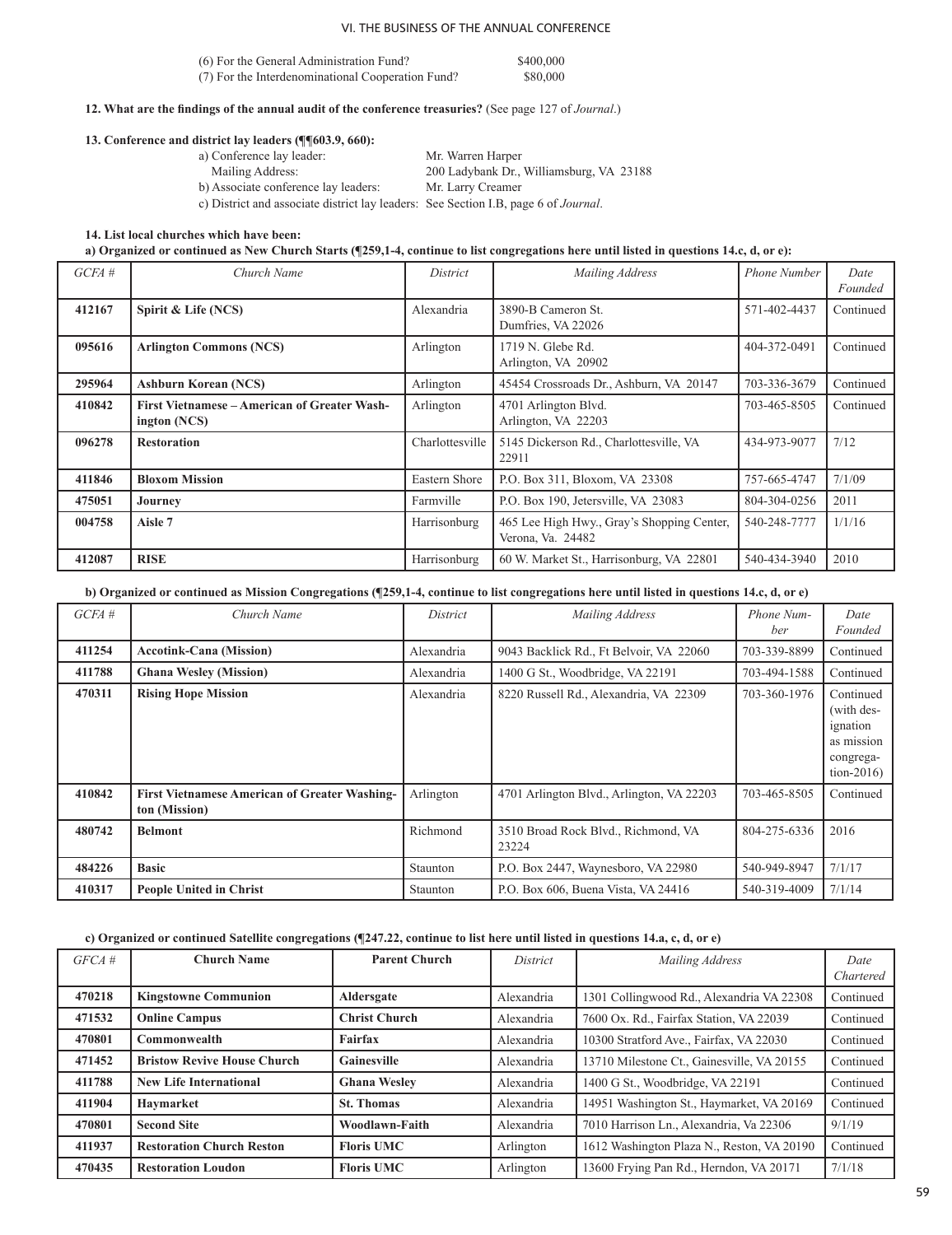| 470435 | <b>Restoration Worldwide</b>                          | <b>Floris UMC</b>  | Arlington   | 13600 Frying Pan Rd., Herndon, VA 20171    | Continued |
|--------|-------------------------------------------------------|--------------------|-------------|--------------------------------------------|-----------|
|        | <b>Restoration South Loudoun</b><br><b>Floris UMC</b> |                    | Arlington   | 1612 Washington Plaza N., Reston, VA 20190 | 1/1/20    |
|        | The Chapel at Landsdowne Woods                        | <b>Galilee UMC</b> | Arlington   | 45425 Winding Rd., Sterling, VA 20165      | Continued |
| 470275 | <b>Vine-Graham Road</b>                               | Vine UMC           | Arlington   | 2929 Graham Rd., Falls Church, VA 22042    | Continued |
| 478442 | <b>Ettrick</b>                                        | The Flow           | James River | 21302 Chesterfield Ave., Ettrick, VA 23803 | 2/01/15   |

## **d) Organized as Chartered (¶259.5-10, continue to list here until listed in questions 14.d or e)**

| GCFA # | <i>Church Name</i>     | District  | Mailing Address                                  | Phone Number | Date    |
|--------|------------------------|-----------|--------------------------------------------------|--------------|---------|
|        |                        |           |                                                  |              | Foundec |
| 004771 | Korean UMC of Koininia | Arlıngton | 6400 Old Centreville Rd<br>Centerville. VA 20121 | 703-850-9447 | 7/1/18  |

# **e) Merged (¶¶2546, 2547)**

(1) United Methodist with United Methodist

| District | GCFA # | Name of First Church | $GCEA \#$ | Name of Second Church | GCFA # | Date Name of  | Date Merged |
|----------|--------|----------------------|-----------|-----------------------|--------|---------------|-------------|
|          |        |                      |           |                       |        | Merged Church |             |
|          |        |                      |           |                       |        | Merged        |             |

#### (2) Other mergers (indicate denomination)

| District | GCFA | Name of First Church | GCFA # | Name of Second Church | GCFA # | Date Name of Merged | Date Merged |
|----------|------|----------------------|--------|-----------------------|--------|---------------------|-------------|
|          |      |                      |        |                       |        | Church Merged       |             |

# **f) Discontinued or abandoned (¶¶229, 341.2, 2549) (State which for each church listed.)**

(1) New Church Start (¶259.2,3)

| GCFA #   | $\sim$<br>hurch<br>: Name               | <i>District</i> | ∟ocation | $\sim$<br>Date<br>Aosed |
|----------|-----------------------------------------|-----------------|----------|-------------------------|
| Viission | Congregation $(\sqrt{\frac{259.1a}{}})$ |                 |          |                         |

| $X \cap T \neq I$<br>:FA ‡<br>$\mathbf r$ | $-1$<br>:hurch<br>Name | District | ocation | Aosec<br>Jate |
|-------------------------------------------|------------------------|----------|---------|---------------|
|                                           |                        |          |         |               |

#### (3) Satellite Congregation

| $\sim$ $\sim$ $\sim$ | hurch<br>Name                                     | District<br>.          | ocation                                                       | $\sim$<br>$\sqrt{2}$<br>Llosed<br>Date |
|----------------------|---------------------------------------------------|------------------------|---------------------------------------------------------------|----------------------------------------|
| 178464               | <b>TTT</b><br>$\sim$<br>- Wax<br>l he<br>Highland | James<br><b>R</b> iver | 123834<br>$\sim$ $\sim$<br>$B^{\alpha}$<br>Heights<br>olonial | 1/1/20                                 |

#### (4) Chartered Local Church (¶259.5)

| $GCEA \#$ | Church Name             | District                                                 | Location                                  | Date Closed |
|-----------|-------------------------|----------------------------------------------------------|-------------------------------------------|-------------|
| 471155    | Epiphany                | Arlington<br>1014 Country Club Dr., NE, Vienna, VA 22180 |                                           | 6/30/19     |
| 471587    | <b>Bassett Memorial</b> | 2805 Riverside Dr., Bassett, VA 24055<br>Danville        |                                           | 6/30/19     |
| 472888    | Moseley Memorial        | Danville                                                 | 601 Berryman Ave., Danville, VA 24541     | 6/30/19     |
| 478123    | Claremont               | James River                                              | 274 Bailey St., Claremtn, VA 23899-0241   | 6/30/19     |
| 484181    | Stonewall               | <b>Staunton</b>                                          | 145 Parkersburg Tpke., Staunton, VA 24482 | 6/30/19     |
| 477323    | Aldersgate              | York River                                               | 151 Wythe Pkwy., Hampton, VA 23661        | 12/31/18    |

# **g) Relocated and to what address**

| GCFA # | Church Name | District | Mailing Address                                | <b>Physical Location</b>                    | Date<br>Relocat-<br>ed |
|--------|-------------|----------|------------------------------------------------|---------------------------------------------|------------------------|
| 484693 | Fieldstone  | Roanoke  | 3385 N. Franklin St., Christiansburg, VA 24073 | 209 W. Roanoke St.,<br>Blacksburg, VA 24063 | 1/1/19                 |

## **h) Changed name of church? (Example: "First" to "Trinity")**

| $\mathbf{v}$ | Name<br>-orme | Name<br>101 | Addres<br>иа<br>.,,,<br>.<br>. | Distric<br>. |
|--------------|---------------|-------------|--------------------------------|--------------|
|              |               |             |                                |              |

# **i) Transferred this year into this conference from other United Methodist conference(s) and with what membership**

| $GCHA +$<br>embershin<br>ame | Sending Conterence |
|------------------------------|--------------------|
|------------------------------|--------------------|

# **j) What cooperative parishes in structured forms have been established? (¶206)**

| GCFA # | Parish Name                         | <i>Charge Name</i> | Church Name                                  | District        |
|--------|-------------------------------------|--------------------|----------------------------------------------|-----------------|
|        | Monacan Trail Cooperative<br>Parish |                    | Batesville, Mt. Olivet, Trinity North Garden | Charlottesville |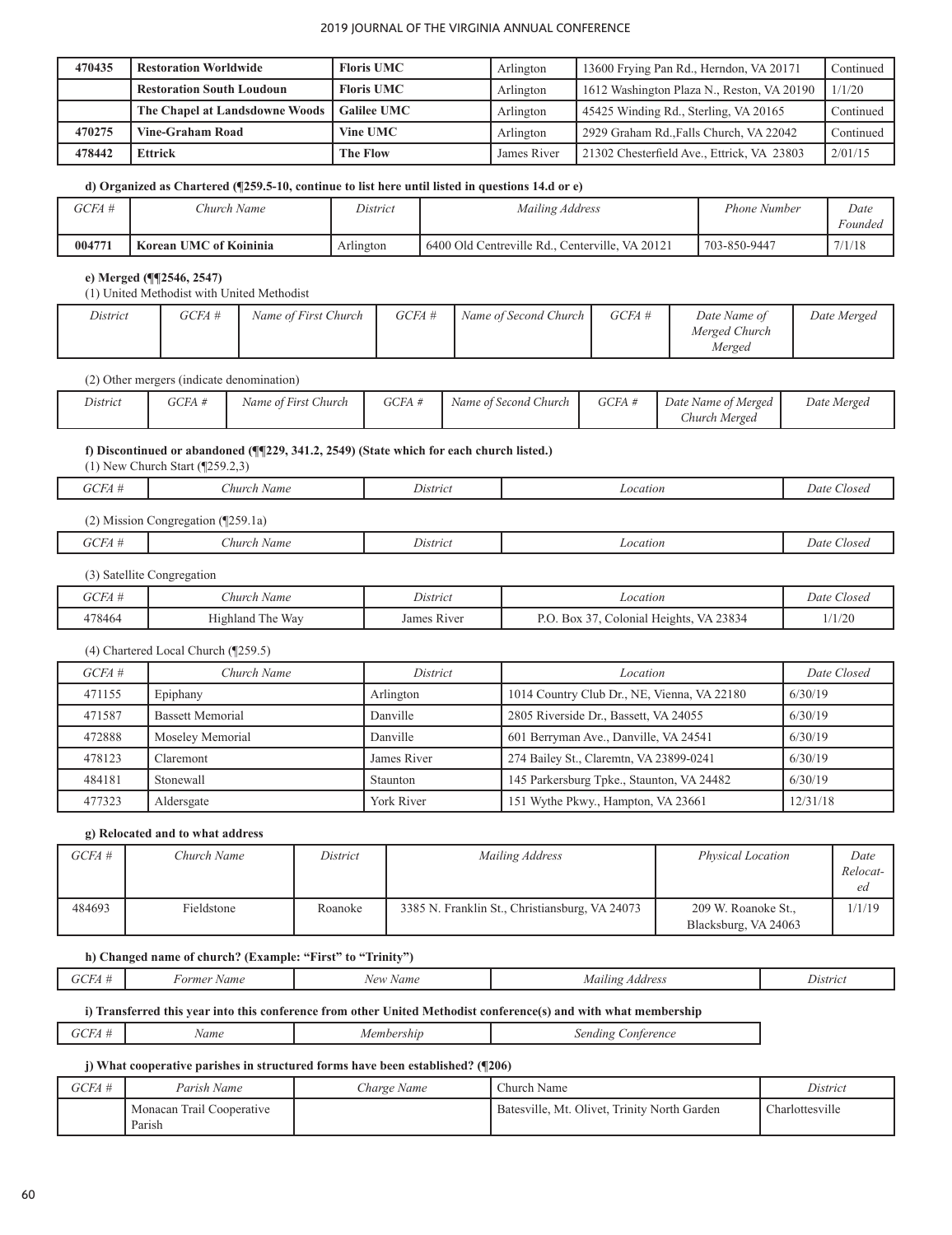| Harmonyt Swansonville<br>Cooperative Parish     | Harmony (472935), Swansonville (473314)        | Danville      |
|-------------------------------------------------|------------------------------------------------|---------------|
| Floral Hills-Mt. Olivet Coop-<br>erative Parish | Floral Hills (473267), Mt. Olivet (473303)     | Danville      |
| Patrick Ecumenical Parish                       | Creasey's Chapel (473611), Fellowship (304171) | Danville      |
| Cheriton Cooperative Parish                     | Cheriton, Travis Chapel                        | Eastern Shore |
| Waverly/Carsley Cooperative<br>Parish           | Waverley. Carsley                              | James River   |

**k) What other changes have taken place in the list of churches?**

#### Alexandria:

Dumfries: Add part-time associate position 25%. Messiah: Discontinue one full-time associate position. Sydenstricker: Add part-time associate position 50%.

#### Arlington:

Centreville: Discontinue full-time associate position. Korean UMC of Greater Washington: Add two full-time associate positions. Sleepy Hollow: Discontinue part-time associate position.

## Charlottesville:

Crozet: Add part-time associate position. Mt. Pleasant Charge: moves from full-time to part-time 50%. Mineral Mt. Pleasant Charge moves from full-time to part-time 75%. Bethel/Mt. View Charge moves from 75% part-time to 50% part-time.

#### Danville:

Henry County Cooperative Parish: Discontinue and Chatham Heights (473416) becomes a part-time station appointment. East Patrick Charge: Discontinued and Concord (473438), Nettle Ridge (473451), and New Hope (473473) become the Patrick Charge. West Patrick Charge: Discontinued and Creasey's Chapel and Fellowship (Union Church) become Patrick Ecumenical Parish.

## Eastern Shore:

New Hope Charge moves from full-time to part-time 75%.

Elizabeth River: Virginia Beach: Discontinue full-time associate position.

#### Farmville:

Journey moves from full-time to part-time 75%. Lunenburg moves from full-time to part-time 75%. McKendree-Asbury moves from full-time to part-time 75%. New Pamplin Charge (Evergreen and Piney Ridge) will be full-time. Centenary-Madisonville moves to part-time 25%. Pamplin-Pamplin City moves to part-time 25%.

#### James River:

Greensville Charge moves from full-time to part-time 50%. Saint Mark's moves from full-time to part-time 50%. Sharon moves from full-time to part-time 50%. Surry Charge moves from full-time to part-time 50%. Wesley (Colonial Heights): Add part-time associate position.

#### Roanoke:

Cave Spring (482240) Associate moves from full-time to part-time 75%. Fieldstone (484693) Moves from full-time to part-time 50%.

#### Staunton:

Calvary (Stuarts Draft) (#483381): Add part-time associate position. Bethlehem (#420874) and Jollivue (#484044) move from full-time charge status to part-time station appointments.

#### York River:

Warwick Memorial: Discontinue one full-time associate position. Memorial moves from full-time to part-time 75%.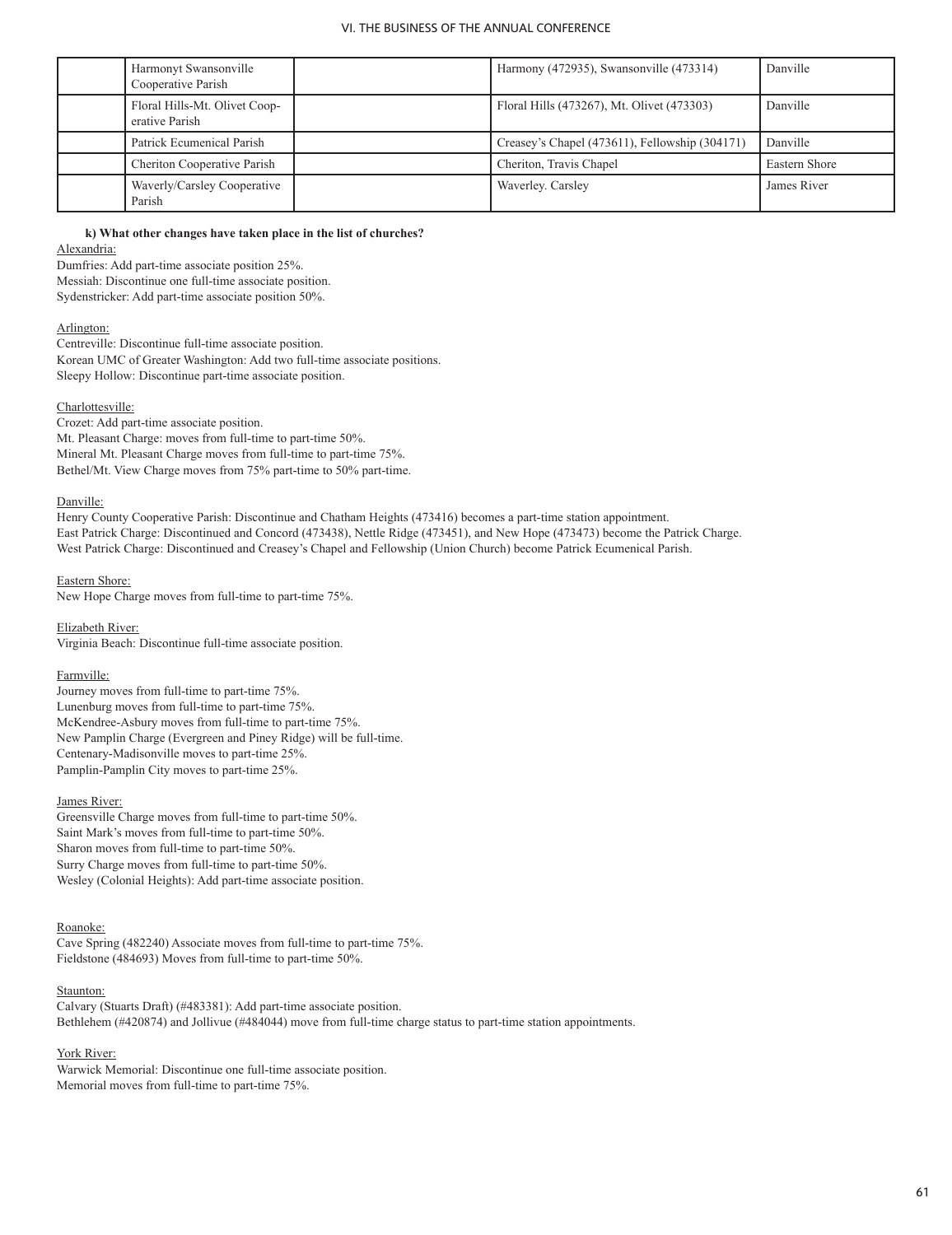#### **15. Are there Ecumenical Shared Ministries in the conference? (¶207, 208)**

 a) Federated Church

| $\sqrt{1}$<br>H<br>УI.<br>. | Name | . .<br>Distric | )ther<br>Denomination |
|-----------------------------|------|----------------|-----------------------|
|                             |      |                |                       |

| b) Union Church |                          |           |                                                                                                              |
|-----------------|--------------------------|-----------|--------------------------------------------------------------------------------------------------------------|
| $GCEA \#$       | Name                     | District  | <b>Other Denomination</b>                                                                                    |
| 304171          | Fellowship               | Danville  | Presbyterian (PCUSA)                                                                                         |
| 481108          | <b>Brandermill</b>       | Richmond  | Presbyterian                                                                                                 |
| 470856          | United Christian Parish  | Arlington | The Christian Church (Disciples of Christ), The<br>United Church of Christ; The Presbyterian<br>Church (USA) |
| 482694          | Stonewall (Floyd Parish) | Roanoke   | Church of the Brethren                                                                                       |

#### c) Merged Church

| GCH<br>UCFA       | Name | District | Other Denomination |
|-------------------|------|----------|--------------------|
| Yoked Parish<br>` |      |          |                    |

*GCFA # Name District Other Denomination*

#### **16. What changes have been made in district and charge lines (please list the GCFA Number beside church name)?**

#### **Farmville**

Ī

Pamplin Charge: Centenary (#475437); Evergreen (#475494); Pamplin (#476000); and Piney Ridge (#475517) have been realigned to form: the New Pamplin Charge – Evergreen (#475494); Piney Ridge (#475517); Centenary realigned to Centenary-Madisonville; and Pamplin realigned to Pamplin-Pamplin City.

#### **James River**

Surry Charge has been realigned from a three-point charge (478704 Surry, 479297 Oak Grove, 478271 Carsley) to a two-point charge (478704 Surry and 479297 Oak Grove).

#### **Staunton**

Cherryvale Cooperative Parish: with discontinuance of Stonewall UMC (#484181), the charge is renamed Cherryvale UMC (#421116).

#### **York River**

Discontinued: Kecoughtan Charge (Aldersgate and Central) – with discontinuance of Aldersgate UMC (#477323), Central UMC (#477447) becomes a parttime station.

# **PART II: PERTAINING TO ORDAINED AND LICENSED CLERGY**

*(Note: A (v) notation following a question in this section signifies that the action or election requires a majority vote of the clergy session of the annual conference. If an action requires more than a simple majority, the notation (v 2/3) or (v 3/4) signifies that a two-thirds or three-fourths majority vote is required.)*

#### **17. Are all the clergy members of the conference blameless in their life and official administration (¶¶604.4, 605.6)?**

*District Superintendent Kathleen Overby Webster, Dean of the Cabinet:* Recognizing that "all have sinned and fallen short of the glory of God" (Romans 3:23), and that throughout the year areas of concern have been identified and complaints or charges filed, we the appointive cabinet do believe that the licensed, commissioned, and ordained clergy are earnestly striving after perfection and are blameless in their life and in their official administration.

#### **18. Who constitute:**

 a) The Administrative Review Committee (¶636)? (v)

| Miller, Mark A., Chair | Reserve:            |
|------------------------|---------------------|
| Han. Grace S.          | Glass, Elizabeth S. |
| Washington, Alton M.   | Tuck, Reginald D.   |

 b) The Conference Relations Committee of the Board of Ordained Ministry (¶635.1d)?

 Estep, Tammy, Chair Gestwick, Clara Hannah, Susan Kim, Mikang Lee, Hyo Parson, Derrick Nixon, Hannah (Lay, Ax) Smith, Matthew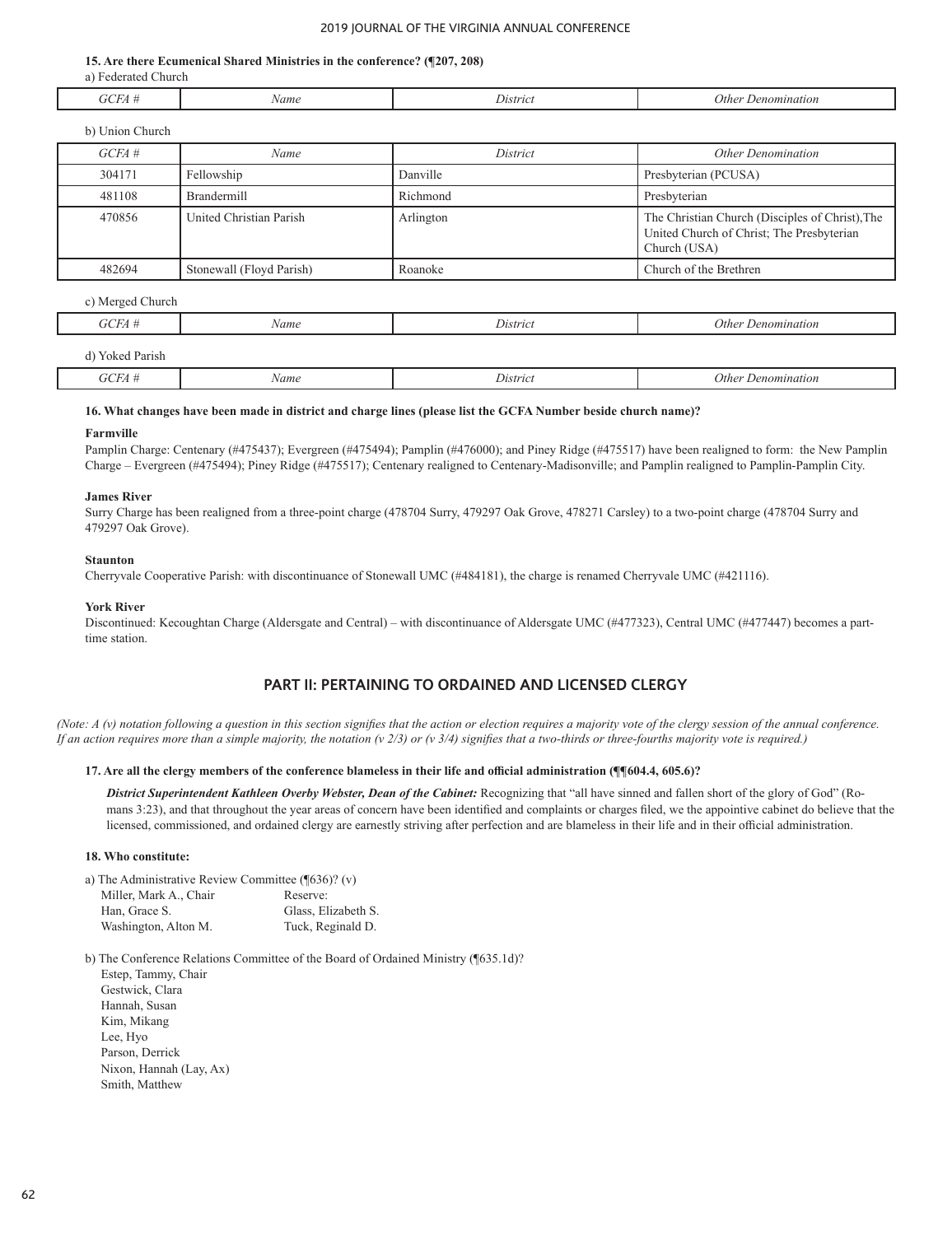| c) The Committee on Investigation $(\sqrt{2703})$ ? |
|-----------------------------------------------------|
| Clergy:                                             |
| Barrell, Veronica G.                                |
| Frost, Thomas E.                                    |
| Jones, Steven R.                                    |
| Taylor, Elizabeth Wright                            |
| Alternates:                                         |
| Haugh, Jeffrey J.                                   |
| Shipley, Patricia L.                                |
| Yoo, Sung Il                                        |
| Lay:                                                |
| Lutman, Kathy (W)                                   |
| White, Ronald (Rd)                                  |
| Williams, Clark (Rd)                                |
| Alternates:                                         |
| Bracey, Janet (ER)                                  |
| Duncan, Joyce (L)                                   |
| Tubbs, Larry (F)                                    |

#### **19. Who are the certified candidates (¶ ¶ 310, 313, 314)**

 a) Who are currently certified as candidates for ordained or licensed ministry?

| Name                             | District       | Date Certified | Note                            |  |
|----------------------------------|----------------|----------------|---------------------------------|--|
| Archie, Donovan Hector           | Ax             | 2019           | Recommended for licensing       |  |
| Baek, MiRhang                    | <b>RR</b>      | 2019           | Recommended for licensing       |  |
| Ballard, Shelly Lynn             | W              | 2019           |                                 |  |
| Batteiger, JoAnn Florence        | Rd             | 2017           |                                 |  |
| Beck, Talina Sarmiento           | $\mathbf S$    | 2018           |                                 |  |
| Beckwith, Amy Lynn               | W              | 2017           |                                 |  |
| Berghuis, Benton F.              | H              | 2014           |                                 |  |
| Black, Spencer Taylor            | Rn             | 2018           | Transfer from Rocky Mountain AC |  |
| Blakely, Joshua Kendell          | $\overline{F}$ | 2018           |                                 |  |
| Chapman, Kathleen Marie Smittey  | W              | 2015           |                                 |  |
| Collins, Megan Noel              | <b>YR</b>      | 2017           |                                 |  |
| Cook, Shawn Matthew              | H              | 2017           |                                 |  |
| Delgado, Renee                   | Rd             | 2018           |                                 |  |
| Dettmer, James Matthew           | Rd             | 2019           |                                 |  |
| Fanizza, Laura Rose              | Rd             | 2018           |                                 |  |
| Felton, Raleigh Milton, III      | $\mathbf F$    | 2019           | Recommended for licensing       |  |
| Forney, Costella Laverne         | H              | 2019           | Recommended for licensing       |  |
| Forti, Sarah Mary                | Rd             | 2017           |                                 |  |
| Foster, Diana Lynne              | Rd             | 2019           |                                 |  |
| Grasse, Erin Elizabeth           | <b>YR</b>      | 2019           |                                 |  |
| Greer, Jennifer Suzanne          | ES             | 2019           |                                 |  |
| Greer, Virginia Leigh            | ES             | 2019           | Recommended for licensing       |  |
| Guenther, Daniel West            | Ax             | 2018           | Recommended for licensing       |  |
| Heinrich, Russell Lee            | H              | 2002           | See MQ 22                       |  |
| Hettmann, Michelle               | Ax             | 2016           |                                 |  |
| Hoen, Angeline Meadows           | <b>YR</b>      | 2016           |                                 |  |
| Hoffmann, Charlotte              | Ar             | 2016           |                                 |  |
| Honaker, Scott Randall           | <b>JR</b>      | 2018           |                                 |  |
| Hong, SeongUk                    | Ax             | 2019           | Recommended for licensing       |  |
| Jimenez Cardenas, David Jonathan | ER             | 2019           | Recommended for licensing       |  |
| Jo, Seong Jae                    | Ar             | 2019           | Recommended for licensing       |  |
| Johnson, Heather F.              | Rd             | 2015           |                                 |  |
| Johnston, Emma                   | L              | 2014           |                                 |  |
| Kang, Hang Sun "Aimee"           | Ar             | 2014           |                                 |  |
| Kelley, Patricia Cassada         | $\mathbf F$    | 2019           | Recommended for licensing       |  |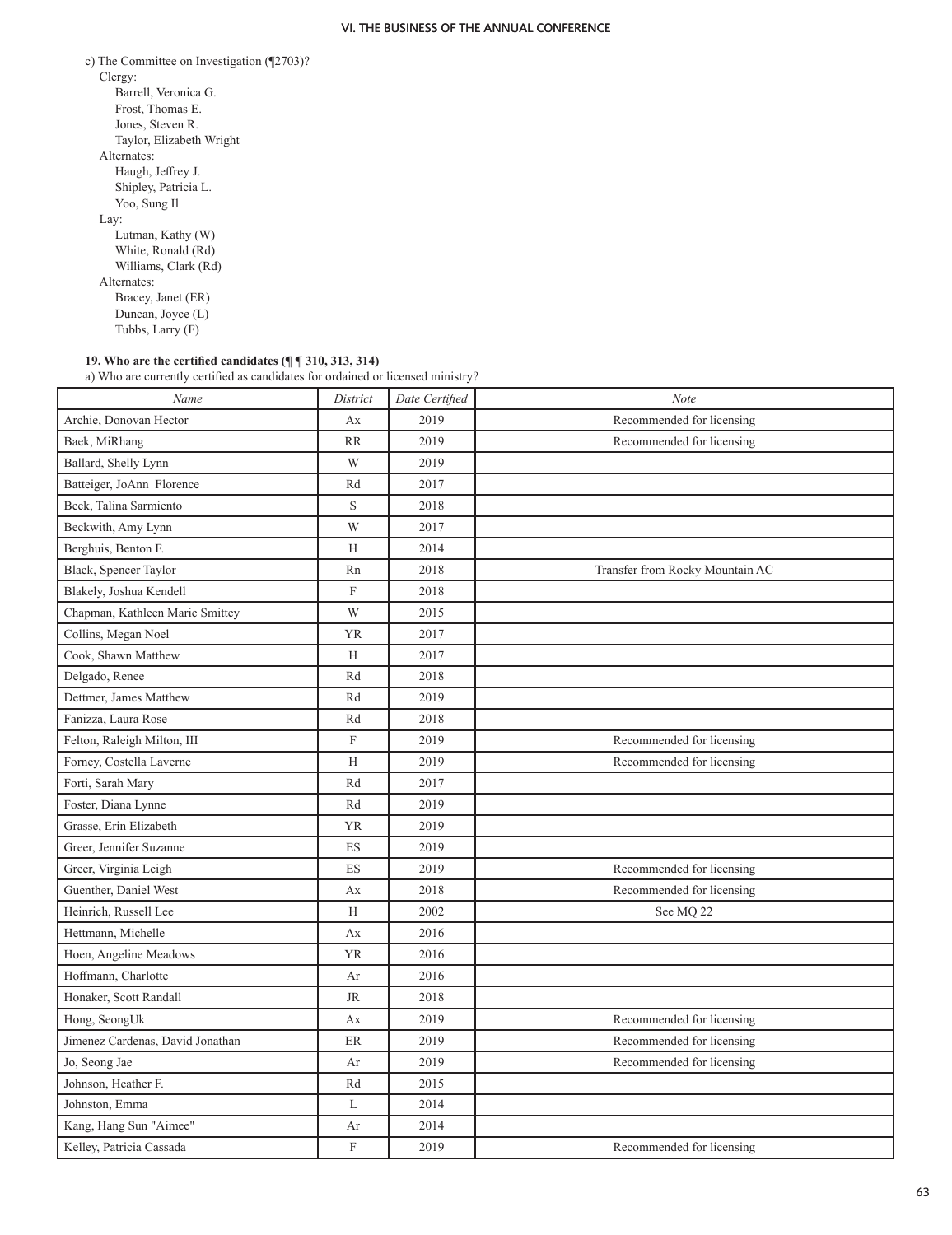| Kim, Dan Janghyun             | Ar          | 2015 |                            |
|-------------------------------|-------------|------|----------------------------|
| Kim, Hyungkyun                | Ar          | 2019 |                            |
| King, George F. Jr.           | ES          | 2018 |                            |
| Kipps, Pamela Berkley         | Ax          | 2019 | Recommended for licensing  |
| Kleppinger, Eric D.           | Ax          | 2019 | Recommended for licensing  |
| LaBar-Dietz, Andrew Christian | Ar          | 2017 |                            |
| Laine, Sheena Ann             | <b>JR</b>   | 2019 | Recommended for licensing  |
| Laskey, Matthew Brian         | L           | 2019 | Recommended for licensing  |
| Lauer, Keith Andrew           | Rd          | 2008 | See MQ 22                  |
| Long, Daniel Albright Jr.     | Rd          | 2017 |                            |
| Long, Madison H.              | Rn          | 2019 |                            |
| Lyons, Thomas                 | Ar          | 2017 |                            |
| Maslanka, Joseph              | Rd          | 2017 |                            |
| McDonald, Sean Andrew         | W           | 2019 |                            |
| McGlynn, Leah Michelle        | <b>YR</b>   | 2019 |                            |
| McHenry, Darius Jon           | Ar          | 2019 |                            |
| Mohr, Philipp                 | Ar          | 2019 |                            |
| Morgan, Dennis Carter         | ER          | 2019 |                            |
| Morse, Chelsea Ann            | <b>RR</b>   | 2017 |                            |
| Nam, Yosep                    | L           | 2019 | Recommeneded for licensing |
| Navis, Timothy                | D           | 2017 |                            |
| Nightingale, Rachel Renee     | <b>YR</b>   | 2019 |                            |
| Oliver, Ashley Nicole         | $\mathbf C$ | 2018 |                            |
| Phillips, Kevin Patrick       | Ax          | 2018 |                            |
| Plemmons, Joseph Henry        | <b>JR</b>   | 2016 |                            |
| Rainger, Cynthia Ann          | Ax          | 2019 | Recommended for licensing  |
| Richmond, Ja'Alycia           | ER          | 2017 |                            |
| Rowe, John Frances Jr.        | Ax          | 2019 | Recommended for licensing  |
| Ryder, Miracle Jean           | <b>RR</b>   | 2014 |                            |
| Sawyer, Carlson Mary          | <b>YR</b>   | 2015 | Recommended for licensing  |
| Schweitzer, Barbara Ann       | Ax          | 2019 |                            |
| Shin, Kwangmin                | Rn          | 2012 | Transfer from Iowa AC      |
| Snader, Elizabeth Jackson     | Ar          | 2017 |                            |
| Stabler, Brian Kaminer        | H           | 2019 |                            |
| Storm, Jamie A.               | Rd          | 2019 |                            |
| Swindell, Theresa M.          | <b>JR</b>   | 2019 | Recommended for licensing  |
| Terry, Mary Sue               | ${\rm D}$   | 2019 | Recommended for licensing  |
| Tolbert, Emily Susanna        | JR          | 2019 |                            |
| Torres, Ivelisse M.           | F           | 2019 | Recommended for licensing  |
| Turner, Emily                 | Rn          | 2019 |                            |
| West, Caryl Michelle          | Rn          | 2013 |                            |
| Whitehurst, Bonnie J          | ER          | 2018 |                            |
| Williams, Donald Edward       | RR          | 2019 | Recommended for licensing  |
| Woodie, Kenneth Phillip       | RR          | 2013 | Recommended for licensing  |
| Woten, Andrew Glenn           | Ar          | 2016 |                            |

**b) Who have had their candidacy for ordained or licensed ministry accepted by a District Committee on Ordained Ministry in another annual conference?**

| Name                       | Receiving Conference | Date Originally Certified | Date Accepted By Other Conference |
|----------------------------|----------------------|---------------------------|-----------------------------------|
| Pierce, Walter Lambuth Jr. | Holston              | 2017                      | 5/14/2019                         |
| Nedd, Isaac Ronald Jr.     | Penn-Deleware        | 2017                      | 6/30/2019                         |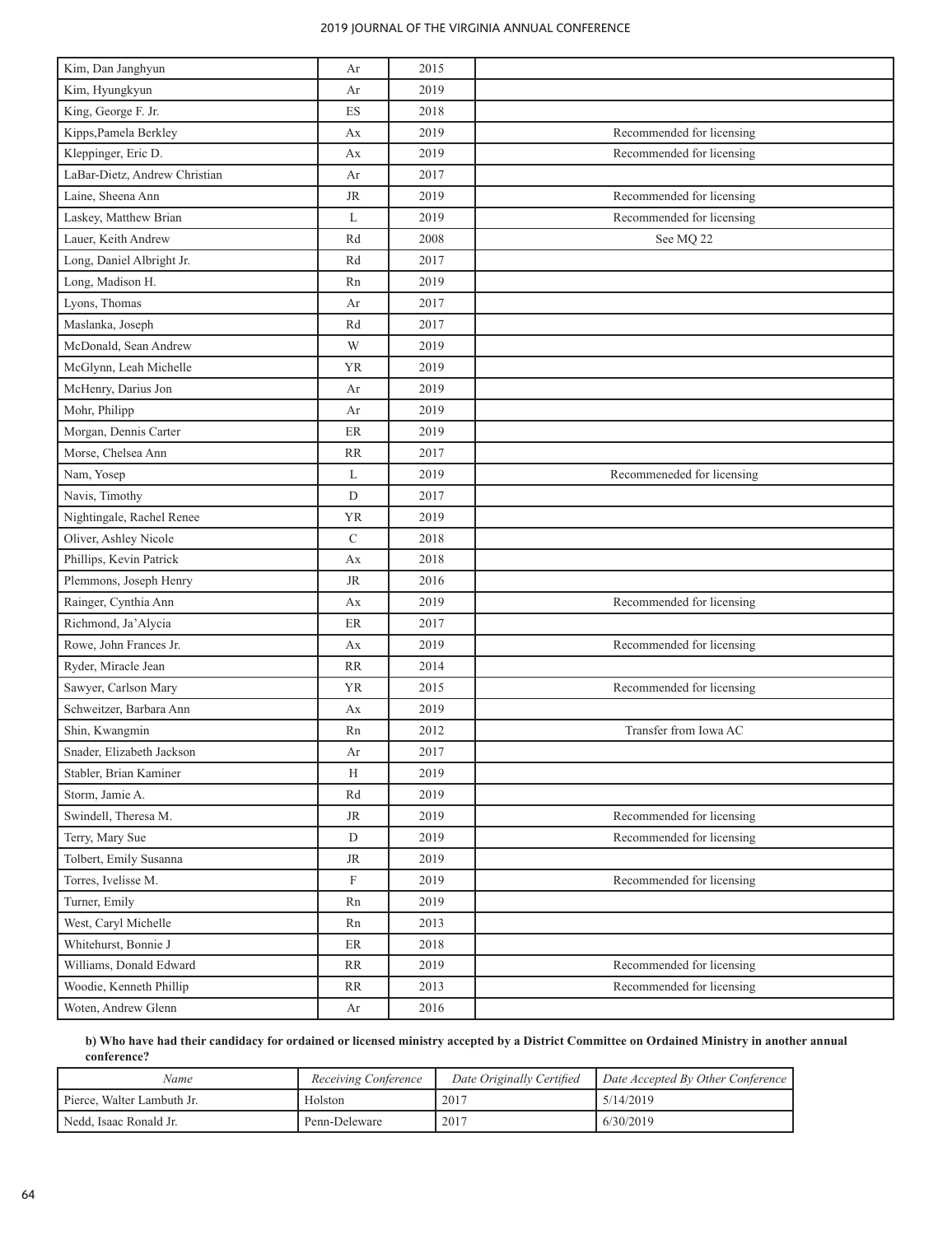#### **c) Who have been discontinued as certified candidates for licensed or ordained ministry?**

| Name                          | District  | Date Certified | Date Discontinued | <b>Note</b> |
|-------------------------------|-----------|----------------|-------------------|-------------|
| Andrews, William Alvin Jr.    | <b>JR</b> | 2005           | 3/26/2019         | From MO20   |
| Angerman, Debroah Kaye Bowers | Ax        | 2012           | 6/5/2019          |             |
| Betit-Buck, Linda Kay         | F         | 2016           | 6/30/2019         | See MQ 22   |
| Coffey, David S.              | S         | 2017           | 3/14/2019         | From MO20   |
| duBois, Carole T.             | <b>RR</b> | 2017           | 1/7/2019          | From MO20   |
| Hart, JoLynn B.               | ES        | 2013           | 1/7/2019          | From MQ20   |
| Oliver, Sonja Flye            | ER        | 2003           | 1/24/2019         | See MO 22   |
| Silver, Kyla                  | F         | 2018           | 5/7/2019          |             |
| West, Alvin Leroy             | H         | 2017           | 9/27/2018         | See MO 22   |

*(NOTE: Once a candidate is appointed as FL or PL, They are no longer listed as a certified candidate (except the first year they are appointed when they would need to be listed in 19 and in 20 or 21). Students appointed as Local Pastors (par.318.3) are the only people who are allowed to be listed as a candidate in one conference while being listed as an LP in a different conference. Par.318.3 stipulates that students appointed as local pastors can serve in either a full or part-time capacity.)*

**20. Who have completed the studies for the license as a local pastor, are approved, but are not now appointed? (¶315):**

| Name                        | District      | Year Last Licensed | Seminary/COS |
|-----------------------------|---------------|--------------------|--------------|
| Banks, Marshall L.          | D             | 2015               | 3.50         |
| Chen, Rachel Rebecca        | $\mathcal{C}$ | 2018               |              |
| Clavez, Jannette V. *       | ER            | 2013               | M.Div.       |
| Collins, Mark               | D             | 2017               | 4.75         |
| dos Santos, Haley E.*       | W             | 2017               | M.Div.       |
| Drake, Herbert E.           | W             | 2016               |              |
| Duncan, Valerie V.          | Ar            | 2015               |              |
| Fretwell, Melissa Irene *   | H             | 2014               | M.Div.       |
| Harrison, James Herbert Jr. | <b>JR</b>     | 2015               |              |
| Heatwole, Ellen S. *        | ER            | 2015               | 5            |
| Johnson, Daniel McCoy       | Rd            | 2013               | Asbury       |
| Kim, Eunji *                | $\mathcal{C}$ | 2016               | M.Div.       |
| Mulembe, Kelvin Kings*      | Ar            | n/a                | M.Div.       |
| Rivetti, Anthony Todd       | Ar            | n/a                |              |
| Young, Linda S.*            | ER            | 2017               | 5            |
| Zuleta, Luz <sup>*</sup>    | Ax            | 2017               | M.Div.       |

#### **21. Who are approved and appointed as: (¶319.4)?**

**a) Full-time local pastors?** (¶318.1)

*PLEASE NOTE: Persons on this list must receive an episcopal appointment. (3/4 v)* 

*\* Has completed the five year course of study or the M.Div. Those names in bold have completed the five year course of study this year.* 

*# Exception to educational requirements* 

| Name                             | District      | First Year License Awarded | Years Completed with COS | Advanced COS | School/Seminary |
|----------------------------------|---------------|----------------------------|--------------------------|--------------|-----------------|
| Aikens, Lorrie Jean *            | S             | 2011                       |                          |              | M.Div.          |
| Ailstock, Jennifer L. *          | Ar            | 2005                       | 5                        |              |                 |
| Albrant, Daniel H. *             | C             | 2017                       |                          |              | M.Div.          |
| Allen, Nona Rust Floyd *         | ES            | 2006                       | 5                        |              |                 |
| Archie, Donovan Hector           | Ar            | 2019                       |                          |              | Wesley          |
| Baek, MiRhang*                   | <b>RR</b>     | 2019                       |                          |              | M.Div.          |
| Bailey, Sarah Christine *        | H             | 2015                       |                          |              | M.Div.          |
| Baisey, Randal L. *              | F             | 2001                       | 5                        |              |                 |
| Baldwin, Donald W. *             | Rn            | 1998                       | 5                        |              |                 |
| Baldwin, Pamela J. *             | $\mathcal{C}$ | 2005/2014                  |                          |              | M.Div.          |
| Barb, Victoria Lynn <sup>*</sup> | H             | 2007                       | 5                        |              |                 |
| Baugham, Michael E. *            | <b>JR</b>     | 2006                       | 5                        |              | M.Div.          |
| Bearden, William Duane*          | S             | 2003                       | 5                        |              |                 |
| Beck, Chad Thomas *              | S             | 2014                       |                          |              | M.Div.          |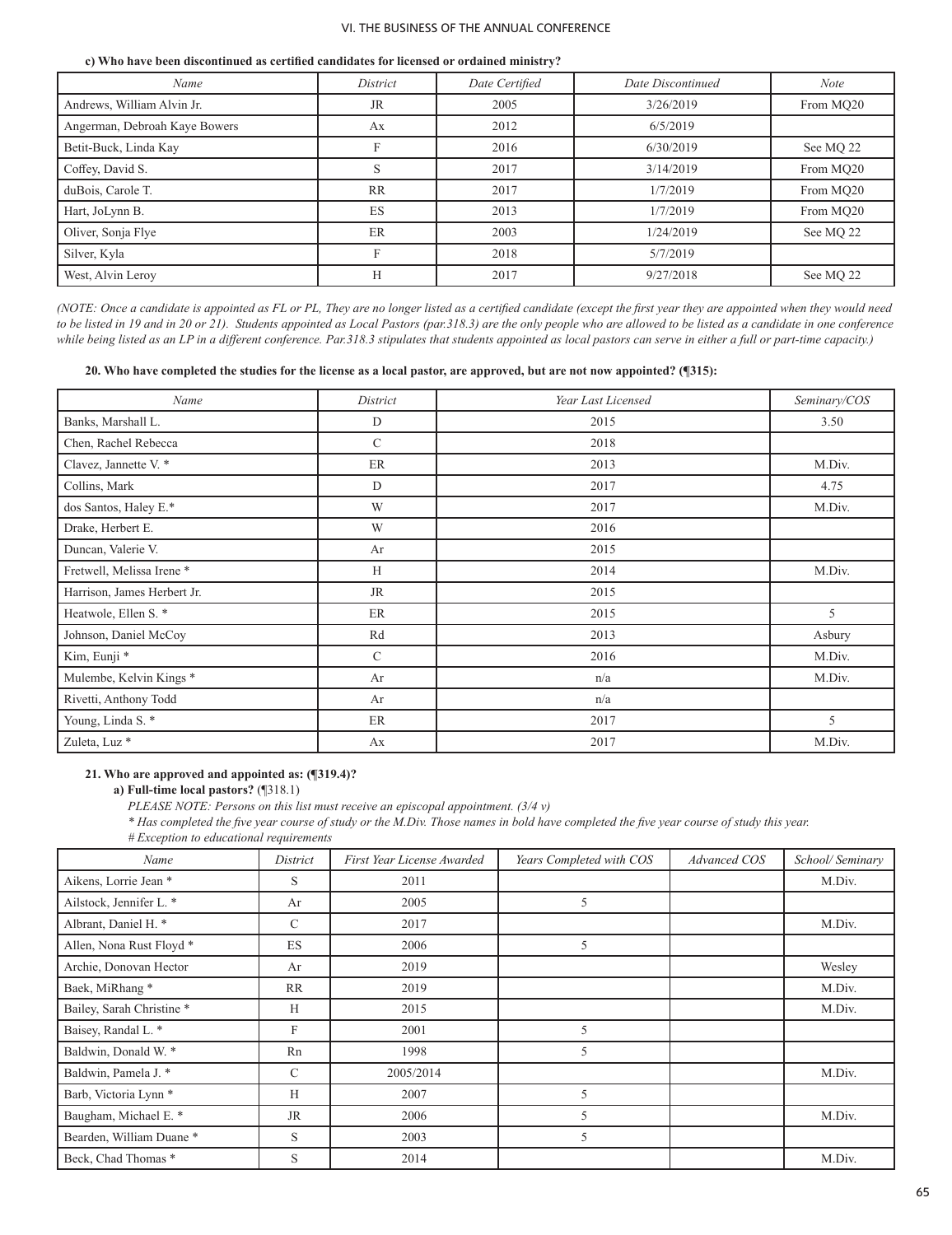| Bennett, Donald Chris <sup>*</sup>          | D                         | 2004      | 5              |      |                                              |
|---------------------------------------------|---------------------------|-----------|----------------|------|----------------------------------------------|
| Black, Spencer                              | ER                        | 2019      |                |      |                                              |
| Blair, Devon Michelle Killian *             | $\rm ER$                  | 2018      |                |      | M.Div.                                       |
| Boettcher, Brian Thomas *                   | ER                        | 2015      |                |      | M.Div.                                       |
| Bollinger, James Arthur *                   | S                         | 2007      | 5              |      |                                              |
| Brockhausen, Frederick C., III <sup>*</sup> | $\rm JR$                  | 2004      | $\sqrt{5}$     | 11.5 | M.Div.                                       |
| Brown, Booker Derrias Jr.                   | <b>YR</b>                 | 2016      | $\mathbf{1}$   |      |                                              |
| Brown, David C. *                           | S                         | 2002      | 5              |      |                                              |
| Bryant, Jason Lee <sup>*</sup>              | Rn                        | 1999      |                |      | M.Div.                                       |
| Budzik, Anthony C. *                        | $\mathbf D$               | 2015      |                |      | M.Div.                                       |
| Budzik, Kathryn F. *                        | $\mathbf D$               | 2014      |                |      | M.Div.                                       |
| Burch, Daniel Harrison <sup>*</sup>         | RR                        | 2017      |                |      | M.Div.                                       |
| Burleigh, William Turner *                  | L                         | 2004      | 5              |      |                                              |
| Buse, Darin Marc*                           | Н                         | 2015      |                |      | M.Div.                                       |
| Buxton, Elizabeth A. *                      | $\mathbf C$               | 2002      |                |      | M.Div.                                       |
| Carrillo, Eduardo A. *                      | Н                         | 2010      |                |      | M.Div.                                       |
| Catlett, Susan Gum                          | W                         | 2016      | 2.75           |      |                                              |
| Chandler, Reason Austin Sr. *               | L                         | 2000      | 5              |      |                                              |
| Childress, Edwin M. *                       | $\mathbf C$               | 2012      |                |      | M.Div.                                       |
| Clark, Deborah S. *                         | <b>YR</b>                 | 2007      | 5              |      | Non Equiv                                    |
| Cleveland, Kenneth Edward *                 | <b>YR</b>                 | 2008      | 5              |      |                                              |
| Coleman, Stephen August *                   | Rd                        | 2010      |                |      | M.Div.                                       |
| Colwell, Nathan R.                          | Rn                        | 2015      |                |      |                                              |
| Compton, Dawn M. (FD)                       | L                         | 2015      | 3.75           | 34   |                                              |
| Cox, Tina R. *                              | Rn                        | 2001      |                |      | (See also MQ52)                              |
| Crosby, Lee Jepson *                        | $\rm ER$                  | 2000      | 5              |      |                                              |
| Crummett, William Andre*                    | S                         | 2003      | 5              |      |                                              |
| Culpepper, Robert Kirk *                    | ER                        | 2002      | 5              |      |                                              |
| Dalton, Joshua E. *                         | W                         | 2016      |                |      | M.Div.                                       |
| Davis, George Jackson Jr. *                 | L                         | 2006      | 5              |      |                                              |
| Davis, Marsha L. *                          | $\boldsymbol{\mathrm{F}}$ | 2000/2011 |                |      | M.Div.                                       |
| Decker, Kenneth Thad Jr. *                  | $\boldsymbol{\mathrm{F}}$ | 2006      |                |      | M.Div.                                       |
| Douglas, Delano Payne*                      | Rd                        | 2014      |                |      | M.Div.                                       |
| Duncan, Melody Ann                          | <b>JR</b>                 | 2016      | 0.50           |      |                                              |
| Earnhardt, Timothy Ray *                    | <b>YR</b>                 | 2013      |                |      | M.Div.                                       |
| Edinger, David P. *                         | L                         | 2010      | 5              |      |                                              |
| Edwards, Kelvin A. Sr.                      | $\mathbf D$               | 2012      |                |      | <b>EMS</b>                                   |
| Elder, Gilbert Maurice *                    | $\rm JR$                  | 2009      | $\mathfrak{S}$ |      |                                              |
| Eum, Terry Kwanghyun *                      | Rd                        | 2017      |                |      | M.Div.                                       |
| Evans, William Michael                      | $\mathbf C$               | 2017      |                |      | <b>EMS</b>                                   |
| Fleischer, Morris V. *                      | Rn                        | 1997      |                |      | M.Div.                                       |
| Flood, John Eugene Sr. *                    | L                         | 2008      | 5              |      |                                              |
| Follett, Alan R. *                          | $\mathbf C$               | 2002      | 5              | 43   |                                              |
| Franklin, John Benjamin *                   | ${\rm D}$                 | 2001      | 5              |      |                                              |
| Franklin, Tammy Parker*                     | $\mathbf D$               | 2012      | 5              |      |                                              |
| Gearheart, Timothy Wayne*                   | $\mathbf D$               | 2004      | 5              |      |                                              |
| Gillespie, Paul F. *                        | YR                        | 2002      | 5              |      | (See also MQ52)                              |
| Gilmer, Eileen Annette                      | Ar                        | 2013      | 3.50           | 22   |                                              |
| Graham, Jasmyn C.                           | <b>JR</b>                 | 2019      |                |      | Transfer from<br>$\ensuremath{\mathrm{CME}}$ |
| Greer, Jonathan Steven <sup>*</sup>         | S                         | 2018      |                |      | M.Div.                                       |
| Greer, Virginia Leigh <sup>*</sup>          | ${\rm ES}$                | 2019      |                |      | M.Div.                                       |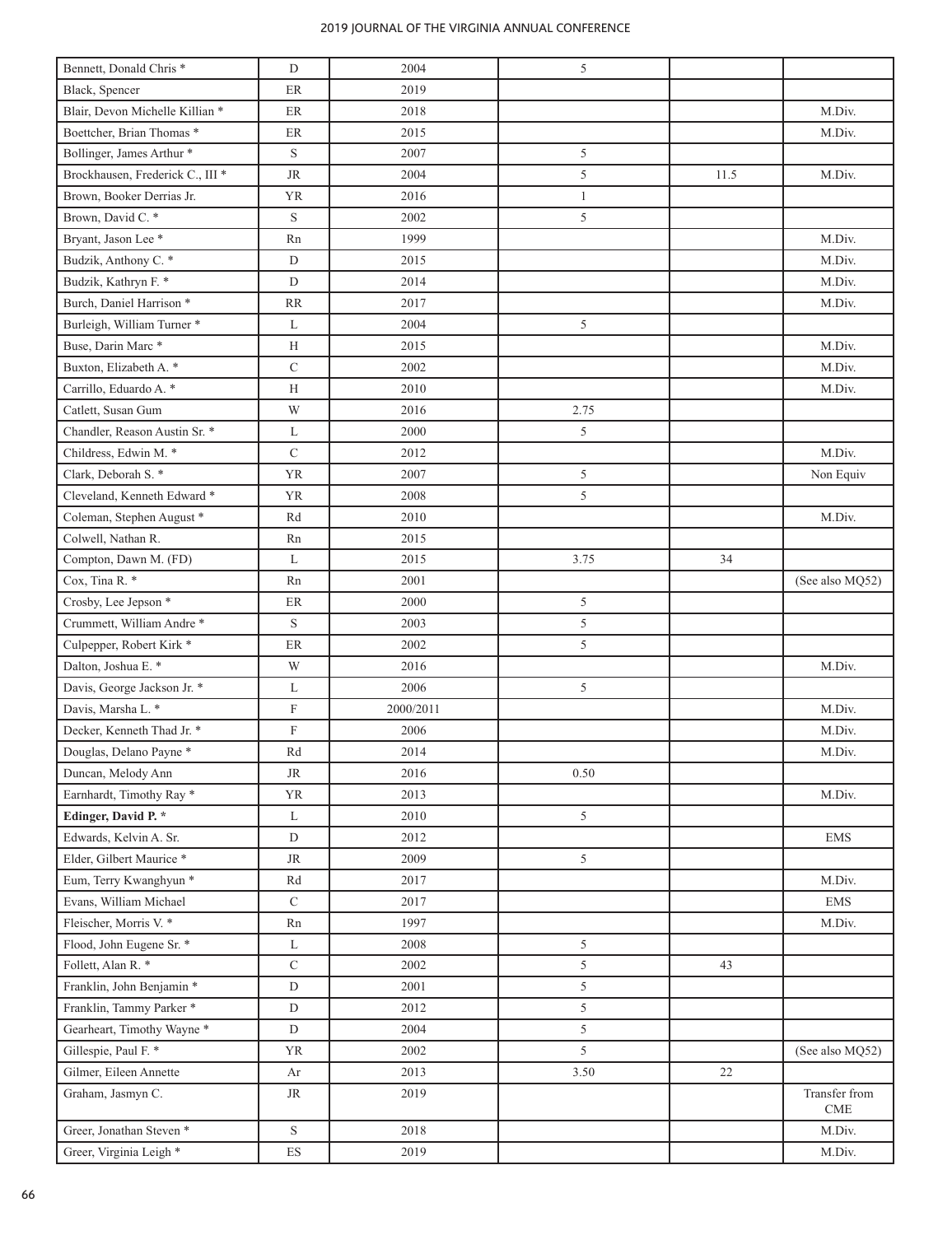| Greer, William A. *                     | $\boldsymbol{\mathrm{F}}$ | 2006      | 5              |    |                 |
|-----------------------------------------|---------------------------|-----------|----------------|----|-----------------|
| Grendahl, Richard Paul *                | $\mathbf C$               | 2014      |                |    | M.Div.          |
| Guenther, Daniel West *                 | ER                        | 2019      |                |    | M.Div.          |
| Gundry, Sean D.                         | Ax                        | 2015      |                |    | Wesley          |
| Hagstrom, Joshua Martin *               | <b>RR</b>                 | 2018      |                |    | M.Div.          |
| Harrington, Michael W. *                | $\mathbf S$               | 1998      | 5              |    | M.Div.          |
| Harris, Amanda Bray *                   | $\mathbf D$               | 2017      |                |    | M.Div.          |
| Hasselbach, Maggie Lee *                | <b>JR</b>                 | 2017      |                |    | M.Div.          |
| Hiner, Shawna Nicole                    | H                         | 2018      |                |    |                 |
| Hollenbeck, Douglas Eugene <sup>*</sup> | $\mathbf S$               | 2002      | 5              |    |                 |
| Holly, Christine Lynn                   | $\boldsymbol{\mathrm{F}}$ | 2018      |                |    |                 |
| Holmes, Alvin Randolph *                | $\boldsymbol{\mathrm{F}}$ | 1995      | 5              |    |                 |
| Hong, SeongUk                           | $\rm ER$                  | 2019      |                |    | Wesley          |
| Hudgins, Linda Diane                    | $\boldsymbol{\mathrm{F}}$ | 2018      |                |    |                 |
| Huffman, Garland Michael *              | $\boldsymbol{\mathrm{F}}$ | 2003      |                |    | (See also MQ52) |
| Irving, Alphonso Leon <sup>*</sup>      | W                         | 2007      | $\sqrt{5}$     |    |                 |
| Jimenez-Cardenas, David Jonathan        | $\rm ER$                  | 2019      |                |    | Non Equiv       |
| Jo, Seong Jae <sup>*</sup>              | Rn                        | 2019      |                |    | M.Div.          |
| Johnson, Michael A. *                   | $\boldsymbol{\mathrm{F}}$ | 2012      | 5              |    | M.Div.          |
| Johnson, Nancy J. Coleman *             | L                         | 2012      |                | 6  | M.Div.          |
| Jones-Wilks, Laurice Felicia *          | D                         | 2009/2019 |                |    | M.Div.          |
| Keen, Susan W. *                        | L                         | 2010      | 5              |    |                 |
| Kelley, John M.                         | $\boldsymbol{\mathrm{F}}$ | 2017      |                |    |                 |
| Kelley, Patricia Cassada                | $\boldsymbol{\mathrm{F}}$ | 2019      |                |    |                 |
| Kelly, Anne Brown                       | Rd                        | 2015      | 2.75           |    |                 |
| Kelly, Robert Irvin *                   | ES                        | 2012      | $\sqrt{5}$     |    |                 |
| Kennedy, Lester W., III *               | $\mathbf S$               | 2003      | 5              |    |                 |
| Khokhar, Nadeem Anjum *                 | $\boldsymbol{\mathrm{F}}$ | 2014      |                |    | M.Div.          |
| Kiel, John Randall *                    | $\boldsymbol{\mathrm{F}}$ | 2007      |                |    | M.Div.          |
| Kim, Hodae Timothy *                    | $\mathop{\hbox{\rm ES}}$  | 2018      |                |    | M.Div.          |
| Kim, Ohhwan Freedman                    | $\boldsymbol{\mathrm{F}}$ | 2016      |                |    | VA Union        |
| Kim, YoungMin*                          | Ax                        | 2018      |                |    | M.Div.          |
| Kipps, Pamela Berkley                   | Ax                        | 2019      |                |    | Wesley          |
| Kirven, Timothy Joe *                   | Rd                        | 2011      | 5              |    |                 |
| Kwon, Peter Banseok *                   | Ax                        | 2017      |                |    | M.Div.          |
| Laine, Sheena Ann                       | JR                        | 2019      |                |    |                 |
| Lamb, Brian Charles <sup>*</sup>        | $\mathbf C$               | 2018      |                |    | M.Div.          |
| Landon, E. Darren *                     | Rn                        | 2008      | 5              |    |                 |
| Langille, Peggy                         | YR                        | 2016      | $\overline{2}$ |    |                 |
| Laskey, Matthew Brian                   | L                         | 2018      |                |    |                 |
| Lee, Tarah Un Ju*                       | Ar                        | 2018      |                |    | M.Div.          |
| Lewis, Barbara Denise*                  | $\rm JR$                  | 2001      |                |    | M.Div.          |
| Little, Joe Stephen Jr.                 | RR                        | 2007      | 3.50           | 6  |                 |
| Lucy, Curtis Dearman*                   | $\mathop{\hbox{\rm ES}}$  | 2011      | 5 <sup>5</sup> |    |                 |
| Lutz, Tobias B.                         | $\mathbf D$               | 2015      |                |    | <b>EMS</b>      |
| Mallary, Brian R.                       | $\rm JR$                  | 2017      | $\mathbf{1}$   |    |                 |
| McCauley, Joshua Adam <sup>*</sup>      | Rd                        | 2017      |                |    | M.Div.          |
| McGlothin, John Jacob                   | Ar                        | 2017      | 3.50           | 16 | Wesley          |
| McKenney, William Reid Mac*             | Аx                        | 2016      |                |    | M.Div.          |
| McLaughlin, Neil W. *                   | $\mathbf C$               | 2010      | 5              |    |                 |
| McMullen, Kevin Douglas                 | H                         | 2016      |                |    |                 |
| Mercer, Jennifer A.                     | YR                        | 2014      |                |    | <b>STVU</b>     |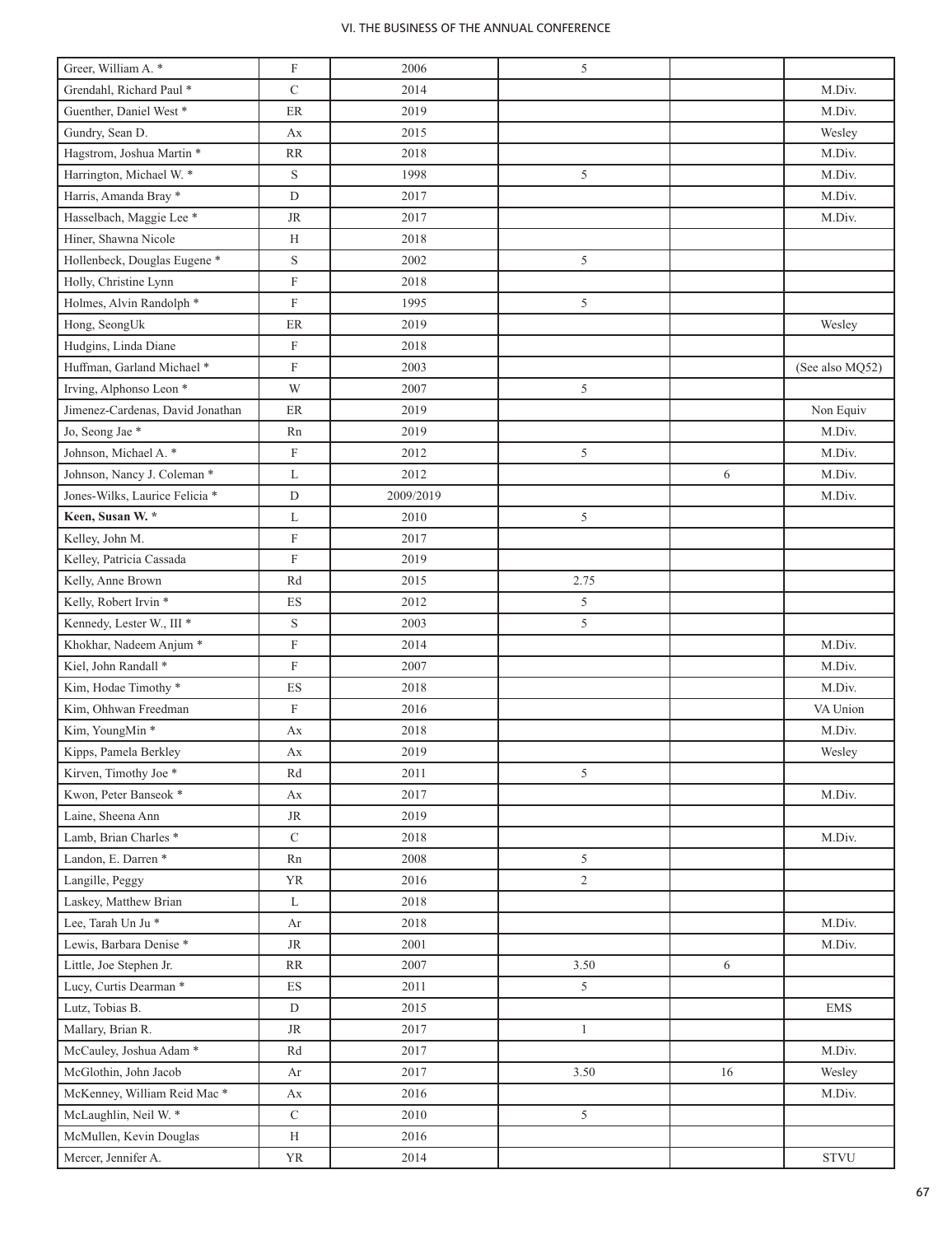| Meyers, Lisa Snoddy*                 | $\boldsymbol{\mathrm{F}}$ | 2011      | 5              |    |            |
|--------------------------------------|---------------------------|-----------|----------------|----|------------|
| Michalides, Robert F.                | L                         | 2017      |                |    | <b>EMS</b> |
| Miller, Claire Burgess <sup>*</sup>  | L                         | 2016      |                |    | M.Div.     |
| Miner, Barbara Folts <sup>*</sup>    | Ar                        | 2006      | 5              |    | MA-WTS     |
| Mitchell, William Douglas *          | Rn                        | 2008      | 5              |    |            |
| Moore, Jennifer Vestal *             | L                         | 2008      | 5              |    |            |
| Moore, Robin C. *                    | $\rm JR$                  | 2001      |                |    | M.Div.     |
| Moreno Howard, Leisa Nicole *        | Ax                        | 2018      |                |    | M.Div.     |
| Morris, Michael Stephen              | L                         | 2016      | 0.50           |    |            |
| Munnikhuysen, Joshua David *         | $\mathbf C$               | 2006      | 5              |    |            |
| Nam, Yosep*                          | L                         | 2018      |                |    | M.Div.     |
| O'Quinn, Blair Christian *           | D                         | 2018      |                |    | M.Div.     |
| Packard, Margaret McMullen *         | Н                         | 2014      |                |    | M.Div.     |
| Page, James Edward Jr. *             | Ar                        | 2008      | 5              |    |            |
| Palmer, Nancy Ann <sup>*</sup>       | $\mathbf S$               | 2010      | 5              | 6  |            |
| Pelter, Penny L. *                   | $\mathsf{C}$              | 2013      |                |    | M.Div.     |
| Penn, Evelyn Lawson                  | $\boldsymbol{\mathrm{F}}$ | 2016      | 2.75           | 15 | MA         |
| Petry, Lowell David *                | $\mathbf C$               | 2006      |                |    | M.Div.     |
| Pettry, Michael W. *                 | W                         | 2007      | 5              |    |            |
| Pihlcrantz, Robert Moore*            | ER                        | 2002      | 5              |    |            |
| Pillow, Patrick Stevens <sup>*</sup> | <b>JR</b>                 | 2014      |                |    | M.Div.     |
| Plymale, Samuel Richard              | $\mathbf C$               | 2017      |                |    |            |
| Poeckert, Kevin Curtis *             | H                         | 2012      |                |    | M.Div.     |
| Porter, Timothy M. *                 | <b>YR</b>                 | 2012      |                |    | M.Div.     |
| Purdom, Daniel K. Jr. *              | Н                         | 2013/2017 |                |    | M.Div.     |
| Rasnake, Penny G. *                  | $\rm JR$                  | 2016      |                |    | M.Div.     |
| Riggles, Robert Norman*              | Ar                        | 2002/2017 |                |    | M.Div.     |
| Riggs, Glenn                         | <b>JR</b>                 | 2015      | $\mathbf{1}$   |    | VA Union   |
| Ritter, Paul J. *                    | $\mathbf S$               | 2012      |                |    | M.Div.     |
| Robertson, Richard R.                | H                         | 2013      | $\mathfrak{Z}$ |    |            |
| Ryu, David *                         | $\rm ER$                  | 2012      | $\overline{4}$ |    | M.Div.     |
| Sawyer, Carlson Mary *               | <b>YR</b>                 | 2019      |                |    | M.Div.     |
| Schoeman, Laetitia                   | W                         | 2015      | 3.25           |    |            |
| Schooler, Charles E. *               | L                         | 1993      |                |    | M.Div.     |
| Schwartz, Andrew Holden              | $\rm ER$                  | 2018      |                |    |            |
| Sheehan, Edward Francis <sup>*</sup> | L                         | 2013      | 4.75           |    | M.Div.     |
| Shin, Kwangmin                       | Rn                        | 2019      |                |    |            |
| Showers, Phillip Chapman *           | L                         | 2004      |                |    | M.Div.     |
| Shushok, Kelly A.                    | Rn                        | 2013      | 4.25           |    |            |
| Sisson, Anne Monger*                 | H                         | 2007      | 5              |    |            |
| Smith, Rodney Shaun                  | <b>JR</b>                 | 2015      |                |    |            |
| Snodgrass, Steven C.                 | <b>JR</b>                 | 2015      |                |    |            |
| Suh, Hyun Bum (Tommy) *              | ${\rm ER}$                | 2018      |                |    | M.Div.     |
| Swindell, Theresa M.                 | <b>JR</b>                 | 2019      |                |    |            |
| Swan, Billy E. *                     | F                         | 2002      | 5              |    |            |
| Talbott, Carrie Lynn <sup>*</sup>    | H                         | 2006      | 5              |    |            |
| Talbott, Robert Eugene <sup>*</sup>  | H                         | 2006      | 5              |    |            |
| Taylor, Owen M.                      | Rd                        | 2018      |                |    |            |
| Teague, Forrest Benjamin             | Ax                        | 2018      |                |    |            |
| Teixeira, Michael W. *               | $\boldsymbol{\mathrm{F}}$ | 1995      |                |    | M.Div.     |
| Thrasher, Kenneth Leon <sup>*</sup>  | $\boldsymbol{\mathrm{F}}$ | 1999      | 5              |    |            |
|                                      |                           |           |                |    |            |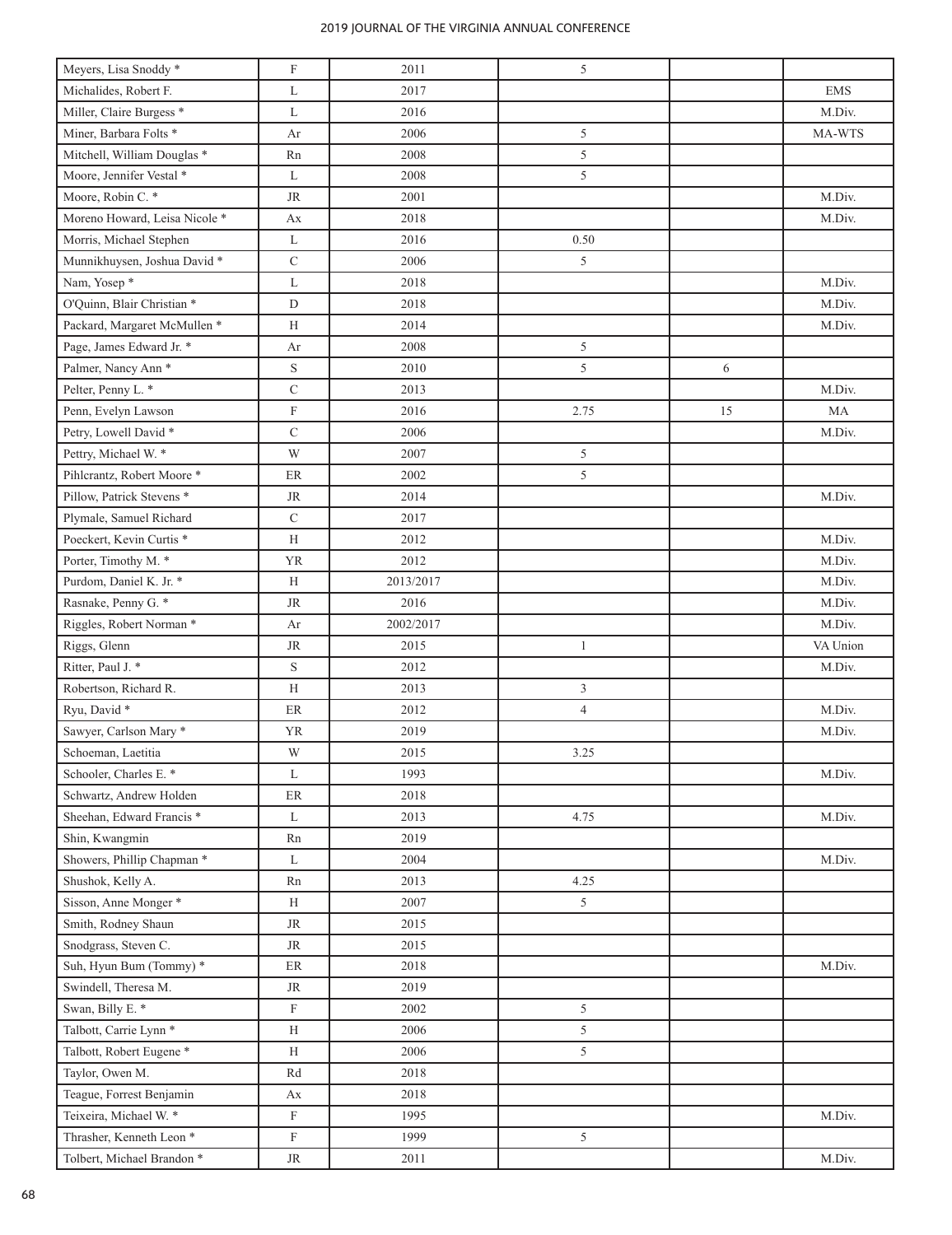| Tomek, Derek Edward               | RR                        | 2007 | $\overline{2}$ | 8           |                  |
|-----------------------------------|---------------------------|------|----------------|-------------|------------------|
| Trovalli-Cook, Rebecca L.         | $\mathbf C$               | 2014 |                |             |                  |
| Turner, J. Steven*                | L                         | 2012 |                |             | (See also MQ 52) |
| Utz, Vivian M. *                  | S                         | 2002 | 5              |             |                  |
| Vaughan, Nancy M. *               | ER                        | 2010 |                |             | M.Div.           |
| Vernon, Keith Lee *               | D                         | 2011 | 5              | 12          |                  |
| Waddell, Sherry Lynn <sup>*</sup> | W                         | 2004 | 5              |             |                  |
| Washer, Deborah Lois <sup>*</sup> | S                         | 2011 | 5              | $\,$ 8 $\,$ |                  |
| Watkins, Denise Beth Davis *      | Rd                        | 2013 |                |             | M.Div.           |
| Westley, Bertina*                 | <b>YR</b>                 | 2016 |                |             | M.Div.           |
| Westmoreland, David Alan *        | D                         | 2002 | 5              |             |                  |
| White, Harold E. Sr. *            | ES                        | 2005 | 5              |             |                  |
| Williams, Donald Edward           | <b>RR</b>                 | 2019 |                |             | M.Div.           |
| Williams, Justin Lee *            | RR                        | 2000 | 5              |             |                  |
| Williams, Randall Scott *         | $\boldsymbol{\mathrm{F}}$ | 1999 | 5              |             |                  |
| Woodburn, Jon Marshall *          | D                         | 2007 |                |             | M.Div.           |
| Woodson, John Phillip             | $\mathbf C$               | 2016 | $\mathbf{1}$   |             |                  |
| Workman, S. Karen                 | <b>JR</b>                 | 2009 | 3.50           |             | <b>BTSR</b>      |
| Worley, Timothy Lee <sup>*</sup>  | $\mathbf C$               | 2015 | 5              | 13          |                  |
| Wright, James Lynn <sup>*</sup>   | S                         | 2007 | 5              |             |                  |
| Wright, John Churchwell           | RR                        | 2017 |                |             | Asbury           |
| Wright, Sandra Lynn <sup>*</sup>  | D                         | 2007 | 5              |             | (See also MQ 52) |
| Yi, Han*                          | <b>RR</b>                 | 2018 |                |             | M.Div.           |

# **21. Who are approved and appointed as:**

# **b) Part-time local pastors? (¶318.2) (fraction of full-time in one-quarter increments)**

*PLEASE NOTE: Persons on this list must receive an episcopal appointment. (3/4 v)* 

*\* Has completed the five year course of study or the M.Div. Those names in bold have completed the five year course of study this year.* 

*# Exception to educational requirements* 

|                                  |                 |                            |                          |          | School/Sem- | Fraction<br>of full |
|----------------------------------|-----------------|----------------------------|--------------------------|----------|-------------|---------------------|
| Name                             | <i>District</i> | First Year License Awarded | Years Completed with COS | Adv. COS | inary       | time                |
| Aguilar, Norma E.*               | Rd              | 2007                       | 5                        |          |             | 75%                 |
| Alden, Russel K.                 | L               | 2003/2016                  | $\mathbf{1}$             |          | Duke        | 50%                 |
| Askew, Kristie Ann               | <b>YR</b>       | 2018                       |                          |          | VA Union    | 50%                 |
| Bailey, Jack T.                  | RR              | 2014                       | 2.75                     |          |             | 50%                 |
| Bailey, Jarvis Eric <sup>*</sup> | RR              | 2014                       |                          |          | M.Div.      | 25%                 |
| Baker, Jonathan B. *             | <b>RR</b>       | 2003                       |                          |          | M.Div.      | 50%                 |
| Basham, Clyde Leon Jr. *         | <b>YR</b>       | 1995                       | 5                        |          |             | 50%                 |
| Baugham, Deborah Forrest*        | <b>JR</b>       | 2018                       |                          |          | M.Div.      | 75%                 |
| Bertrand, Francis Paul           | W               | 2011                       | 2.50                     |          |             | 25%                 |
| Blakley, Barry Ronald            | <b>RR</b>       | 2018                       |                          |          | Candler     | 75%                 |
| Blythe, Donna Marie *            | <b>RR</b>       | 2008                       |                          |          | M.Div.      | 75%                 |
| Blythe, Jesse C.                 | <b>RR</b>       | 2015                       |                          |          |             | 50%                 |
| Butts, Saundra L.                | ER              | 2017                       | 4.50                     |          |             | 75%                 |
| Carper, Bryan L.                 | <b>JR</b>       | 2017                       | $\overline{2}$           |          |             | 50%                 |
| Carte, Ira Cameron               | H               | 2007                       | 4.75                     |          |             | 50%                 |
| Clark, William Raymond*          | L               | 2012                       | 5                        |          |             | 50%                 |
| Clayton, Roderick Lyle           | <b>YR</b>       | 2014                       |                          |          |             | 50%                 |
| Coffey, Richard W. *             | Rd              | 2012                       |                          |          | M.Div.      | 50%                 |
| Culler, Pamela Howell *          | Rd              | 2006                       | 5                        |          |             | 50%                 |
| Davis, Jon Bacon                 | RR              | 2016                       | 0.25                     |          |             | 25%                 |
| Dibble, Daniel Ray *             | L               | 2007                       | 5                        |          |             | 50%                 |
| Drinkard, Jerry E. Jr.           | $\mathbf F$     | 2015                       |                          |          |             | 50%                 |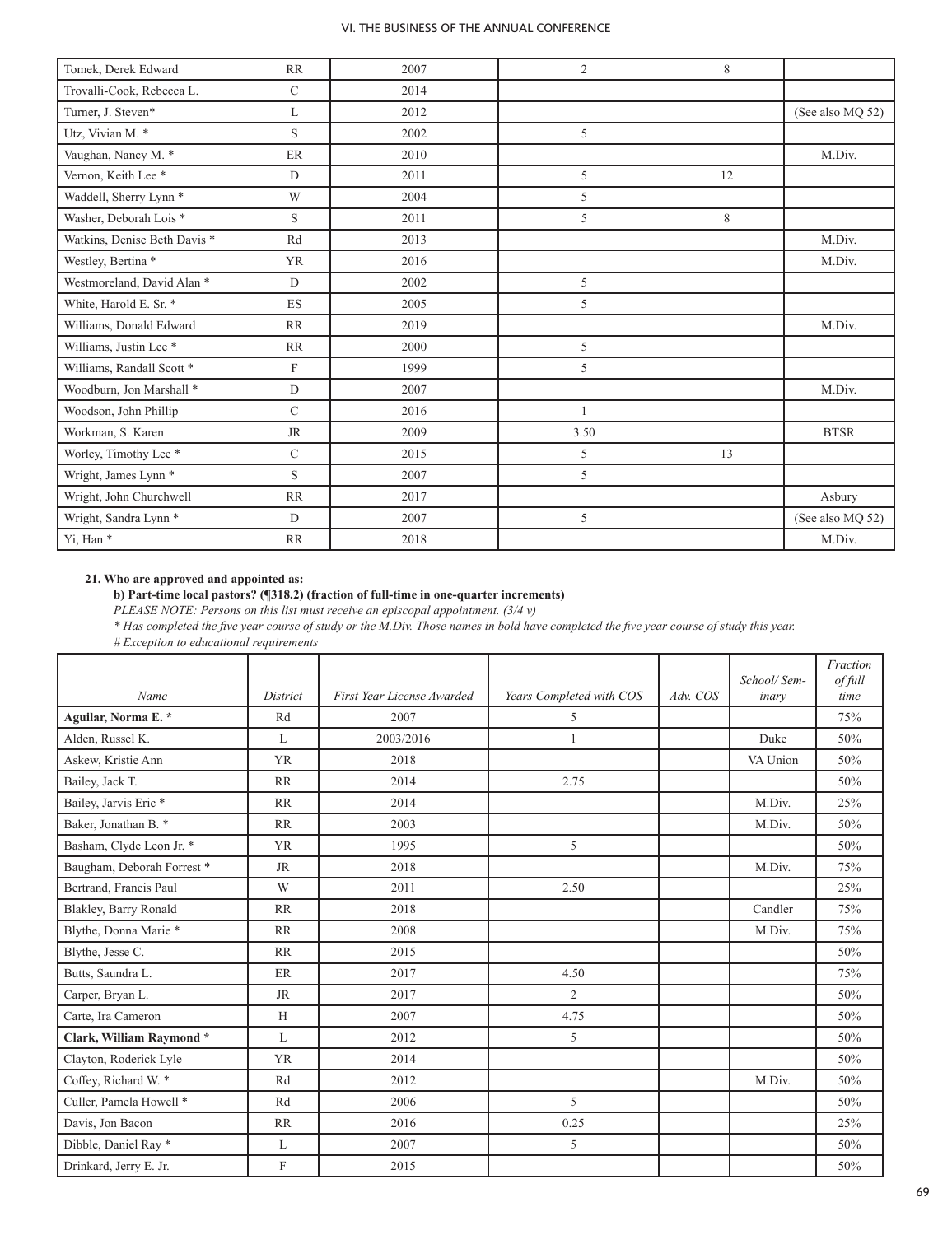| Duncan, Gregory Lee Sr. *            | ES                       | 2009      | 5              |                |            | 75% |
|--------------------------------------|--------------------------|-----------|----------------|----------------|------------|-----|
| Elmore, Richard Jason *              | Rd                       | 2008      |                |                | M.Div.     | 50% |
| Evans, Hillary Ann                   | $\mathbf C$              | 2018      |                |                |            | 50% |
| Farrar, Kenneth Duane*               | Rn                       | 2004      | 5              |                |            | 50% |
| Felton, Raleigh Milton, III          | $\mathbf F$              | 2019      |                |                |            | 50% |
| Forney, Costella Laverne             | H                        | 2019      |                |                |            | 50% |
| Fowler, Faith Elizabeth *            | H                        | 2014      |                |                | M.Div.     | 50% |
| Foy, Pennie M. *                     | <b>JR</b>                | 2013      |                |                | M.Div.     | 75% |
| Franklin, Melanie Duncan *           | Rn                       | 2001      |                |                | M.Div.     | 75% |
| Franklin, Richard C. Jr.             | <b>JR</b>                | 2015      |                |                |            | 25% |
| Fritzinger, Clifton D.               | <b>JR</b>                | 2010      | 4.25           |                |            | 50% |
| Fry, James Howard, III               | $\mathbf F$              | 2018      |                |                |            | 50% |
| Gayle, Ellis Harmon                  | <b>RR</b>                | 2017      |                |                |            | 75% |
| Gaylor, David Rodney Jr.             | D                        | 2018      |                |                | <b>EMS</b> | 75% |
| Geraghty, Lauren Leigh               | Аx                       | 2017      |                |                | Wesley     | 25% |
| Gess, William Todd <sup>*</sup>      | H                        | 2007/2018 | 5              |                | VA Union   | 25% |
| Goodman, Jeffery Harold              | Ar                       | 2012      |                |                | MA         | 25% |
| Graves, Carolyn J.                   | $\rm ER$                 | 2011      | 2.25           |                | VA Union   | 25% |
| Guminsky, Michael Darren *           | <b>YR</b>                | 2015/2019 |                |                | M.Div.     | 50% |
| Gwaltney, Rebecca W. *               | <b>YR</b>                | 2003      | 5              |                |            | 50% |
| Harper, Isaac E. *                   | Н                        | 2005      | 5              | 32             | <b>EMS</b> | 50% |
| Harrington, James E. *               | Ar                       | 2017      |                |                | M.Div.     | 25% |
| Houchens, Benjamin F. #*             | $\mathbf C$              | 2002      | 5              |                |            | 25% |
| Jagoe, Marcellus H., IV              | W                        | 2015      | 3              |                |            | 75% |
| Jarman, Marcela Mosquera             | Ar                       | 2015      |                |                | Wesley     | 50% |
| Jefferson, William Christian *       | ES                       | 2002      | 5              |                |            | 50% |
| Johnson, Charles E. Jr. *            | L                        | 2008      | 5              |                |            | 75% |
| Johnson, Diana Lynn *                | ER                       | 2012      |                |                | M.Div.     | 75% |
| Kang, Ho <sup>*</sup>                | Ar                       | 2018      |                |                | M.Div.     | 25% |
| Kleppinger, Eric D.                  | Аx                       | 2019      |                |                | Asbury     | 50% |
| Kropff, Joseph Gregory Allen         | $\mathbf S$              | 2016      |                |                | <b>EMS</b> | 50% |
| Lawrence, Mark A. *                  | <b>RR</b>                | 2013      | 5              |                |            | 50% |
| Leamon, James A. *                   | Аx                       | 2004      | 5              |                |            | 50% |
| Lester, Thomas Franklin <sup>*</sup> | <b>JR</b>                | 2004      | 5              | $\overline{4}$ |            | 50% |
| Lockhart, Benjamin Franklin Jr. *    | Rn                       | 2005      | 5              |                |            | 75% |
| Ludwig, Kurt Dennis *                | Аx                       | 2004      |                |                | M.Div.     | 75% |
| Major, Roland Dexter                 | ES                       | 2017      |                |                |            | 75% |
| Malone, Jerry B.                     | $\mathbf F$              | 2016      |                |                |            | 25% |
| Martin, Ellen Hensley                | H                        | 2009      | 1.25           |                |            | 50% |
| Martin, Terry Franklin *             | ${\rm D}$                | 2005      | 5              |                |            | 25% |
| Martinez-Ortiz, Angel Manuel         | Аx                       | 2017      | $\mathbf{1}$   |                |            | 25% |
| Mickelson, Geitra Jane               | Ar                       | 2017      |                |                | Wesley     | 50% |
| Miller, Gregory Evan                 | $\mathbf C$              | 2012      | $\overline{c}$ |                |            | 50% |
| Miller, Michael Wayne                | L                        | 2009      | $\overline{3}$ |                |            | 50% |
| Misiaszek, Marie E.                  | Rd                       | 2017      | 0.50           |                |            | 50% |
| Moberly, William E.                  | Аx                       | 2013      | 1.25           |                |            | 25% |
| Moffitt, Carrie Denise               | $\mathbf S$              | 2018      |                |                |            | 50% |
| Monroe, Gary M.                      | H                        | 2011      |                |                |            | 50% |
| Neidig, Harry G., III                | W                        | 2017      |                |                |            | 50% |
| Neil, Nelson John *                  | Ar                       | 2018      |                |                | M.Div.     | 75% |
| Nitzsche, Julie Anne*                | $\mathbf C$              | 2016      |                |                | M.Div.     | 50% |
| Nock, James S. *                     | $\mathop{\hbox{\rm ES}}$ | 2006      | 5              |                |            | 50% |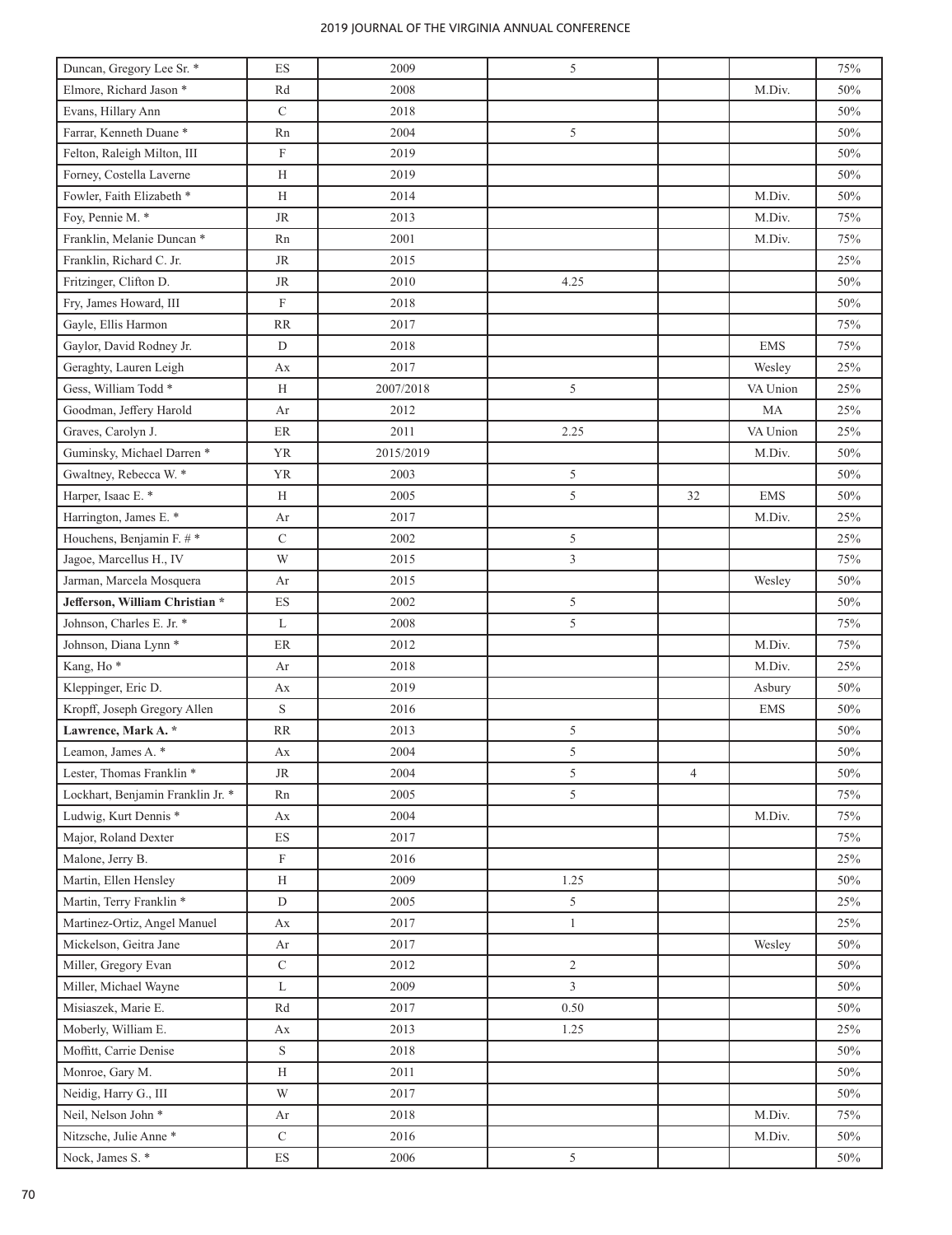| Norris-Hoydilla, Flor de Maria     | Ar                        | 2009      | 3              |          | 50% |
|------------------------------------|---------------------------|-----------|----------------|----------|-----|
| Parker, Barbara Lynne <sup>*</sup> | ES                        | 2008      | 5              |          | 75% |
| Payne, William R. #*               | $\overline{C}$            | 1999      | 5              |          | 50% |
| Pickard, Pamela Grace              | $\boldsymbol{\mathrm{F}}$ | 2014      | 0.75           |          | 25% |
| Powell, Roger T. *                 | $\mathsf{C}$              | 1995      |                | M.Div.   | 50% |
| Rainger, Cynthia Ann               | W                         | 2019      |                |          | 50% |
| Roach, Margaret Catherine *        | D                         | 2000/2019 | 5.0            |          | 50% |
| Roscoe, Mark Alan *                | <b>RR</b>                 | 2012      |                | M.Div.   | 50% |
| Rowe, John Francis Jr.             | Ax                        | 2019      |                | Wesley   | 50% |
| Saldana, Jose Wilfredo *           | Ax                        | 1999      |                | M.Div.   | 50% |
| Schaefer, George Keith *           | $\mathbf F$               | 2008      | 5              |          | 50% |
| Senters, John W.                   | H                         | 2018      |                |          | 75% |
| Serrano-Perez, Julio C. *          | Rd                        | 2013      | 5              |          | 25% |
| Shepherd, Russell E. *             | Rn                        | 2012      | 5              |          | 50% |
| St. Jean, Barbara J.               | ER                        | 2014      | $\overline{c}$ |          | 50% |
| Staul, Brenton Armstrong           | <b>YR</b>                 | 2015      | 0.50           |          | 50% |
| Stelzl, John Thomas                | W                         | 2017      | 0.75           |          | 50% |
| Sternfeld, Brenda Beeman           | Rn                        | 2014      | 1.75           |          | 50% |
| Stribula, Charles M. *             | Ax                        | 2008      |                | M.Div.   | 25% |
| Suh, Seokchane <sup>*</sup>        | Ax                        | 2016      |                | M.Div.   | 75% |
| Swanson, Lauren Elizabeth          | $\mathbf D$               | 2017      |                | Duke     | 75% |
| Taylor, Benjamin H., III           | $\boldsymbol{\mathrm{F}}$ | 2013      | $\overline{4}$ |          | 50% |
| Terry, Mary Sue                    | $\mathbf D$               | 2018      |                |          | 50% |
| Torres, Ivelisse M.                | $\mathbf F$               | 2019      |                |          | 50% |
| Tote, Rondle P.                    | $\mathbf D$               | 2018      |                | Duke     | 50% |
| Trickey, Joe D. Jr.                | $\mathbf F$               | 2013      | $\mathbf{1}$   |          | 50% |
| Tucker, Mark W.                    | L                         | 2014      | 1.25           |          | 50% |
| Tuten, A. Alan                     | H                         | 2016      | 0.50           |          | 50% |
| Walker, Calvin "Callie" Jackson *  | $\mathbf F$               | 2001      |                | M.Div.   | 50% |
| Ware, Ryan Scott                   | $\mathbf D$               | 2018      |                | Duke     | 50% |
| Watson, Jenelle                    | S                         | 2017      |                |          | 50% |
| Watson, Samuel Ray                 | <b>JR</b>                 | 2015      | 3.25           |          | 50% |
| White, Jeffery Todd                | D/Rn                      | 2017      |                |          | 75% |
| Whitehead, Jane Lee                | L                         | 2017      | 0.50           |          | 50% |
| Williams, Gary David               | D                         | 2017      | $\mathbf{1}$   |          | 75% |
| Wood, Marcus C. *                  | D                         | 2006      | 5              |          | 25% |
| Woodie, Kenneth Phillip            | <b>RR</b>                 | 2019      |                |          | 50% |
| Woolner, Louis G.                  | <b>RR</b>                 | 2008      |                | VA Union | 50% |

# **21. Who are approved and appointed as: (v)**

**c) Students from other annual conferences or denominations serving as local pastors and enrolled in a school of theology listed by the University Senate (¶318.3, ,4)?**

| Name             | Year | Seminary | Home Conference | <i>VA District</i> |
|------------------|------|----------|-----------------|--------------------|
| Tote, Rondle     | 2018 | Duke     | West Virginia   | Danville           |
| Ware, Ryan Scott | 2018 | Duke     | ouisiana_       | Danville           |

**d) Students who have been certified as candidates in your annual conference and are serving as local pastors in another annual conference while enrolled in a school of theology listed by the University Senate (¶318.3)**

| Name                            | District              | Year                                  | Education | Serving |
|---------------------------------|-----------------------|---------------------------------------|-----------|---------|
| Allen, Janet Caroline Christian | <b>Service</b><br>دىد | 2006<br>$LLP$ since $2010$<br>(VAUMC) | Asbury    | Florida |

**e) Persons serving as local pastors while seeking readmission to conference membership (¶¶366.4, 367, 369.3)? (If not in this conference indicate name of conference where serving.)**

| $1$ oro<br>Status <sup>'</sup><br>vame<br>. | Jistrici | Year | <i>aucation</i> | onterenc |
|---------------------------------------------|----------|------|-----------------|----------|
|---------------------------------------------|----------|------|-----------------|----------|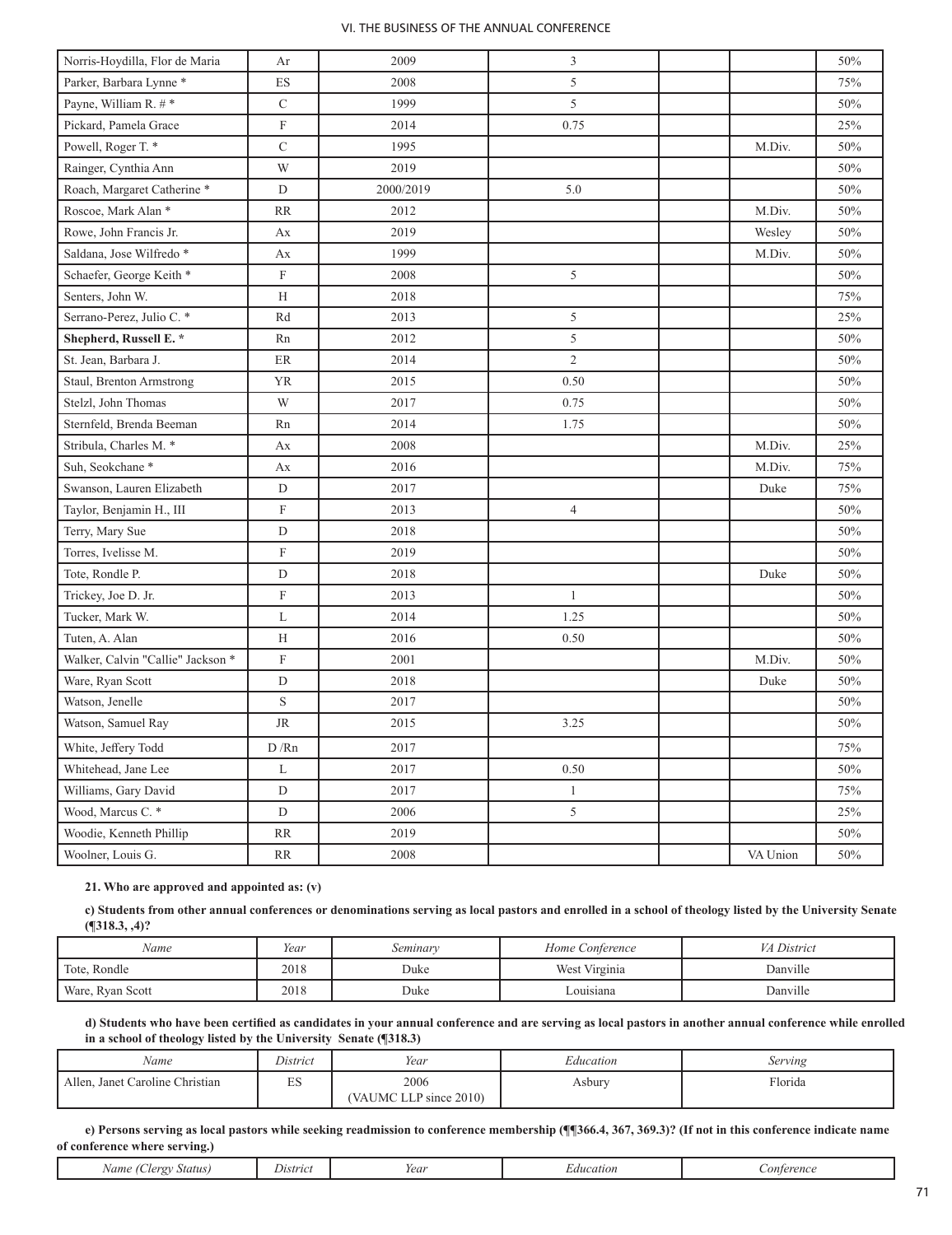#### **22. Who have been discontinued as local pastors (¶320.1)?**

| Name                         | District  | Date Discontinued | <b>Note</b>                        |
|------------------------------|-----------|-------------------|------------------------------------|
| West, Alvin Leroy            | Н         | 9/27/2018         |                                    |
| duBois, Carole T.            | <b>RR</b> | 1/7/2019          | From MO20                          |
| Hart, JoLynn B.              | ES        | 1/7/2019          | From MO20                          |
| Martin, James W.             |           | 2/21/2019         | <b>From Retired</b>                |
| Coffey, David S.             | S         | 3/14/2019         | From MO20                          |
| Andrews, William Alvin Jr. * | <b>JR</b> | 3/26/2019         | From MO20                          |
| Betit-Buck, Linda Kay        | F         | 6/30/2019         |                                    |
| Lauer, Keith Andrew          | Rd        | 5/16/2019         |                                    |
| Oliver, Sonja Flye           | ER        | 6/30/2019         | DCOM Action to not renew 1/24/2019 |
| Heinrich, Russell Lee        | Н         | 6/30/2019         | DCOM Action to not renew 1/30/2019 |

## **23. Who have been reinstated as local pastors (¶320.4)?**

| Name                           | District | Date Reinstated |
|--------------------------------|----------|-----------------|
| Jones-Wilks, Laurice Felicia * |          | 2/14/2019       |
| Roach, Margaret Catherine *    |          | 6/10/2019       |

**24. What ordained ministers or provisional members from other Annual Conferences or Methodist denominations are approved for appointment in the Annual Conference while retaining their conference or denominational membership (¶¶331.8, 346.1)?** 

## **a) Other Annual Conferences**

| Name                           | District                  | <b>Status</b> | Home Conference          | Year              |
|--------------------------------|---------------------------|---------------|--------------------------|-------------------|
| Barkat, Aslam                  | Ar                        | <b>RE</b>     | West Virginia            | 6 (part-time)     |
| Blalock, Max                   | <b>YR</b>                 | <b>FE</b>     | Northern Alabama         | 9                 |
| Bomar, Kyle Micah              | H                         | PE            | Memphis                  |                   |
| Brooks, Cecelia R.             | $\boldsymbol{\mathrm{F}}$ | <b>FE</b>     | Oklahoma                 | $\mathbf{1}$      |
| Caddell, Louis H.              | S                         | RE            | Missouri                 | 3                 |
| Cho, Daniel J.                 | Ar                        | FE            | $\ensuremath{\text{NY}}$ | $\overline{c}$    |
| Collins, Thomas Isaac          | $\mathbf C$               | PE            | Holston                  | $\overline{4}$    |
| Crites, Luther Edwin "Nip" Jr. | H                         | FE            | West Virginia            | $\overline{7}$    |
| Crockett, Douglas E.           | Rd                        | FE            | Holston                  | 11.5              |
| de los Santos, Jesus           | ER                        | <b>FE</b>     | Pangasinan Philippines   | 3.5 (April 2017)  |
| English, Kevin E.              | <b>YR</b>                 | RE            | Penn-Del                 | 2 (Jan-June 2018) |
| Ferris-McCann, Donald R.       | Ar                        | <b>FE</b>     | Michigan                 | 2 (May 2018)      |
| Graves, David Paul             | W                         | <b>FE</b>     | Baltimore-Wash.          | 1                 |
| Griffin, Bertrand, II          | H                         | FE            | Louisiana                | $\mathbf{1}$      |
| Jessup, Jody R.                | F                         | <b>RE</b>     | Baltimore-Wash.          | 5                 |
| Kim, Younghoon                 | Ar                        | FE            | New York                 | $\mathbf{1}$      |
| Knobel, Kurtis A.              | Rd                        | RE            | Western Pennsylvania     | $\overline{c}$    |
| Kusse-Wolfe, Linda             | S                         | FE            | <b>Great Plains</b>      | $\overline{4}$    |
| Mack, Brenda                   | <b>YR</b>                 | RE            | Baltimore-Wash.          | $\mathbf{1}$      |
| Mack, Burton                   | <b>YR</b>                 | RE            | Baltimore-Wash.          | 1                 |
| Max-Jones, Raymond             | Ax                        | <b>FE</b>     | Sierra Leone             | 6                 |
| Pentsil, Camille Danielle      | ER                        | FE            | Desert Southwest         | $\mathbf{1}$      |
| Query, Todd                    | <b>YR</b>                 | <b>FD</b>     | West Michigan            | 2.5               |
| Robertson-Gouge, Scott         | Rn                        | RE            | Holston                  | 4(75%)            |
| Stutes, Robert Gordon          | Rn                        | RE            | Texas                    | 7(75%)            |
| Walton, Karma Denise           | <b>RR</b>                 | FE            | South Georgia            | 3                 |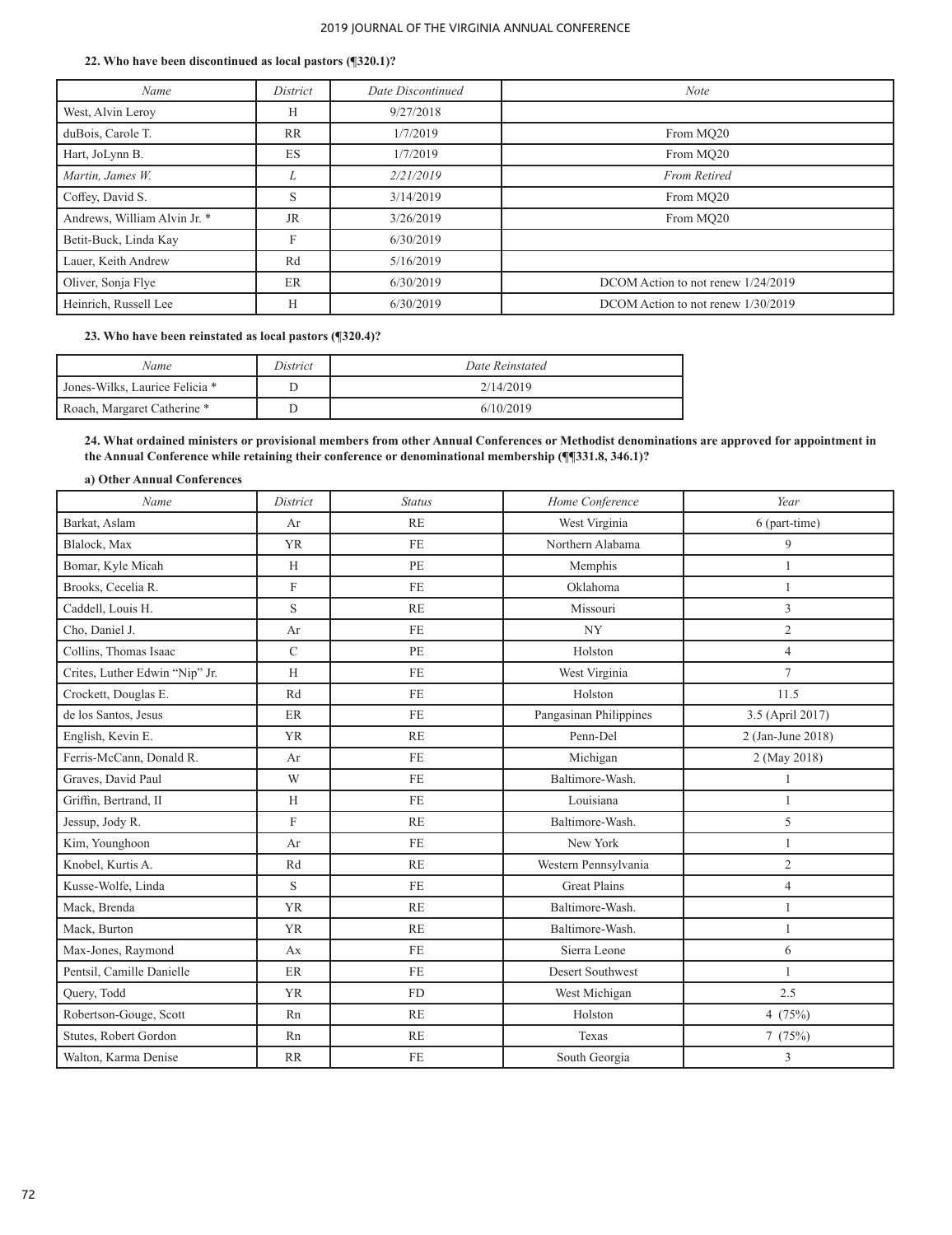#### **b) Other Methodist Denominations**

| Name                 | District  | <b>Status</b> | Denomination     | Year                     |
|----------------------|-----------|---------------|------------------|--------------------------|
| Baek, Namseok Andrew | S         | Elder         | Korean Methodist | $\overline{2}$           |
| Choi, Yoon-Seok      | <b>YR</b> | Elder         | Korean Methodist | 9                        |
| Chung, Samuel S.     | F         | Elder         | Korean Methodist | 1                        |
| Chung, Sung Ho       | Ar        | Elder         | Korean Methodist | 15                       |
| Davis, Delishia      | Ar        | Elder         | AME              | 3                        |
| Hong, Song K. Philip | F         | Elder         | Korean Methodist | 3                        |
| Kang, Hyunsik        | Ar        | Elder         | Korean Methodist | 12                       |
| Kang, San            | W         | Elder         | Korean Methodist |                          |
| Kang, Yun Goo        | S         | Elder         | Korean Methodist | 3                        |
| Kim, James Hyo Gyum  | F         | Elder         | Korean Methodist | 3                        |
| Kim, Jong Nam        | Ar        | Elder         | Korean Methodist |                          |
| Kim, Samuel Eunkwan  | Ax        | Elder         | Korean Methodist | 5                        |
| Oh, Intek            | D         | Elder         | Korean Methodist | $\overline{4}$           |
| Park, Joo Sup        | Ax        | Elder         | Korean Methodist | 11                       |
| Ryu, Sunghyun Karis  | Ar        | Elder         | Korean Methodist | 2.5 (May 2018)           |
| Sung, Byung Chul     | D         | Elder         | Korean Methodist | 6                        |
| Thomas, Maxine LaRue | <b>ER</b> | Elder         | AME              | $8/20/2018$ -<br>5/18/19 |

**25. What clergy in good standing in other Christian denominations have been approved to serve appointments or ecumenical ministries within the bounds of the Annual Conference while retaining their denominational affiliation (¶¶331.8, 346.2)? (v) (Designate with an asterisk those who have been accorded voting rights within the annual conference. Indicate credential.)**

| Name                        | District     | <b>Status</b> | Denomination                              | Year           |
|-----------------------------|--------------|---------------|-------------------------------------------|----------------|
| Blythe, Michael Davin Sr. * | $\mathbf{F}$ | OF            | Elim Fellowship                           | $\mathbf{1}$   |
| Calhoun, Jimmy*             | D            | OF            | <b>Independent Baptist</b>                | 5              |
| Cho, Jae Wuk*               | D            | OF            | <b>PCUSA</b>                              | 1              |
| Diggs, Pia LaShawnda*       | Ax           | OF            | Baptist                                   | $\overline{2}$ |
| Doan, Steven B.*            | <b>ES</b>    | <b>ROF</b>    | Disciples of Christ                       | 1.5            |
| Fielding, Cathy Lean *      | ES           | OF            | Baptist                                   | $\mathbf{1}$   |
| Franklin Elliott, Josette * | Rd           | OF            | Baptist                                   | 1              |
| Halbert, Kerry L.*          | $\mathbf{F}$ | OF            | Southern Baptist                          | 5              |
| Janssen, Denise L.*         | Rd           | OF            | American Baptist                          | 8              |
| Katta, Zaccheaus*           | Rd           | OF            | Church of South India                     | $\overline{2}$ |
| Kirubakaran, Raja (Sam) *   | Rd           | OF            | Church of North India                     | 1              |
| Larrimore, Paul D.*         | F            | OF            | Southern Baptist                          | $\overline{2}$ |
| Leathers, Marcus*           | Ar           | OF            | Disciples of Christ                       | $\overline{2}$ |
| McAvoy, Timothy Wayne *     | H            | OF            | International Pentecostal Holiness Church | 1              |
| McDaniel, Joseph Jr.*       | ER           | OF            | Baptist                                   | $\overline{2}$ |
| McLeod, Sheldon "Mac"*      | Rd           | <b>ROF</b>    | Baptist/nondenominational                 | $\overline{2}$ |
| Okello, Fred Ouma*          | <b>ES</b>    | OF            | Kenya Mennonite                           | 3              |
| Seeley, Carol*              | RR           | OF            | Baptist                                   | $\overline{c}$ |
| Stevens, James D.*          | L            | <b>ROF</b>    | Southern Baptist                          | 16             |
| Tinsley, Mark A.*           | L            | OF            | <b>Trinity Full Gospel</b>                | $\overline{2}$ |
| Williams, Beth *            | Ar           | OF            | Presbyterian                              | 2              |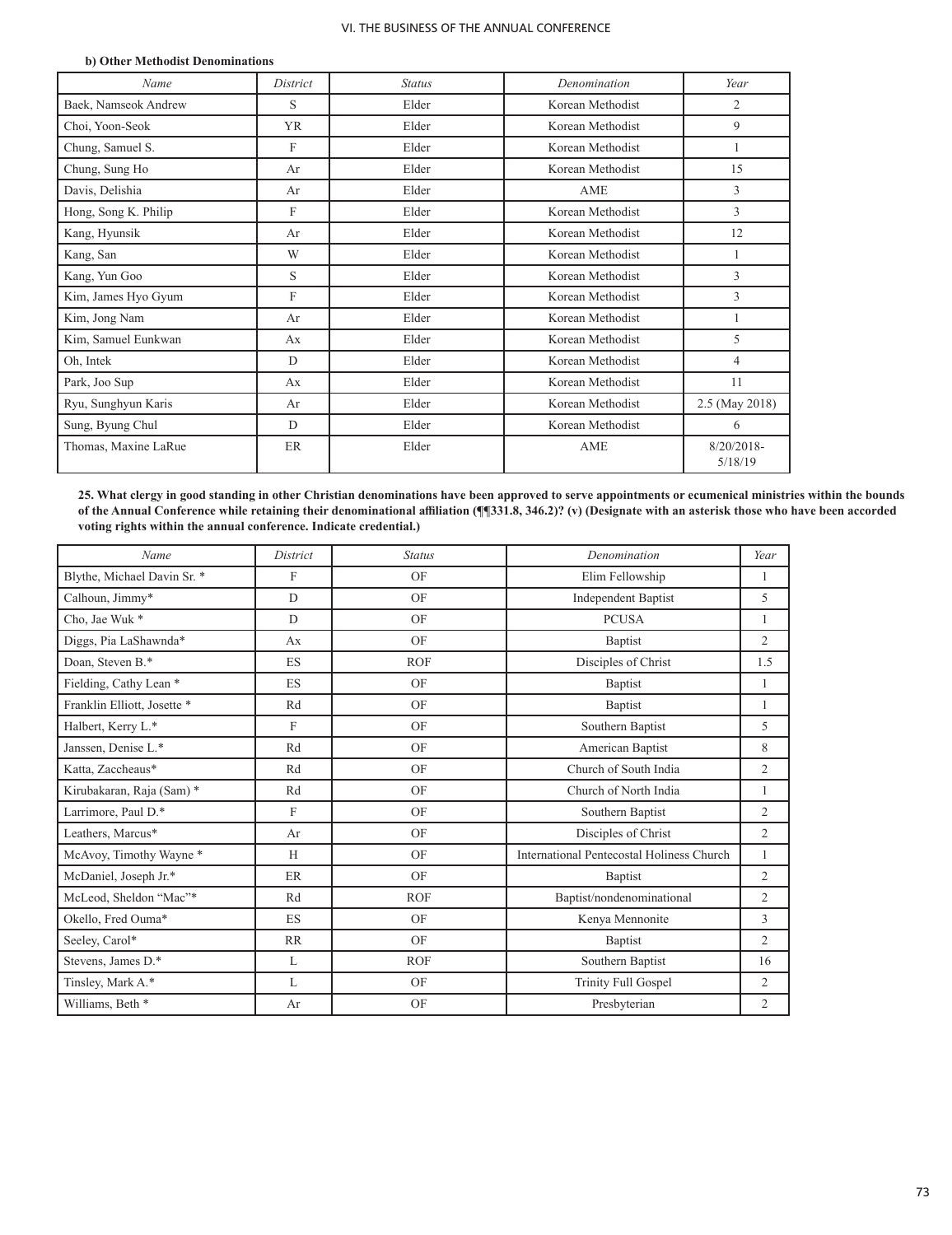**26.Who are affiliate members: (List alphabetically; indicate annual conference or denomination where membership is held.)**

## **a)With vote (¶586.4 [v])?**

Ī

| Vam | <i>onterence</i><br>Member<br>Denomination | First Year of<br>Attiliation |
|-----|--------------------------------------------|------------------------------|

## **b) Without vote (¶¶334.5, 344.4)? (v 2/3)**

| Name (Clergy Status)                | Member Conference/Denomination | First Year of Affiliation |
|-------------------------------------|--------------------------------|---------------------------|
| Chaney, Michelle Holmes (FE)        | Baltimore-Wash.                | 2016                      |
| Davis, Richard S. (RE)              | Baltimore-Wash.                | 2010                      |
| Fellows, Norma Jean V. (RE)         | Upper NY                       | 2009                      |
| Gladding, Elsie May (RE)            | Baltimore-Wash.                | 2009                      |
| Googins, Mary Ann (RD)              | Oregon-Idaho                   | 2010                      |
| Hunley, Anthony J. (FE)             | Michigan                       | 2018                      |
| Jones, Scott F. (FE)                | Florida                        | 2017                      |
| Kocher, Craig T. (FE)               | Western NC                     | 2011                      |
| Maloy, W.Victor (RE)                | Florida                        | prior to 2001             |
| Monroe, Cathy (RE)                  | Mississippi                    | 2019                      |
| Nicholson-Angle, Jan (FE)           | North Carolina                 | 2017                      |
| Porter, Melody (FD)                 | Eastern PA                     | 2009                      |
| Preuninger, Colleen (FE)            | Upper NY                       | 2016                      |
| Rowley, R. Glenn (FE)               | Oklahoma                       | 2010                      |
| Starling Jr., Capt. I. Carroll (RE) | Florida                        | prior to 2001             |
| Stevens, Matthew Todd (FE)          | Alabama-West Florida           | 2016                      |

**27. Who are elected as associate members? ¶322 (v):**

*Name* Smith, Donna Brown

**28. Who are elected as provisional members and what seminary did they attend? (under ¶¶322.4, 324, 325)**

**a) Provisional Deacons under the provisions of ¶¶ 324.4a, c or ¶324.5?(3/4 v)** 

| Name                   | Seminary                    |
|------------------------|-----------------------------|
| Copeland, Rebecca L.   | Candler School of Theology  |
| Fuller, Jonathan David | Wesley Theological Seminary |

#### **b) Provisional Elders under the provisions of ¶¶ 324.4a, b or ¶324.6 (v)); ¶ 322.4 (3/4 v)**

| Name                          | Seminary                         |
|-------------------------------|----------------------------------|
| Arnold, Anthony James         | Wesley Theological Seminary      |
| Barth, Timothy Joseph         | Duke Divinity School             |
| Beach, Lorena Elizabeth       | Union Presbyterian Seminary      |
| BeMiller, Robin Garman        | Wesley Theological Seminary      |
| Elmore, Kevin Fitzgerald      | Samuel DeWitt School of Theology |
| Hardy, Dal Teer, IV           | Wesley Theological Seminary      |
| Moffitt, Jesse Morgan         | Asbury Theological Seminary      |
| Neil, Elizabeth Huse          | Wesley Theological Seminary      |
| Nordan, Elizabeth Anne "Lisa" | Duke Divinity School             |
| Poarch, Jonathan Franklyn     | Duke Divinity School             |
| Wright, Lauren Elizabeth      | Duke Divinity School             |

**29. Who are continued as provisional members, in what year were they admitted to provisional membership, and what seminary are they attending, if in school (¶326)?**

# **a) In preparation for ordination as a deacon or elder? (¶326)**

| Name                    | Clergy Status (PD or<br>PE) | Year Admitted | <b>Notes</b> |
|-------------------------|-----------------------------|---------------|--------------|
| Ahn, Mi Sook            | PE                          | 2018          |              |
| Anderson, Nathan Putnam | PD                          | 2017          | See MO 78    |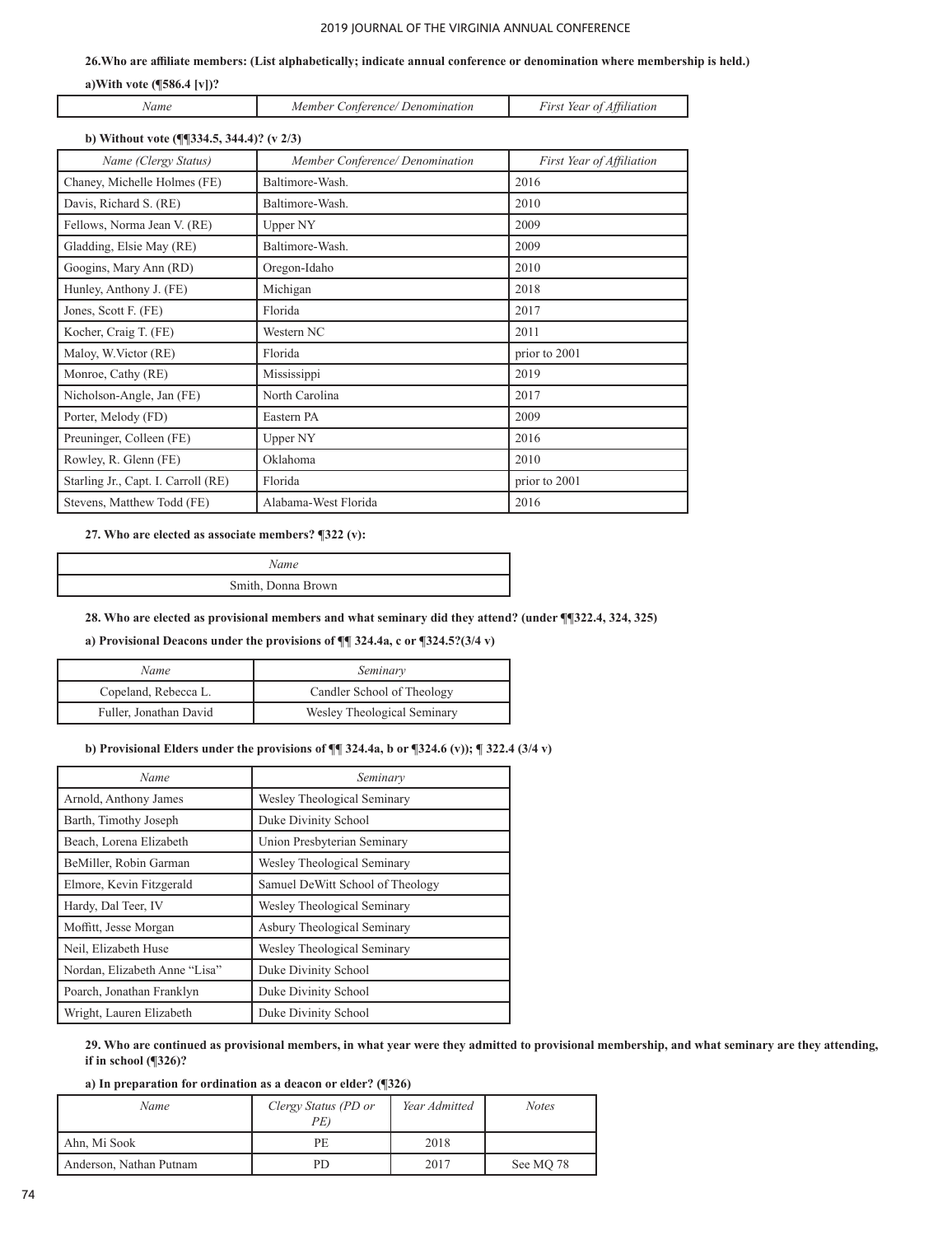| Bowers, James A.             | PE  | 2018 | Pursuing Rec of<br>Orders (Church of<br>God) |
|------------------------------|-----|------|----------------------------------------------|
| Bowles, Genevieve            | PE  | 2016 |                                              |
| Campbell, Jay Lewis          | PE  | 2018 |                                              |
| Cho, Heewon                  | PE  | 2017 |                                              |
|                              | PE  | 2017 |                                              |
| Chung, In Yong (Danny)       | PD  |      |                                              |
| Conway, John Harris          |     | 2016 |                                              |
| Cousar, Barbara Ann          | PE  | 2017 |                                              |
| Devolites, Sean Charles      | PE  | 2017 |                                              |
| Edwards, Darwin G.           | PE  | 2012 |                                              |
| Geoffrion, Erin Aubrey       | PE  | 2016 |                                              |
| Ginther, James Anthony Jr.   | PE  | 2018 | See MQ 75, 78                                |
| Hackmann, Ian J.             | PE  | 2012 | See MQ 52                                    |
| Hicks, Justin Andrew         | PE  | 2018 | See MQ 76                                    |
| Isernhagen, Brett Desley     | PE  | 2016 |                                              |
| Kim, Arum                    | PE  | 2018 |                                              |
| Kim, Minoo William           | PE  | 2017 |                                              |
| Lamb, Jonathan Jennings      | PE  | 2017 |                                              |
| Lee, Gi Il                   | PE  | 2018 |                                              |
| Malloy, Katherine Ann        | PD. | 2017 |                                              |
| McWilliams, David R.         | PE  | 2016 |                                              |
| Namgung, Yosub               | PE  | 2018 |                                              |
| Obeng, John                  | PE  | 2017 |                                              |
| Payne, Sarah Elizabeth       | PE  | 2018 |                                              |
| Plemmons, Rachel Gordon      | РE  | 2018 |                                              |
| Potter, Matthew Grayson      | РE  | 2018 |                                              |
| Reynolds, Monica T.          | РE  | 2017 |                                              |
| Ringenbach, Martha C.        | PE  | 2017 |                                              |
| Isernhagen, Ashley B.        | РE  | 2017 |                                              |
| Ryu, Young Sung              | PE  | 2017 |                                              |
| Simmons, Joellen Mary        | PE  | 2017 |                                              |
| Sloan, William Henry         | РE  | 2017 |                                              |
| Sullivan-Trent, Mary Alice   | PE  | 2017 |                                              |
| Swingle, Thomas Lambert      | PЕ  | 2016 |                                              |
| Timmerman, Randall T.        | PE  | 2017 |                                              |
| Watson, Christopher Charles  | РE  | 2018 |                                              |
| Phillips, Katherine Carson   | PE  | 2018 |                                              |
| Wicker, Gerald Lee "Jerry"   | PE  | 2014 | See MQ 50, 56                                |
| Wilkins, F. Darlene          | PE  | 2016 |                                              |
| Wooten, Dirk Anthony         | РE  | 2016 | See MQ 41                                    |
| Sloan, William Henry         | PE  | 2017 |                                              |
| Sullivan-Trent, Mary Alice   | PE  | 2017 |                                              |
| Swingle, Thomas Lambert      | PE  | 2016 |                                              |
| Timmerman, Randall T.        | PE  | 2017 |                                              |
| Ware, Andrew Jackson         | PE  | 2016 |                                              |
| Wicker, Gerald Lee           | PE  | 2014 |                                              |
| Wilkins, F. Darlene          | РE  | 2016 |                                              |
| Wooten, Dirk Anthony         | РE  | 2016 | See MQ 49                                    |
| Wray, Heather Leigh          | PD  | 2015 |                                              |
| Swingle, Thomas Lambert      | РE  | 2016 |                                              |
|                              |     |      |                                              |
| Thornberry, Gayle Martin     | PE  | 2015 |                                              |
| Varner, Edward Joseph Tucker | PE  | 2014 |                                              |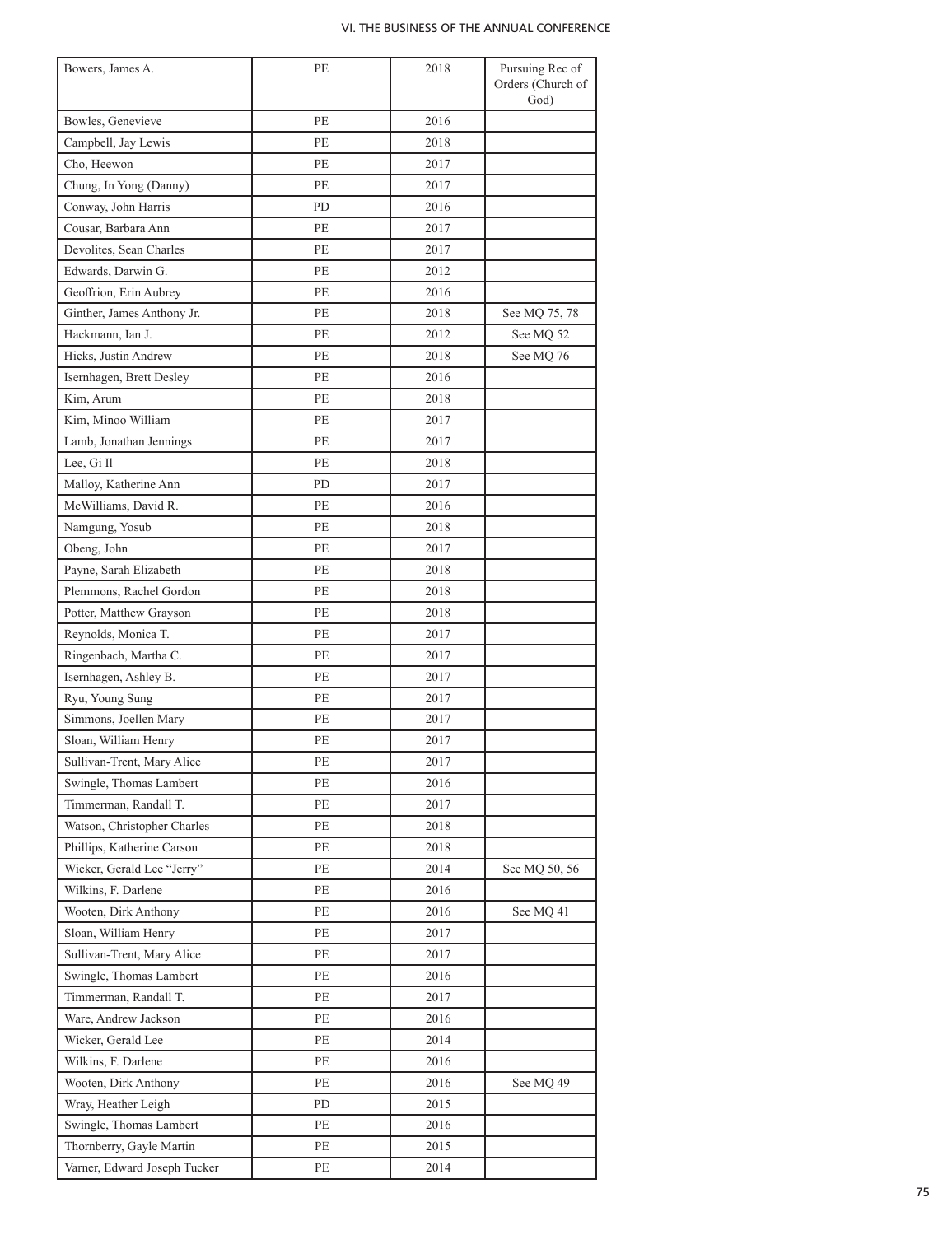| Ware, Andrew Jackson   | PE. | 2016 |           |
|------------------------|-----|------|-----------|
| Wicker, Gerald Lee     | PE. | 2014 |           |
| Wilds, Kameron Michael | PE  | 2015 |           |
| Wilkins, F. Darlene    | PF. | 2016 |           |
| Wooten, Dirk Anthony   | PE. | 2016 | See MO 49 |

## **b) Provisional deacons who became provisional elders?**

| Name | Original Year of Membership |
|------|-----------------------------|
|      |                             |

# **c) Provisional elders who became provisional deacons? (Indicate year)**

#### **d) Provisional members who transferred from other conferences or denominations? (¶347.1)**

| Membership<br>Previous<br>Denomination<br>. onterence or<br>$I$ or<br>lerov.<br>vame<br>. Irigina<br>Year | PE<br>(DT)<br>status<br>$\Delta$ T |
|-----------------------------------------------------------------------------------------------------------|------------------------------------|
|-----------------------------------------------------------------------------------------------------------|------------------------------------|

# **30. What ordained clergy, coming from other Christian denominations, have had their orders recognized (¶347.6):**

| Vame | lergy Status | <i>Previous Denomination</i> |
|------|--------------|------------------------------|
|      |              |                              |

## **31. What ordained clergy have been received from other Christian denominations (¶347.3):**

## **a) As provisional members (¶347.3a,b)? (v)**

| Name                      | <b>Status</b><br>lergy.<br>$\sim$ | Date<br>' Received | Denomination<br>-ormer |
|---------------------------|-----------------------------------|--------------------|------------------------|
| Bullock<br>vons,<br>racey | DF<br>. .                         | 7/1/10             | <b>Baptist</b>         |

# **b) As local pastors (¶347.3a)? (v)**

|  | . | .<br>. | Jat<br>. |  |
|--|---|--------|----------|--|
|--|---|--------|----------|--|

## **32. Who are elected as members in full connection? (3/4 v):**

#### **a) Deacons**

| Name                    |  |
|-------------------------|--|
| Hughes, Susan MacKenzie |  |
| Kesner, Anne West       |  |
| Wray, Heather Leigh     |  |

## b) Elders

| Name                       |
|----------------------------|
| Allen, Ashley Blair        |
| Chapman, Carl M.           |
| Hendricks, Terry Lee       |
| Kim, Jeongin               |
| Kim, Jiyeon                |
| LaCroix Fillette, Ellen A. |
| LaRock, Ryan Scott         |
| Matthews, Michelle Leigh   |
| Min, Kwon Hong (Moses)     |
| Moore-Diamond, Emily A.    |
| Newman, Amanda Hill        |
| Oh, Donghwan Paul          |
| Payne, Clayton W.          |
| Posey, Brian Edward        |
| Robins, Koren Brittney     |
| Schaeffer, Ryan Mark       |
| Ware, Andrew Jackson       |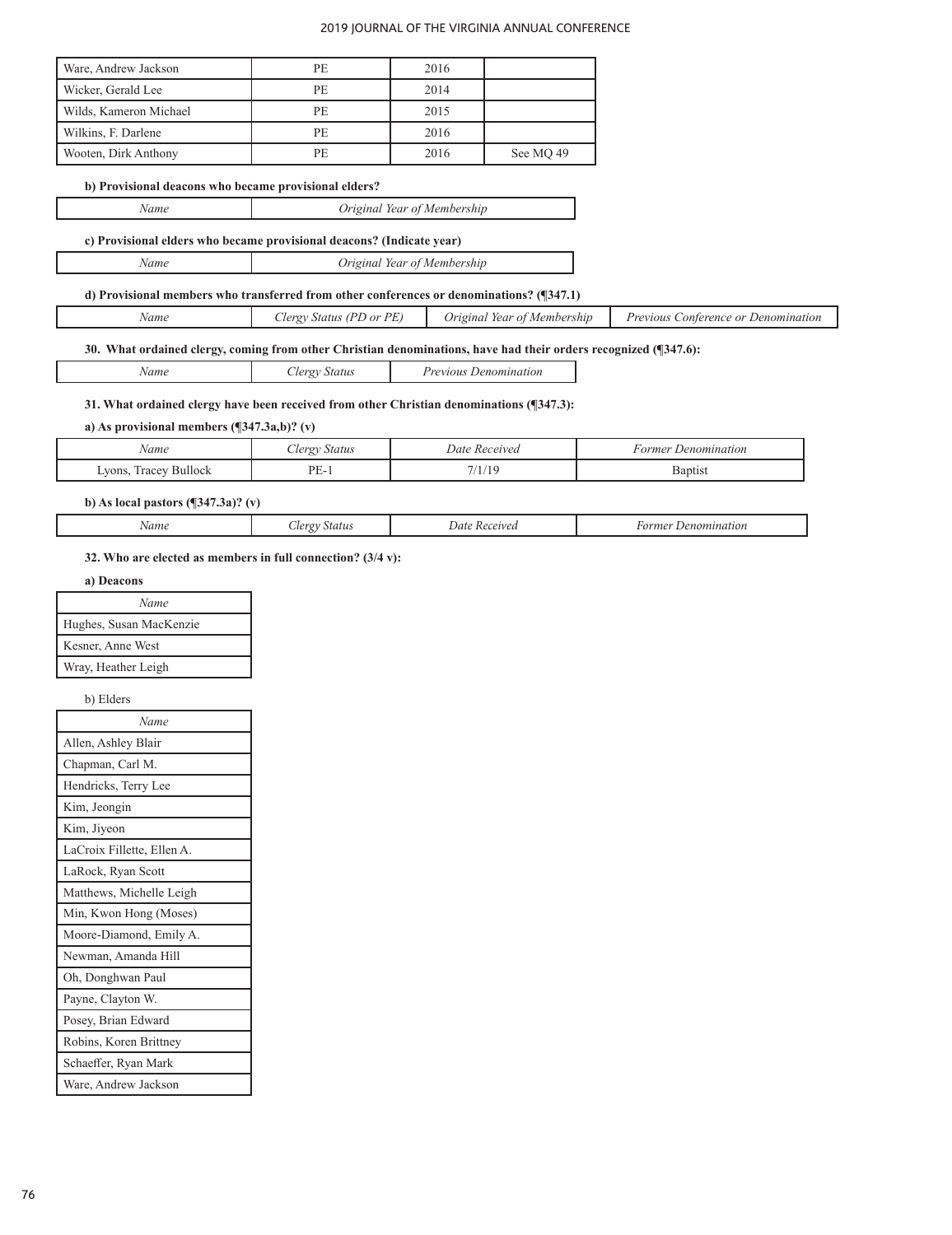**33. Who are ordained as deacons and what seminary awarded their degree? Or, if their master's degree is not from a seminary, at what seminary did they complete the basic graduate theological studies?:**

| a) Article provisional included sinp ( $\beta$ 000). $\beta$ / $\tau$ v) |                                |
|--------------------------------------------------------------------------|--------------------------------|
| Name                                                                     | Seminary                       |
| Hughes, Susan MacKenzie                                                  | Wesley Theological Seminary    |
| Kesner, Anne West                                                        | Princeton Theological Seminary |
| Wray, Heather Leigh                                                      | Duke Divinity School           |

**a) After provisional membership (¶330)? (3/4 v)**

**b) Transfer from elder?(¶309) (3/4 v)**

## **34. Who are ordained as elders and what seminary awarded their degree?**

## **a) After provisional membership? (¶335) (3/4 v)**

| Name                       | Seminary                    |
|----------------------------|-----------------------------|
| Allen, Ashley Blair        | Wesley Theological Seminary |
| Chapman, Carl M.           | Wesley Theological Seminary |
| Hendricks, Terry Lee       | Eastern Mennonite Seminary  |
| Kim, Jiyeon                | Wesley Theological Seminary |
| LaCroix Fillette, Ellen A. | Wesley Theological Seminary |
| LaRock, Ryan Scott         | Duke Divinity School        |
| Matthews, Michelle Leigh   | Duke Divinity School        |
| Min, Kwon Hong (Moses)     | Wesley Theological Seminary |
| Moore-Diamond, Emily A.    | Union Presbyterian Seminary |
| Newman, Amanda Hill        | Union Presbyterian Seminary |
| Oh, Donghwan Paul          | Wesley Theological Seminary |
| Payne, Clayton W.          | Eastern Mennonite Seminary  |
| Posey, Brian Edward        | Eastern Mennonite Seminary  |
| Robins, Koren Brittney     | Duke Divinity School        |
| Schaeffer, Ryan Mark       | Eastern Mennonite Seminary  |
| Ware, Andrew Jackson       | Wesley Theological Seminary |

#### **b) Transfer from deacon? (¶309) (v 2/3)**

*Name Seminary*

**35. What provisional members, previously discontinued, are readmitted (¶365)? (v)**

| Vame | lergy Status | Year Previously Discontinued |
|------|--------------|------------------------------|
|------|--------------|------------------------------|

# **36. Who are readmitted (¶¶366-368 [v], ¶369 [v 2/3]):**

| Name | Clergy Status | <i>Previous Status</i> |
|------|---------------|------------------------|
|      |               |                        |

**37. Who are returned to the effective relationship after voluntary retirement (¶358.7)?: (v)**

| $'$ ame | status<br>ັ | etirea<br>, oar<br>reur |
|---------|-------------|-------------------------|
|         |             |                         |

**38. Who have been received by transfer from other annual conferences of The United Methodist Church (¶¶347.1, 416.5, 635.2m)? (v)**

| Name | <i>loron</i> | Previous          | Date of         |
|------|--------------|-------------------|-----------------|
|      | status       | <i>_onterence</i> | <i>Transter</i> |
|      |              |                   |                 |

# **39. Who are transferred in from other Methodist denominations (¶347.2)? (v)**

| Vame | Clergy Status | <i>Previous Methodist</i> | Date of Transfer |
|------|---------------|---------------------------|------------------|
|      |               | Denomination              |                  |

**40. Who have been ordained as a courtesy to other conferences, after election by the other conference? (Such courtesy elections or ordinations do not require transfer of conference membership.)**

**a) Deacons?**

L

| ference<br>M<br>ገራ<br>$\ldots$ |
|--------------------------------|
|--------------------------------|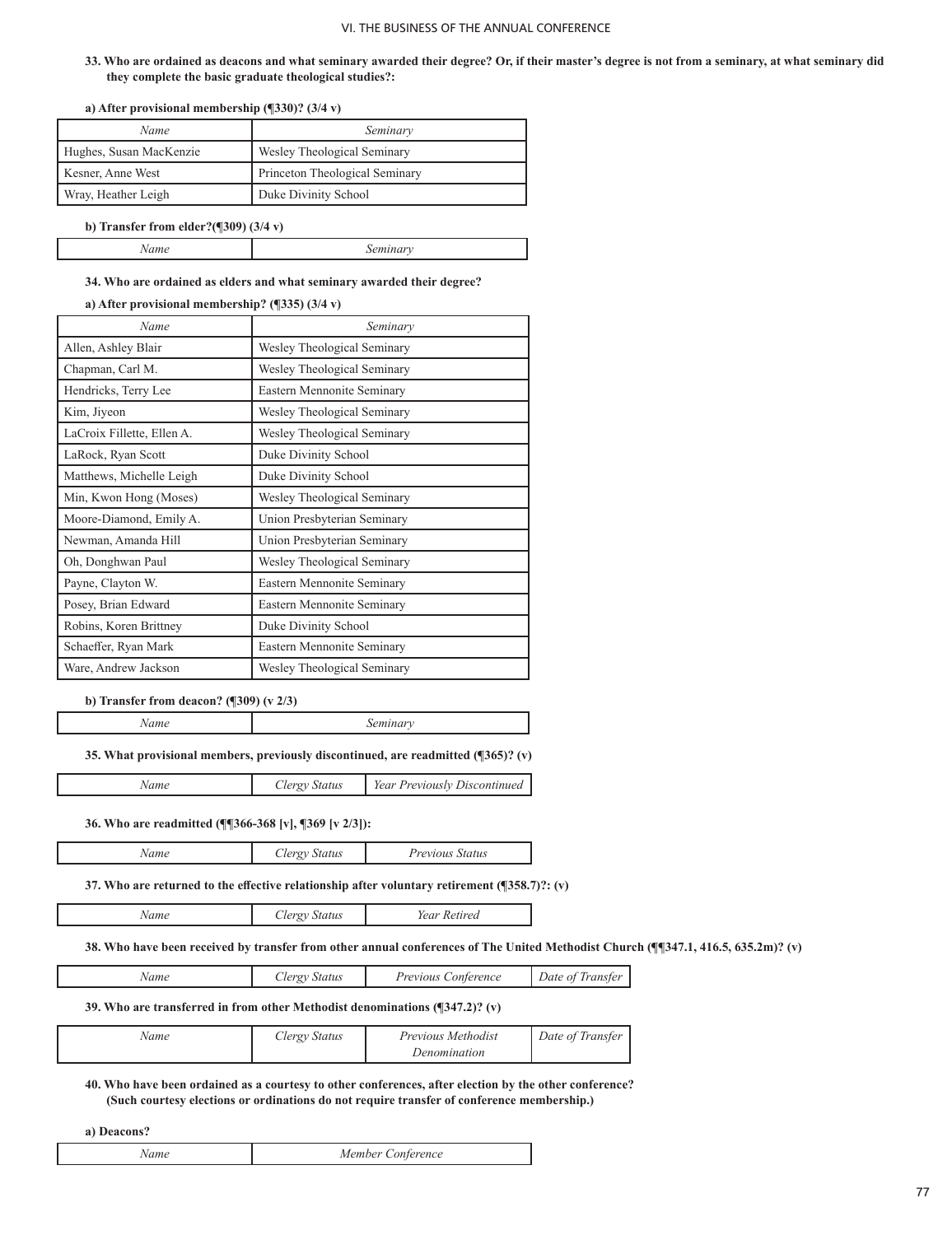#### **b) Elders?**

|  | Conference<br>$\sqrt{1}$<br>$m$ h $\rho r$<br>MΘ<br> |
|--|------------------------------------------------------|
|--|------------------------------------------------------|

#### **41. Who have been transferred out to other annual conferences of The United Methodist Church (¶416.5)?**

| Name                 | Clergy Status | New Conference    | Date of Transfer |
|----------------------|---------------|-------------------|------------------|
| Wooten. Dirk Anthony | PE            | Pacific Northwest |                  |

#### **42. Who are discontinued as provisional members (¶327)? (v)**

| a) By expiration of eight-year time limit $(\sqrt{327})$ |               |
|----------------------------------------------------------|---------------|
| Name                                                     | Clergy Status |

# **b) By voluntary discontinuance (¶327.6) (v)**

| Name          | Clergy Status  |
|---------------|----------------|
| Reibel, Erin. | n/a; See MQ46b |

## **c) By involuntary discontinuance (¶327.6) (v)**

#### **d) By reaching Mandatory Retirement Age (¶327.7)**

| Name            | Clergy Status |
|-----------------|---------------|
| Allen, Marie B. |               |

**43. Who are on location?**

# **a) Who has been granted honorable location (¶359.1)?**

# **(1) This year? (v)**

| Name |  | Prior Clergy Status   Charge Conference Membership | Date Effective |
|------|--|----------------------------------------------------|----------------|
|------|--|----------------------------------------------------|----------------|

#### **(2) Previously?**

| Name                  | Year Originally Granted | Charge Conference Membership | Year of Most Recent Report |
|-----------------------|-------------------------|------------------------------|----------------------------|
| Coleman, Cynthia      | 1999                    | Fairlington, Ax              | 2019                       |
| Eisenman, Michael A.  | <b>FE</b>               | First UMC (Mountain Sky AC)  | 2019                       |
| Groover, Brian H.     | 2003                    | Trinity, B-W Conference      | 2019                       |
| Kidd, Timothy W.      | 2017                    | Mint Spring, S               | 2019                       |
| Milner, M. Helene     | 2011                    | Cherrydale, Ar               | 2019                       |
| Oldham, Bryan         | 2015                    | Pender, Ar                   | 2019                       |
| Sligh, Gary L.        | 1997                    | Mt. Olivet, Ar               | 2019                       |
| Stanley, Sandra C.    | FD.                     | Duncan Memorial, Rd          | 2019                       |
| Stevens, Lawrence J.  | 2013                    | Mt. Pleasant, Rn             | 2019                       |
| Tate, Wendy Elisabeth | 1995                    | Warrenton, Ax                | 2018                       |
| Wyant, Diane C.       | 1983                    | Great Falls, Ar              | 2018                       |

# **b) Who on honorable location are appointed ad interim as local pastors? (¶359.2)**

| Name             | Appointment     | Year Originally Granted |
|------------------|-----------------|-------------------------|
| Buxton, Craig A. | Crawford $(JR)$ | 1992/reinst. 2018       |
|                  |                 |                         |

## **c) Who has been placed on administrative location (¶360)?**

 **(1) This year? (v)**

*Name Date Effective Charge Conference Membership*

#### **(2) Previously?**

| Name                   | Year Originally Placed | Charge Conference Membership | Year of Most Recent Report |
|------------------------|------------------------|------------------------------|----------------------------|
| Marvel, Fred G.        | 2015                   | Warsaw, RR                   | 2019                       |
| New. Martha L.         | 2013                   | Mead Memorial, L             | 2018                       |
| Riggins, George S. III | 2017                   | Chestnut Hill. L             | 2019                       |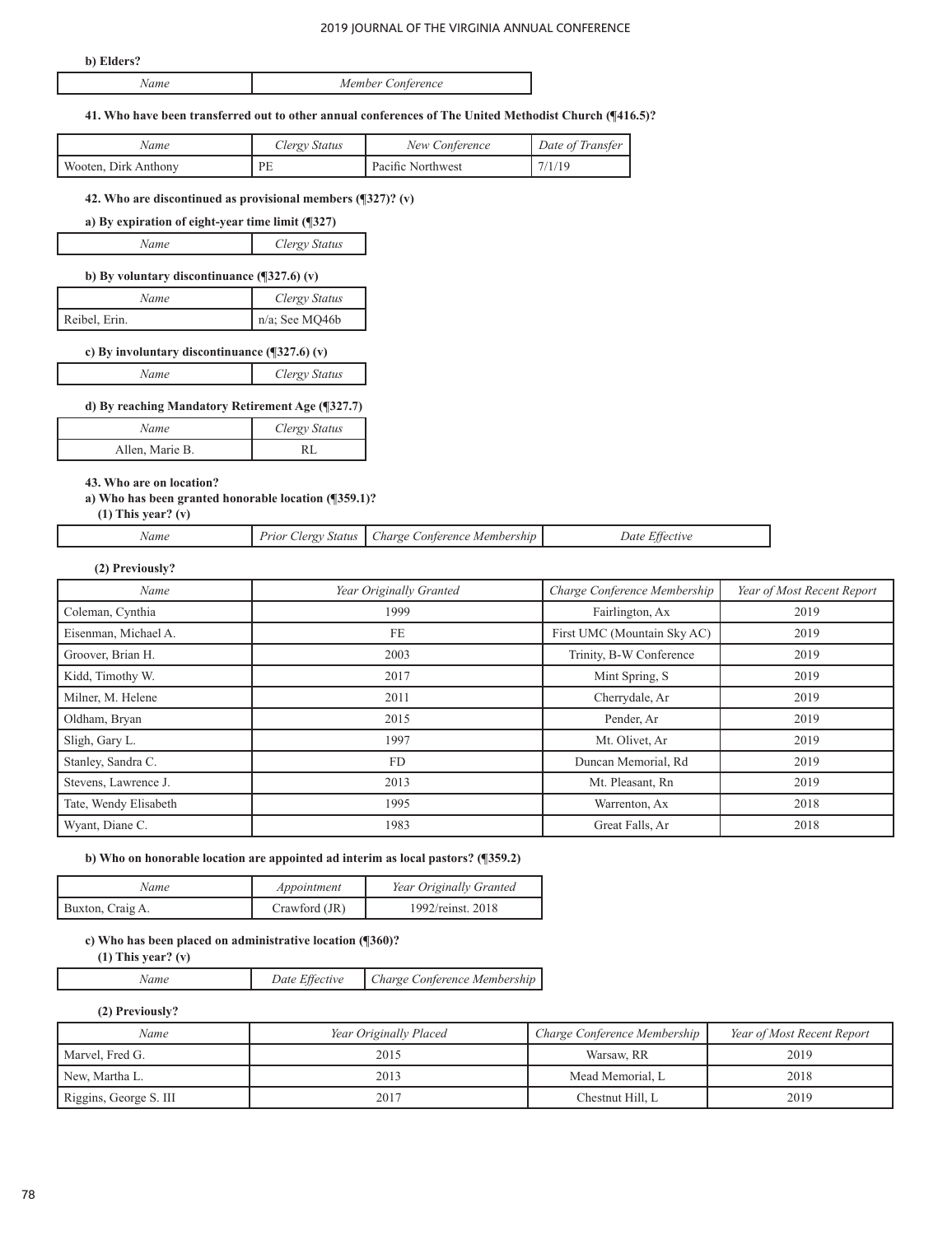#### **44. Who have been granted the status of honorable location–retired (¶359.3):**

**a) This year? (v)**

| Name              | Prior Clergy Status | Honorable Location Originally<br>Granted | Charge Conference Membership |
|-------------------|---------------------|------------------------------------------|------------------------------|
| Horner, Daniel W. | HL                  | 2012                                     | Cave Spring, Rn              |

#### **b) Previously?**

| Name                     | Clergy Status | Honorable Location Originally<br>Granted | Charge Conference Membership                    |
|--------------------------|---------------|------------------------------------------|-------------------------------------------------|
| Archer, Ashton L.        | FE            | 1990                                     | East Culpeper, C                                |
| Burgess, Alvin C. Sr.    | FE            | 1980                                     | Mt. Zion, C                                     |
| Draine, Wesley Davis Jr. | FE            | 1989                                     | Trinity, Rd (First UMC, SC Dist. Florida Conf.) |
| Eakin, Hazel B.          | FE.           | 1998                                     | Mt. Zion, C                                     |
| Goodman, Timothy C.      | FE            | 1968                                     | Trinity, Rd                                     |
| Hale, Jeffrey H.         | FE            | 2010                                     | Warrenton, Ax                                   |
| Jenkins, Grover C. Jr.   | FE            | date unknown                             | Washington St., JR                              |
| Owen, Edward B.          | FE            | 1971                                     | Trinity, Rd                                     |
| Reed, Claude A. Jr.      | FE            | 1971                                     | Aldersgate, C                                   |
| Weems, Peter A.          | FE            | 2000                                     | Wesley Mem., C                                  |

**45. Who have had their status as honorably located and their orders terminated (¶359.2)? (v)**

*Name Date Effective Prior Clergy Status*

#### **46. Who have had their conference membership terminated?**

## **a) By withdrawal to unite with another denomination (¶361.1, .4)? (v)**

| Name                         | Date Effective                                                   | <b>Prior Clergy Status</b> |
|------------------------------|------------------------------------------------------------------|----------------------------|
| Gunther, Allen E. (A.J.) Jr. | 7/2/2018                                                         | FF.                        |
| McRoberts, Teresa K.         | $6/3/2019$ pending<br>return of Full Mem-<br>bership Certificate | FE.                        |
| Wise, Ronald Kent            | 5/5/2019                                                         | FF.                        |

# **b) By withdrawal from the ordained ministerial office (¶361.2, .4)? (v)**

| Name         | Date Effective | <b>Prior Clergy Status</b> |
|--------------|----------------|----------------------------|
| Reibel, Erin | 7/1/2019       | DЬ                         |

# **c) By withdrawal under complaints or charges (¶¶361.3, .4; 2719.2)?**

| Name | Date Effective | <b>Prior Clergy Status</b> |
|------|----------------|----------------------------|
|------|----------------|----------------------------|

# **d) By termination of orders under recommendation of the Board of Ordained Ministry (¶354.12 )? (v)**

| Name | Date Effective | Prior Clergy Status |
|------|----------------|---------------------|
|      |                |                     |

**e) By trial (¶2713)?** 

| Name | Date Effective | <b>Prior Clergy Status</b> |
|------|----------------|----------------------------|

#### **47. Who have been suspended under the provisions of ¶363.1d, ¶2704.2c or ¶2711.3?**

| Name | Date Effective | Clergy Status |
|------|----------------|---------------|
|------|----------------|---------------|

# **48. Deceased**

#### **a) What associate members have died during the year?**

 Effective:

| Name     | Date of Birth | Date of Death |  |
|----------|---------------|---------------|--|
| Retired: |               |               |  |
| Name     | Date of Birth | Date of Death |  |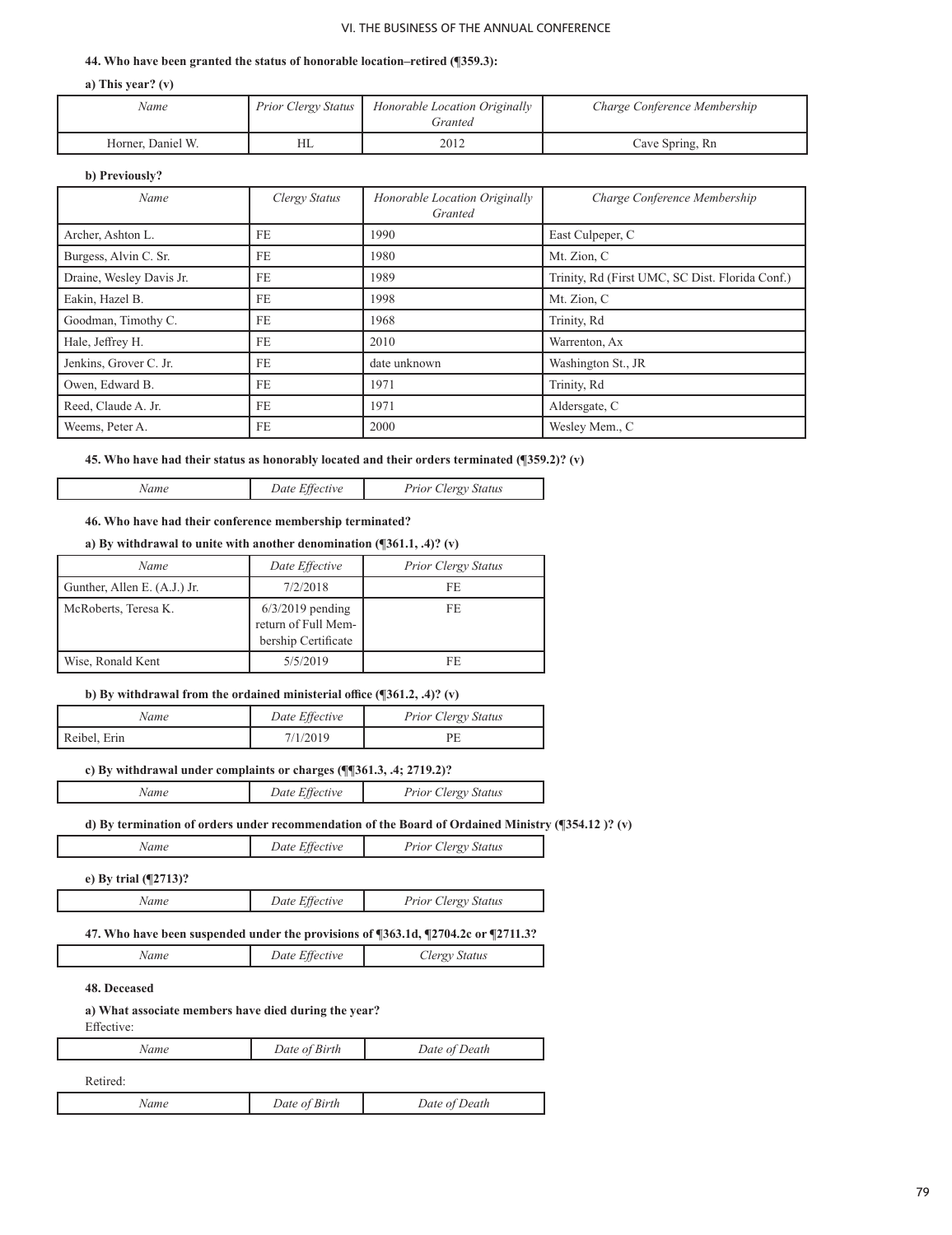ן

#### **b) What provisional members have died during the year? (Indicate credential.)** Effective:

| 1.110011001 |               |               |
|-------------|---------------|---------------|
| Name        | Date of Birth | Date of Death |
| Retired:    |               |               |

| $\omega$ | Birth<br>Date of | Death<br>Date of ' |
|----------|------------------|--------------------|
|          |                  |                    |

#### **c) What elders have died during the year?** Effective:

| Name              | Date of Birth | Date of Death |
|-------------------|---------------|---------------|
| Ward, John C. Jr. | 10/13/1968    | 6/24/2018     |
| Moon, Hyung Il    | 9/8/1962      | 7/5/2018      |
| Callis, Rita A.   | 6/29/1953     | 10/5/2018     |

Retired:

٦

| Name                          | Date of Birth | Date of Death |
|-------------------------------|---------------|---------------|
| Trumbo, Warren D.             | 1/1/1927      | $4/17/2018*$  |
| Johnson, Charles M.           | 12/22/1929    | 7/12/2018     |
| Cosslett, Carl E.             | 1/28/1934     | 9/30/2018     |
| Bair, Tracy R.                | 12/19/1947    | 10/14/2018    |
| Smith, James W., III          | 9/7/1933      | 10/24/2018    |
| Reynolds, James W. Jr.        | 3/21/1925     | 10/30/2018    |
| Van Dyck, Edward S. 'Ned'     | 4/23/1947     | 11/3/2018     |
| Yaple, Malcom Lee             | 3/9/1929      | 11/14/2018    |
| Riley, Henry Elwood Jr.       | 6/2/1932      | 12/18/2018    |
| Setchel, Eugene O.            | 4/18/1931     | 12/31/2018    |
| Campbell, Deroy C.            | 9/17/1928     | 1/19/2019     |
| Vaiden, Gerald M. Jr. "Jerry" | 7/1/1935      | 1/22/2019     |
| Palmer, David J.              | 9/17/1927     | 1/30/2019     |
| Potts, Reginald H. III        | 7/22/1924     | 2/13/2019     |
| Camden, David Barnes          | 1/23/1931     | 2/16/2019     |
| Pillow, C. Douglas            | 4/1/1928      | 3/25/2019     |
| Luker, Maurice S. Jr.         | 6/4/1934      | 3/27/2019     |
| Meek, Calvin Eugene           | 11/12/1948    | 4/1/2019      |
| Hemphill, Eugene R.           | 4/18/1938     | 5/14/2019     |

#### **d) What deacons have died during the year?** Effective:

| Name     | Date of Birth | Date of Death |
|----------|---------------|---------------|
| Retired: |               |               |

| Vame | Date of Birth | Date of Death |
|------|---------------|---------------|
|      |               |               |

# **e) What local pastors have died during the year?**

Active:

| Name                         | Date of Birth | Date of Death |
|------------------------------|---------------|---------------|
| Satterfield, Timothy V.      | 7/3/1955      | 11/28/2018    |
| White, Troy Michael "Mickey" | 10/24/1937    | 12/15/2018    |
|                              |               |               |

Retired:

| Name               | Date of Birth | Date of Death |
|--------------------|---------------|---------------|
| Mann, Carol P.     | 12/8/1941     | 8/12/2018     |
| Godwin, Philip G.  | 4/6/1935      | 10/31/2018    |
| Hepler, William E. | 4/21/1939     | 4/3/2019      |
|                    |               |               |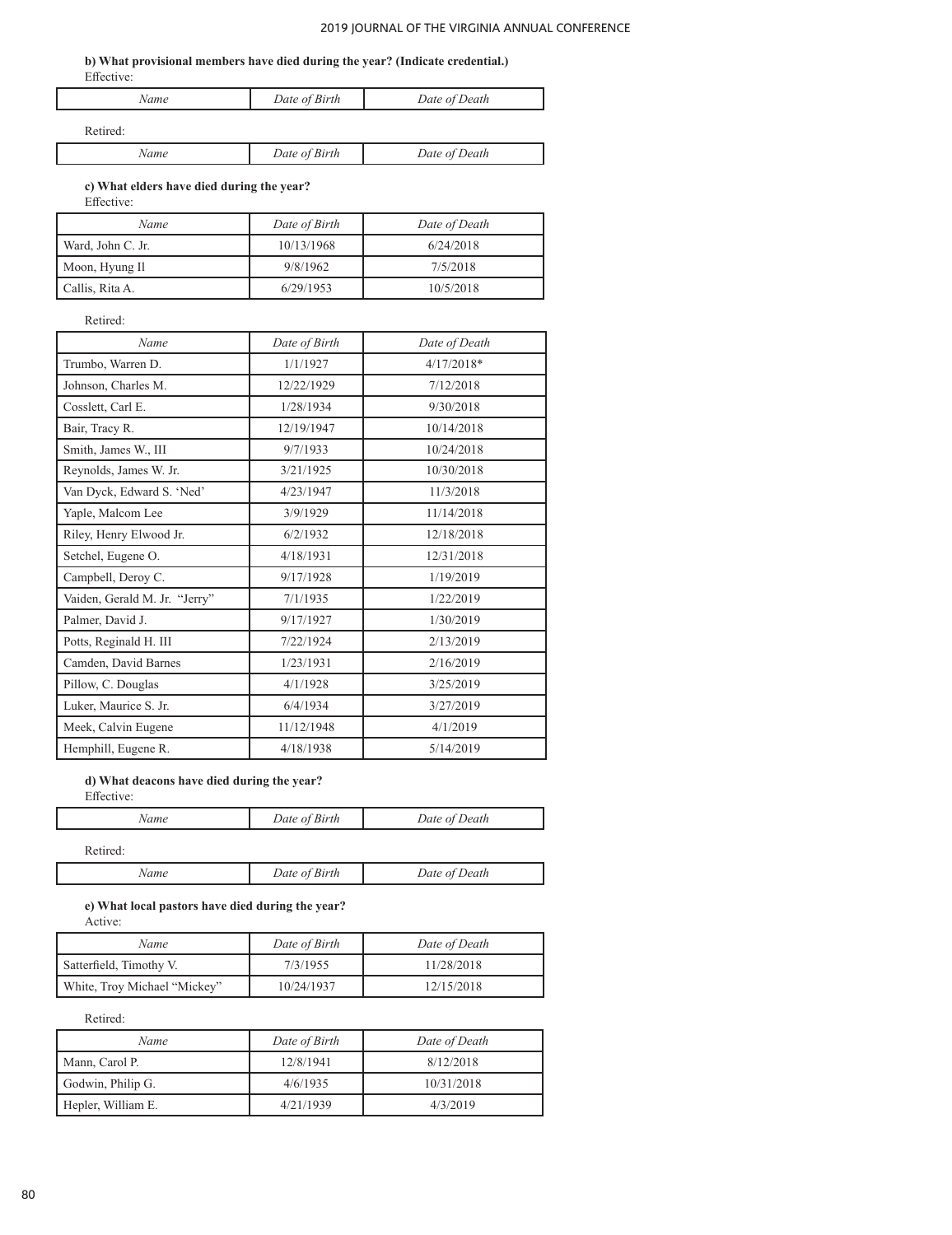| 49. What provisional or ordained members (elders and deacons) have received appointments in other Annual Conferences of The United Methodist |
|----------------------------------------------------------------------------------------------------------------------------------------------|
| Church while retaining their membership in this Annual Conference (¶¶331.8, 346.1)?                                                          |

| Name                       | Clergy Status | District     | Years          | Conference Where Appointed |
|----------------------------|---------------|--------------|----------------|----------------------------|
| Abarca-Mitchell, Ashley M. | FE            | L            |                | Indiana                    |
| Baber, Charles F. Jr.      | <b>FD</b>     | F            | 10             | NC (Extension)             |
| mcd, Thomas R.             | <b>RE</b>     | W            |                | Iowa                       |
| Carl, David E. Jr.         | <b>FE</b>     | Rd           | 18             | WNC (Extension)            |
| Carter, Carroll C.         | <b>RE</b>     | Rn           | 3 (part-time)  | <b>WNC</b>                 |
| Geeting, R. Douglas        | <b>RE</b>     | W            | 3              | NC                         |
| Guyton, Morgan Arthur      | <b>FE</b>     | Ax           | 6              | Louisiana (Extension)      |
| Honeycutt, J. Denise       | <b>FE</b>     | Ax           | $\mathfrak{2}$ | NC                         |
| Jones, Robert O. Jr.       | FE.           | H            | 3              | Alaska Missionary          |
| Levy, D. Brent             | <b>FE</b>     | H            | 5              | NC                         |
| Lloyd, Robert B. Jr.       | <b>FE</b>     | ES           | 3              | Cal-Pac                    |
| McNabb, Meredith L.        | FE            | Rd           |                | Indiana (Extension)        |
| Money, Patricia Sufficool  | <b>FE</b>     | ER           | $\overline{4}$ | Oregon-Idaho               |
| Montgomery, Sara E. Pugh   | <b>FE</b>     | W            | $\overline{7}$ | Oklahoma                   |
| Robins, Koren B.           | <b>FE</b>     | <b>YR</b>    | 6              | NC                         |
| Simmons, Myron I.          | RE            | $\mathbf{F}$ | 3              | NC                         |
| Southall-Vess, Marable F.  | <b>RE</b>     | Rd           |                | <b>WNC</b>                 |
| Tippens, Norman G.         | <b>RE</b>     | S            | $\overline{4}$ | NC                         |
| Tran, Charles K.           | FE            | Ar           | $\overline{7}$ | Cal-Nev                    |

*Shin Woo Hong (FE, H) is under Extension 344.1(d) to KMC/Bupyong Korean Methodist Church (see MQ 76)*

#### **50. Who are the provisional, ordained members or associate members on leave of absence and for what number of years consecutively has each held this relation (¶354)?**

#### **a) Voluntary?**

## **(1) Personal, 5 years or less (¶354.2a 3) (v)**

| Name                    | Clergy Status | District | Date Effective | Charge Conference |
|-------------------------|---------------|----------|----------------|-------------------|
| Boone, Sandra L.        | FE            | Ar       | 11/1/2018      | Pender            |
| Compton, Dawn           | <b>FD</b>     |          | 7/1/2016       | Mount Hermon (FL) |
| Grissett, Janet F.      | FE            |          | 7/1/2019       | Mt. Pisgah        |
| Headley, Gerald C., III | <b>FE</b>     | RR       | 7/1/2019       | Melrose           |
| Kim, Han Sung           | FE            | Ar       | 7/1/2019       | <b>KUMC-GW</b>    |
| Oh. Jinwook             | <b>FD</b>     | Ar       | 10/1/2017      | <b>TBD</b>        |
| Rickabaugh, Marc W.     | FE            |          | 7/1/2017       | Restoration       |

## **(2) Personal, more than 5 years (¶354.2a 3) (v 2/3)**

| Name | <b>Status</b><br>lero | Distric | $\sim$ $\sim$<br><i>Effective</i><br>Date | harge<br>Conterence |
|------|-----------------------|---------|-------------------------------------------|---------------------|
|------|-----------------------|---------|-------------------------------------------|---------------------|

# **(3) Family, 5 years or less (¶354.2b 3) (v)**

| Name                | Clergy Status | District  | Date Effective | Charge Conference |
|---------------------|---------------|-----------|----------------|-------------------|
| Haynes, Kathleen W. | FE            |           | 7/1/2019       | Strasburg         |
| Lenow, Amy V.       | FD            | Rd        | 7/1/2017       | Trinity           |
| Pusso, Brenda       | FE            | <b>RR</b> | 7/1/2019       | Wright's Chapel   |

# **(4) Family, more than 5 years (¶354.2b 3) (v 2/3)**

| Name | status<br>$1 \rho r \sigma$ | . .<br><i><u>Extric</u></i> | $-$<br>ttectuv<br>Jatr | onterence<br>narge - |
|------|-----------------------------|-----------------------------|------------------------|----------------------|
|      |                             |                             |                        |                      |

## **(5) Transitional (¶354.2c)**

| Name                       | Clergy Status | District | Date Effective | Charge Conference  |
|----------------------------|---------------|----------|----------------|--------------------|
| Ryu, Sunghyun (Karis)      | OE            | Ar       | 1/12/2019      | Korean of Koinonia |
| Douce, Tonya M.            | FE            | Аx       | 7/1/2019       | <b>TBD</b>         |
| Hughes, Dwight A.          | FE            | YR       | 7/1/2019       | TBD                |
| Wicker, Gerald Lee "Jerry" | PE            | JR       | 7/1/2019       | TBD; See MO 56     |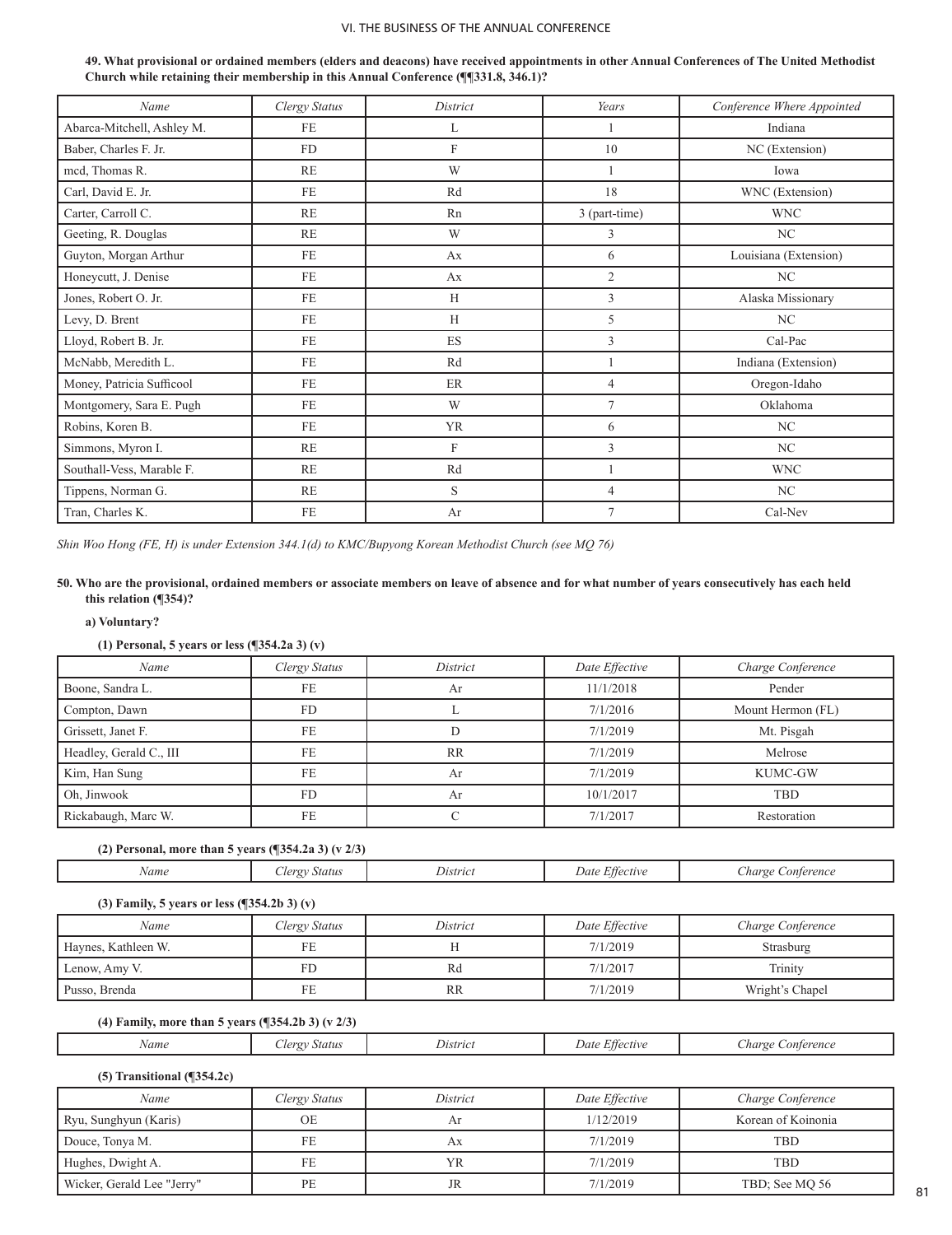## **b) Involuntary (¶ 355)? (v 2/3)**

| Name | $\overline{\Omega}$<br>status | Iistric | Jate<br>キナ ハ ハチャッ | onterence<br>harge |
|------|-------------------------------|---------|-------------------|--------------------|
|      |                               |         |                   |                    |

## **51. Who are granted sabbatical leave (¶352)? (v)**

| Name                | Clergy Status | District | Date Effective | Charge Conference               |
|---------------------|---------------|----------|----------------|---------------------------------|
| Dulaney, Bradley S. | FE            |          | 7/1/2019       | Redwood                         |
| Gilmore, Brandon L. | FE            | ЕR       | 7/1/2019       | The Gathering at Scott Memorial |

## **52. Who have been granted medical leave due to medical or disabling conditions (¶357)? (v)**

| Name                     | <b>Status</b> | District                  | Date Effective | Charge Conference     |
|--------------------------|---------------|---------------------------|----------------|-----------------------|
| Barnett, Edward S.       | FE            | H                         | 5/1/2018       |                       |
| Barre, Kirsten Kay       | <b>FE</b>     | <b>YR</b>                 | 9/1/2017       |                       |
| Barton, Richard Lee      | FE            | L                         | 2/4/2019       |                       |
| Carey, Deborah L.        | FE            | $\mathsf{C}$              | 1/1/2012       | Culpeper UMC          |
| Carlson, Susan K.        | AM            | S                         | 7/1/2000       | Granbery Memorial UMC |
| Cox. Tina                | FL            | Rn                        | 7/1/2018       |                       |
| Eakes, Michael Garey     | FE            | Ax                        | 7/1/2019       |                       |
| Earley, James N., II     | <b>FE</b>     | <b>YR</b>                 | 7/1/2019       |                       |
| Earley, Phyllis          | FE            | <b>YR</b>                 | 1/1/2015       | Tabernacle UMC        |
| Eden, Sharon             | <b>PM</b>     | <b>JR</b>                 | 7/1/2005       | South Brunswick UMC   |
| Gestwick, Douglas D.     | FE            | <b>JR</b>                 | 7/1/2018       | Chester UMC           |
| Gibson, Suzanne D.       | FE            | <b>YR</b>                 | 7/1/2018       |                       |
| Gillespie, Paul F.       | FL            | <b>YR</b>                 | 12/1/2017      |                       |
| Hackmann, Ian J.         | PE            | <b>JR</b>                 | 7/1/2017       |                       |
| Hadley-Goggin, Ben       | <b>FE</b>     | Rd                        | 9/1/2002       | Duncan Memorial UMC   |
| Huffman, Garland Michael | FL            | $\mathbf F$               | 10/1/2015      |                       |
| Jones, John R. Sr.       | FE            | $\boldsymbol{\mathrm{F}}$ | 7/1/2019       |                       |
| Martin, John Arthur Sr.  | <b>FE</b>     | W                         | 5/1/2014       | Rectortown UMC        |
| Milstead, Gary W.        | FE            | S                         | 9/1/2006       | Christ UMC            |
| Newsome, Kenneth W.      | FE            | RR                        | 10/1/2017      | Melrose UMC           |
| Rhodes, Stephen A.       | FE            | Rd                        | 7/1/2004       | River Road UMC        |
| Rumburg, Reginald G.     | AM            | Rd                        | 1/1/2019       |                       |
| Thomas, James D.         | <b>FE</b>     | Ax                        | 5/5/2016       | Sydenstricker UMC     |
| Turner, J. Steven        | FL            | L                         | 12/1/2016      |                       |
| Woodfin, Robert H. II    | FE            | S                         | 11/1/2013      | St. Paul UMC          |
| Wright, Sandra Lynn      | FL            | $\mathbf D$               | 8/1/2018       |                       |

**53. What members in full connection have been retired (¶357)** 

**(v, unless otherwise noted: Under ¶357.1, no vote required; under ¶357.2, v; under ¶357.3, v 2/3)** 

**Deacons** 

**a) This year?** 

| Name              | Date Effective |
|-------------------|----------------|
| Hawkins, Janet D. | 7/1/2019       |

# **b) Previously?**

| Name                  | Name                |
|-----------------------|---------------------|
| Benedict, Jeanetta B. | Maughlin, Joanne    |
| Chadsey, Elizabeth W. | Mills, Ralph        |
| Cho, Kiok Chang       | Real, Martha Meyer  |
| Cutshaw, Susan D.     | Rudisill, Joan M.   |
| Dowdy, Roger C.       | Stockberger, Carole |
| Douglass, Laura B.    | Swann, Mary Sue     |
| Downs, Beth C.        | Swift, Robert G.    |
| Fender, Judith G.     | Tippett, Hardy      |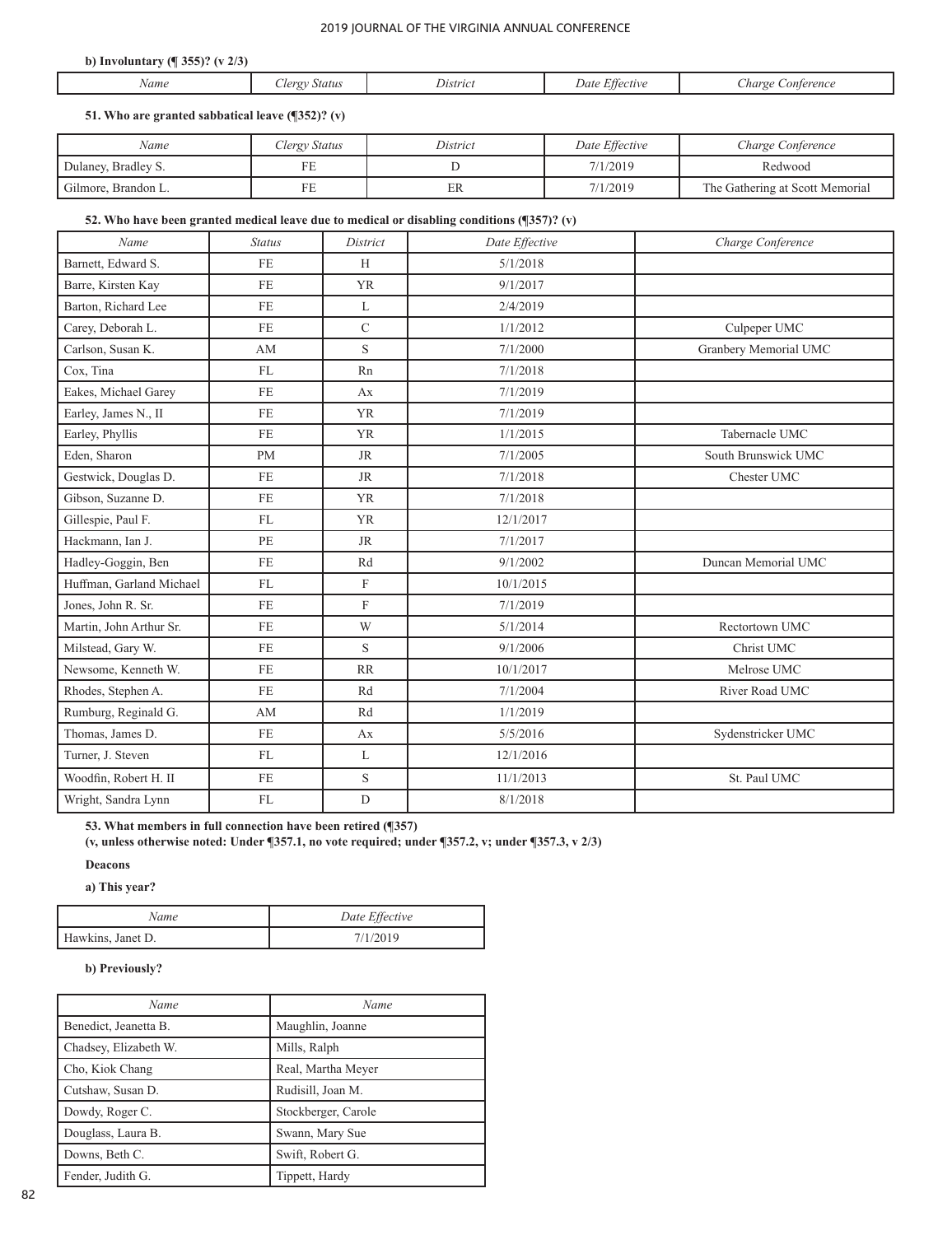| Hall, Judith T.  | Uzzle, Carol T.   |
|------------------|-------------------|
| Hankins, Jean M. | Wang, Shirley M.  |
| Manning, Michele | White, Valerie L. |

# **Elders**

# **a) This year?**

| Name                      | Date Effective   |
|---------------------------|------------------|
| Forstall, Walton C., II   | January 1, 2019  |
| Hurley-Browning, Lucretia | January 1, 2019  |
| Abbott, Catherine G.      | July 1, 2019     |
| Akers, C. Douglas         | July 1, 2019     |
| Baker, Paul S.            | July 1, 2019     |
| Barnard, Thomas R.        | July 1, 2019     |
| Blinn, Mary Beth          | July 1, 2019     |
| Brown, Marc D.            | July 1, 2019     |
| Burgess, Mark A.          | July 1, 2019     |
| Burgess, Ruth M.          | July 1, 2019     |
| Carper, A. Bruce          | July 1, 2019     |
| Clark Egan, Pamela        | July 1, 2019     |
| Edmonds, Larry J.         | July 1, 2019     |
| Forbes, Sharon L.         | July 1, 2019     |
| Frost, Thomas E.          | July 1, 2019     |
| Gunsalus, R. Douglas      | July 1, 2019     |
| House, Robert Lawrence    | July 1, 2019     |
| Jennings, Frank T.        | July 1, 2019     |
| Litten, Ronald A.         | July 1, 2019     |
| Mercer, Thomas L. Sr.     | July 1, 2019     |
| Moore, Lynda D.           | July 1, 2019     |
| Nesselrodt, David L.      | July 1, 2019     |
| Parks, Robert J. Jr.      | July 1, 2019     |
| Penn Hollar, Barry        | July 1, 2019     |
| Perry, Dennis W.          | July 1, 2019     |
| Rowland, Raymond G.       | July 1, 2019     |
| Southall-Vess, L. Michael | July 1, 2019     |
| Tucker, Rudolph E. Jr.    | July 1, 2019     |
| Urban, Russell T.         | July 1, 2019     |
| Westbrook, Walter W.      | July 1, 2019     |
| Winfree, W. Joseph        | July 1, 2019     |
| Wingert, James R.         | July 1, 2019     |
| Decker, Frank Paul        | February 1, 2020 |
| Townsend, Charles W.      | July 1, 2018     |
| Watts, P. Michael         | February 1, 2018 |
| Werner, Paula P.          | July 1, 2018     |
| Zuchelli, David J.        | May 1, 2018      |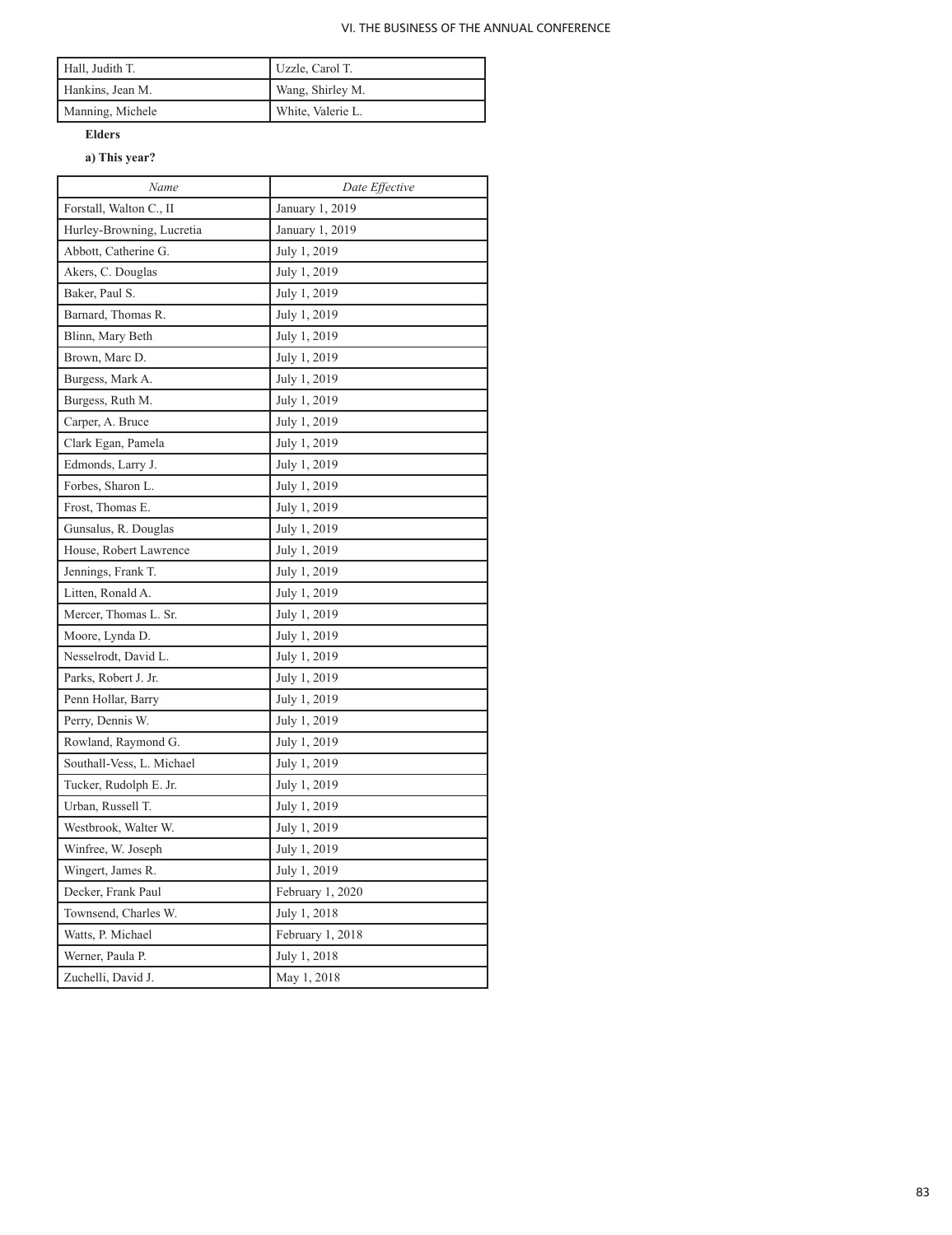#### **53. What members in full connection have been retired?**

#### **Elders**

#### **b) Previously?**

Abbott, Daniel P. Acklin, Clarence E. Adams, Larry E. Adkins, David L.,Sr. Adkins, Gregory L. Ahn, Byong Hyup Allen, Earl W. Jr. Allen, G. Jeffrey Allport, H. Braxton Jr. Alvis, Gary F. Amon, William Anderson, Joseph R. Andrews, John M. Arndt, Frederick A. Arthur, Wesley Edward Ashby Jay F. Ashby, C. Theodore Ashley, John W. Astin, Charles Wesley Athearn, W. James Atwell, William F. Sr. Au, Thomas Harry Austin, Deborah L. Bailey, Melbourne Baird, Donald A. Barclay, Richard A. Bare, I. William Barnett, Clarence Herbert Barrow, Vernie Jr. Basehore, Betsy Beals, Kenneth A. Beane, Wendell Charles Beasley, Joseph H. Beckley, Harlan R. Beighley, Paul Allen, III Bennett, Jonathan Bennett, Judith F. Bennett, Morris A. Biler, Brenda J. Bird, Marianne M. Bird, Steven L. Bishop, Jerry Lee Blankenship, Randall Clinton Blinn, Robert C. Blubaugh, J. Blaine Boger, David Rhoades Boice Jr., James H. Bollfrass, Katha Bomberger, Clayton Grant Bookwalter, Carol I. Bowen, Clarence W. Jr. Bowen, Donna M. Bowen, Sallye E.H. Boyette, Keith D. Bradley, Stephen E. Jr. Brack, Susan Fae Bray, Stephen Breeden, David W. Breeden, Frederick Lloyd Bridges, Tilden Brill, Ray S. Jr. Brosnan, David R. Browder, Michael H. Brown, G. Thomas Jr. Brusati, John F. Buchanan, Ray A. Burgess, Reginald D.

Burgess, Stephen W. Burnette, Richard Rome Jr. Burns, James E. Burrough, David R. Burrough, William F. Butcher, J. Jeffrey Butler, Henry D. Butler, Willie Eugene Buxton, Lawrence W. Byrd-Madison, Doris Canada, David Cannon, Glen H. Cannon, Jeffery L. Card, Kathleene M.B. Carlson, Judith E. Carlton, Donald E. Carrier, John H. Carson, Louis Eldridge Carter, Carroll C. Carter, Leonard Wayne Carter, Vernell Marie Casey, Carlton Downing Casey, Robert T. Caudill, Charles C. Chadsey, John S. Chamberlain, Dow Chappell, Willie A. Jr. Childers, Denise M. Childress, Nancy B. Cho, Sarah Seung-Hie Clark, Jay Edward Clark, Larry D. Clever, A. J. Edwin Close, George H. Jr. Cloud, Becky Jane Cobb, Richard E. Cock, John P. Cofer, Gilbert F. Coffey, John H. Coffman, Thomas L. Cofield, Robert Fulton Jr. Colby, Don Colwell, Robin L. Commander, Janice Prentace Compher, Nancy Comstock, Ellen W. Conner, John Edward Cook, Linwood G. Cooke, James R. Sr. Copeland, Michael D. Copenhaver, John D. Jr. Corley, Cynthia A. Corr, Laughton L. Crabill, Ralph H. Crawford, John, III Crichlow, Winston L. Cross, A. Susan Crumb, C. Warner Curry, Henry L., III Cushnie, William D. Daily, Richard A. Dalton, Elinor Ritchie Dameron, John Charles Daniel, Linwood Davidson, Ronald T. Davidson, William G. Davies, Larry E.

Davis, Creed S. "Bud" Jr. Davis, William A. Jr. Davis, Paul Benjamin Jr. Dawson, William K. De Jong, John E. DeLoach, Clyde M. DeLoach, Travis L. DeLong, Leah A. DeVerter, John S. Dixon, Roger Linwood Donat, Ward L. Donnelly, Robert Joseph Draper, James W Drinkard, David R. Dunkum, Jeane D. Dunkum, Thomas R. Erbin, Lawrence A. Eccard, Emmitt William Jr. Edmonds, Raymond H. Jr. Edwards, Robert A. Eldridge, Joseph T. Ennis, R. Carl Erbach, William W. Sr. Erickson, W. David Jr. Espinoza, Samuel J. Evans, Glen C. Fair, Deborah R.B. Fair, John Farabaugh, Timothy M. Faris, Richard Buchanan Fathbruckner, Alexis S. Felumlee, Alan R. Ferrell, Dwala J. Fink, Rufus B. Finley, Jeanne Torrence Finley, William M., III Finn-McKenzie, Michael D. Fisher, John Alexander Jr. Ford, Robert W. Forrest, David T. Franklin, Arthur Howell Frederick, Lou Ann Freeman, George H. Freeman, William R. Freund, Elizabeth Patterson Friend, Robert E. Jr. Gable, Pamela J. Galloway, Jeremy Q. Gant, Edward P. Gardner, William P. Garrett, Daniel L. Garrett, Edward Mann Jr. Garrett, Susan S. Geeting, R. Douglas Gentry, Kay Barstow Geoghegan, Richard J. Jr. Gerde, Timothy R. Gibbs-Morris, Connie J. Gibson, Robert G. Gilfillan, Douglas Y. Gillis, R. Franklin Jr. Godwin, James B. Sr. Goodman, Ralph B. Jr. Gosnell, Howard M. Grant, Arthur Elwood Gravely, James L., III Greer, Steven W.

Greer, William T. Jr. Grogan, Louis J. Jr. Grow, Ralph Houston Jr. Gue, Robert Lyell Guill, Willie B. Jr. Gunn, Alda V. Hain, James A. Haley, Robert L. Hall, James T. Hall, Priscilla Gay Brown Hall, William Pollard Jr. Hamilton, F. Chancellor Hampton, David T. Hanak Christine G. Hanak, Paul Hancock, Maurice G. Hanke, Jay M. Hardman-Cromwell, Youtha C. Harless, Charles H. Harlow, C. Randall Harrell, Manning Berry Harris, Charles E. Harris, Hugh T. Harris, James A. Harris, Kelsey H. Harris, Ralph Jr. Harrison-Davidson, Cheryl Hartman, Gary W. Hassmer, James W. Hassmer, Stephen B. Hastings, Robert Carroll Hattle, George R. Hauck, Robert L. Hawkins, Robert Euker Hawks, H. Donald Jr. Haynes, John B. Sr. Hays, Brant K. Helmbrecht, Beth-Marie Rowe Helveston, Richard R. Herndon, Ernest Tommy Jr. Hetherington, Jo Ellen Hewitt, James A., III Hicks, Harold L. Hill, L. Douglas Jr. Hindman, David Hines, Garland K. Jr. Hobbs, Herbert G. Hogge, William Ernest Holbert, David A. Horne, Kenneth C. Jr. Horner, Patricia Morris Horton, Alvin J. Hottle, Lucy Marsden Houff, D. Michael Hough, Anne Howell, David H. Hubbard, Charles W. Jr. Hudson, Sara L. Hull, John F. Hundley, Lynne M. Hundley, Stephen C. Hunsicker, Philip Hunter, Rodney M. Hyeon, Seong Yoon Insley, George T. Jr. Ivey, Daniel K. Jackson, Charles V. II

Jacobs, Barbara M. James, Frank D. Jamison, Lee R. Jarvis, David Jennings, Thomas Earl John, James M. Johnson, Billy Gene Sr. Johnson, Edward H. Johnson, Janet K. Johnson, Joyce E. Johnston, Robert Franklin Jones, C. Bailey Jones, Finley O. Jones, Harry Byrd Jones, Leroy Vaden Jones, Patricia Ann Jones, Steve Jordan, Preston L. Sr. Joyce, Thomas L. Julcher, John (Jack) Justis, Robert Kanney, Douglas W. Keever, Evelyn G. Keithley, Thomas H. Keller, Richard S. Kennon, Harry G. Kim, M.J. King, Charles B. King, George Eugene King, William M. Kincannon, Karla M. Kitchen, Theodore J. Klotz, Joseph H. Jr. Knox, Robert T. Kubat, J. Michael Kutz, Margaret T. Lagerveld, David C. Langston, D. Glen Larkin, Russell Eugene Lavender, James E. Jr. Layman, William Anthony Leavitt, Charles H. Jr. LeGault, John T. Jr. Legg, Floetta G. LeMon, Carl J. Leonard, Paul Edward Jr. Lewandowski, Bob Lipke, Dennis C. Loehr, Judy L. Logan, William Curtis Long, Donald L. Lotts, Joseph Lee Lough, David E. Lugn, Bruce N. Lyle, Michael L. Lynch, H Jack MacNicoll, Donald C. Maddox, James R. Maddrey, Thomas Deford Mahaffey, James L. Manner, David E. Jr. Manner, Sara L. Marion, Deborah T. Markham, Talmadge Thomas Jr. Marks, Milton E. Marsh, Corinne A. Martin, John T. Martin Jr.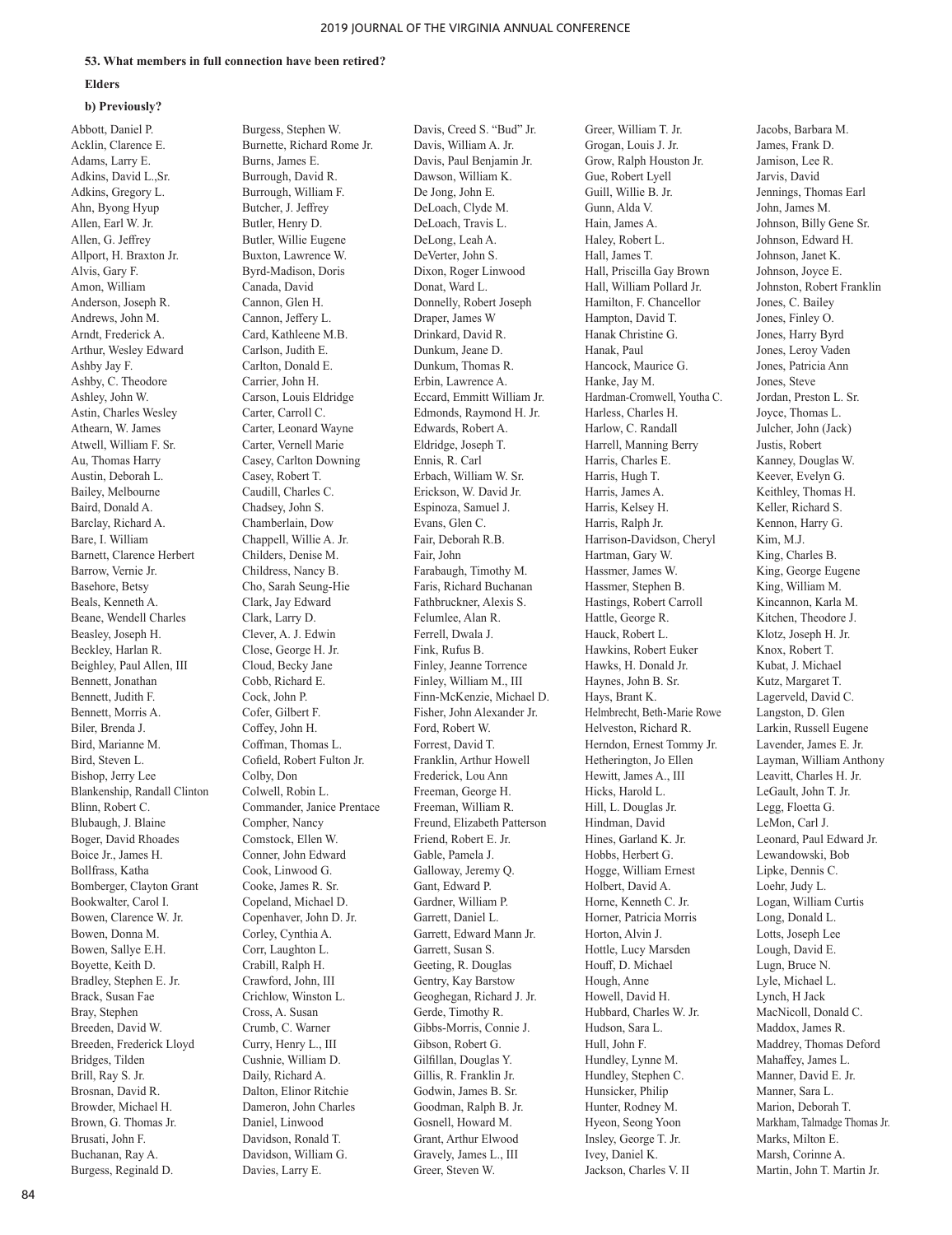Martin, Julian H. Jr. Martin, Louis Arthur Martin, P. Douglas Martin, Richard K. Martin, William A. Mateer, Ronald W. Mayton, Wilfred M. Jr. McAllister-Wilson, Drema McAden, Robinson H. McDonald, James F. McDonald-Walker, Jean Graves McHose, Charles McMahan, William F. McPhail, Sam Everette McWilliams, Joseph C. Jr. McMillen, Sandra A. Meadows, Patricia M. Melson, James M. Michie-Bent, Susan L. Miller, Gerald Mowery Miller, Gretchen Adams Miller, Roy Leslie Mills, Ronald V. Minnick, Jack Ashlin Minter, Barbara Jean Miranda, Edgar Monge, Kathleen M.R. Montgomery, Norwood P. Moore, Charles N. Moore, Edna F. Moore, Robert Morefield, David Clyde Morgan, Lewis H. Morris, M. Mochel H. Morris, Robert Lee Jr. Morris, Ronald K. Morrison, John W. Jr. Morse, Christopher L. Mott, Donna Lea Shutes Mottley, Keith A. Moyer, Herbert A. Mucha, David R. Mullaney, Fahy G. Mullen, Alyce Miller Munford, J. Wade Murphy, E. Thomas Jr. Murphy, Patricia Ann Neas, George B. Nelson, Clyde T. NeSmith, Samuel E. Newman, M. Douglas Nichols, Hugh E. Nixon, Paul A. Nobles, William Michael Sr. Noland, James R. Norton, Vera Ann Noseworthy, James A.

Nottingham, Saundra Nuckols, William Henry Jr. Olewiler, William E. Page, Jean H. Parish, Frederick L. Parker, John S. Parsley, Gary Wayne Parsons, Robert Leland Patrick, Kenneth K. Paul-Coker, Isaac S. Paylor, Earle W. Jr. Payne, Michael D. Pearson, George M. Jr. Pendley, Dee F., III Pendrak, Gary A. Peters, John B. Petreski, Kitan Pfeiffer, Bruce Phillips, Bradford L. Phillips, Paul L. Pierson, Myles E. Piluso, Phyllis S. Pittard, Vickie Elaine Plummer, John A. Plymale, Steven F. Pollok, William H. Porter, William Forest Jr. Pratt, J. David Pratt, W. Benjamin Price, John C. Proctor, Stephen A. Pruitt, C. Edward Pugh, Jeffrey C. Radford, James O. Ramsey, Milton Lee Jr. Rash, David A. Reames, Waverly G. Regan Jr., James Robert Reifsnyder, Alan G. Reiss, Bonnie Alma Reuter, Mark A. Reynolds, Charles F. Reynolds, David T. Reynolds, Thomas Pierce Jr. Rhodes, Cheryl B. Rice, Grace Ellen Ricketts, William Augustus Jr. Rideout, Amos S. Jr. Ridout, Edward M. Righter, James Delano Rivero, Janice M. Robbins, Gary L. Roberts, Charles H. Roberts, Donald Hayse Robinson, E. Kirk Rollins, Milford C. Rorrer, Sebert W.

Rose, Brenda L. Rowley, Charles E. Salmon, SueAnn Samson, Angelito G. Satter, Ralph G. Satterwhite, E. Howard Sault, Stephanie M. Savage, Carl Savinsky, Joseph G. Sawyer, John (Jack) C. Schill, David E. Seely, Donald H. Seibert, H. Leroy Seibert, Vickie R. Shappell, John F. Sharp, Donna D. Sharp, Robert W. Sheaffer, Lee Benjamin Shepherd, Edward B. Jr. Shepherd, William Joseph Sherrod, Thomas W. Shinn, Samuel D. Shipley, Patricia L. Shoemaker, Rochelle Short, Judith Ellen Siddons, James Siegle, John A. Sikkelee, Albert D. Simmons, Myron I. Sims, Philip E. Sirk, Wade L. Sisson, Richard Bailey Smith, Charles Hope, III Smith, David Hammond Smith, Jeffrey Smith, Riley R. Jr. Smith, Robert W. Jr. Smith, Rudy Lee Snider, Michael L. Soulen, Richard N. Spear, Harry B., III Spilman, Martin K. Sr. Southall-Vess, Marable F. Spivey, Robert Atwood Stables, Alfred G. Stamps, Robert J. Staul, Rita Louise Stearns, Carla Stewart, Carl Oscar Stewart, Douglas Stewart, George William Stewart, Sydney Elizabeth Stith Jr., W. Hewlett Stover, Patricia J. Strickler, Louis Stroud, R. Levi Jr.

Suerdieck, Christina K.

Sumpter, Wilhelmina Sutlive, Vinson H,. Jr. Swadley, Charles E. Swartz, Ronna Lynn Sweat, Thomas W. Tangeman, Karl K. Tanner, David R. Tanner, W. Douglas Jr. Tate, John B. Jr. Taylor, Andrew Robert Taylor, Elizabeth Wright Taylor, James J. Jr. Teates, Timothy E. Thomas, Eugene Foster Thomas, Howe O. 'Tom'Jr. Thomas, William K. Thomas, Wilton B. Thomason, Robert Troy Thompson, Lawrence R. Jr. Thorne, Alan D. Thornton, Harold Eugene Thornton, James W. Sr. Throckmorton, Barry E. Throckmorton, Robert M. Tingle, Larry O. Tippens, Norman G. Tongue, James M. Tony, Pat B. Torrence, C. David Jr. Townsend, Charles W. Truxell, James M. Turbyfill, Margaret A. Tuttle, Bruce D. Tyndall, L. Glenn Ullian, James C. Unterberger, Gail Vann, William L., III Vaughn, Peter M. Via, Bernard S. Jr. Wade, David L. Wade, William N. Wadsworth, Anthony A. Walters, Gordon D.,Jr. Walters, William Dabney Ward, Gerould A. Jr. Warnick, Harvey L. Wash, Willard D. Washington, Alton M. Waters, Marie Manos Watkins, J. Pat Watson, H. Douglas Watts, P. Michael Weaver, Clyde W., Webster, Harold F. Jr. Welch, Rosemary G. Werner, Paula P. Whetzel, Kenneth Eugene

White, Burton E. White, Mary Sylvia White, Robert E. Jr. White, Roy P. Whitehurst, Walter A. Whitlock, Edwin Clifton Wilborn, Roger Edward Wilbur, Lynn Raymond Wickham, Charles W. Wilkins, Edward F. Wilkins, Mary M. Will, William Ashley Jr. Williams, Gene M. Williams, Russell D. Jr. Willson, J. Brooke Wilson, Donald W. Wilson, Douglas K. Wilson, Stephanie L. Wingfield, Arthur White Sr. Winkler, Edward P. Wolz, Arthur L. Jr. Woodall, Richard T. Woodfin, Robert H. Worden, Richard L. Work, Kathleen A. Wrenn, Raymond Fitzhugh Wright, Elizabeth A. S. Wright, Lea Stanley Jr. Yoo, Sung Jun Young, Stephen E. Yu, Hija L. Zavitz, Dwight L. Jr. Ziegler, Gary Allen Zottoli, Helen M. Zuchelli, David J.

As a courtesy by the Virginia Conference, the following names are listed: Bishop Ray Chamberlain Bishop Young Jin Cho Bishop H. Hasbrouck Hughes Jr. Bishop R. Kern Eutsler Bishop C. P. Minnick Jr. Bishop Timothy W. Whitaker

These names are appropriately assigned to the Council of Bishops.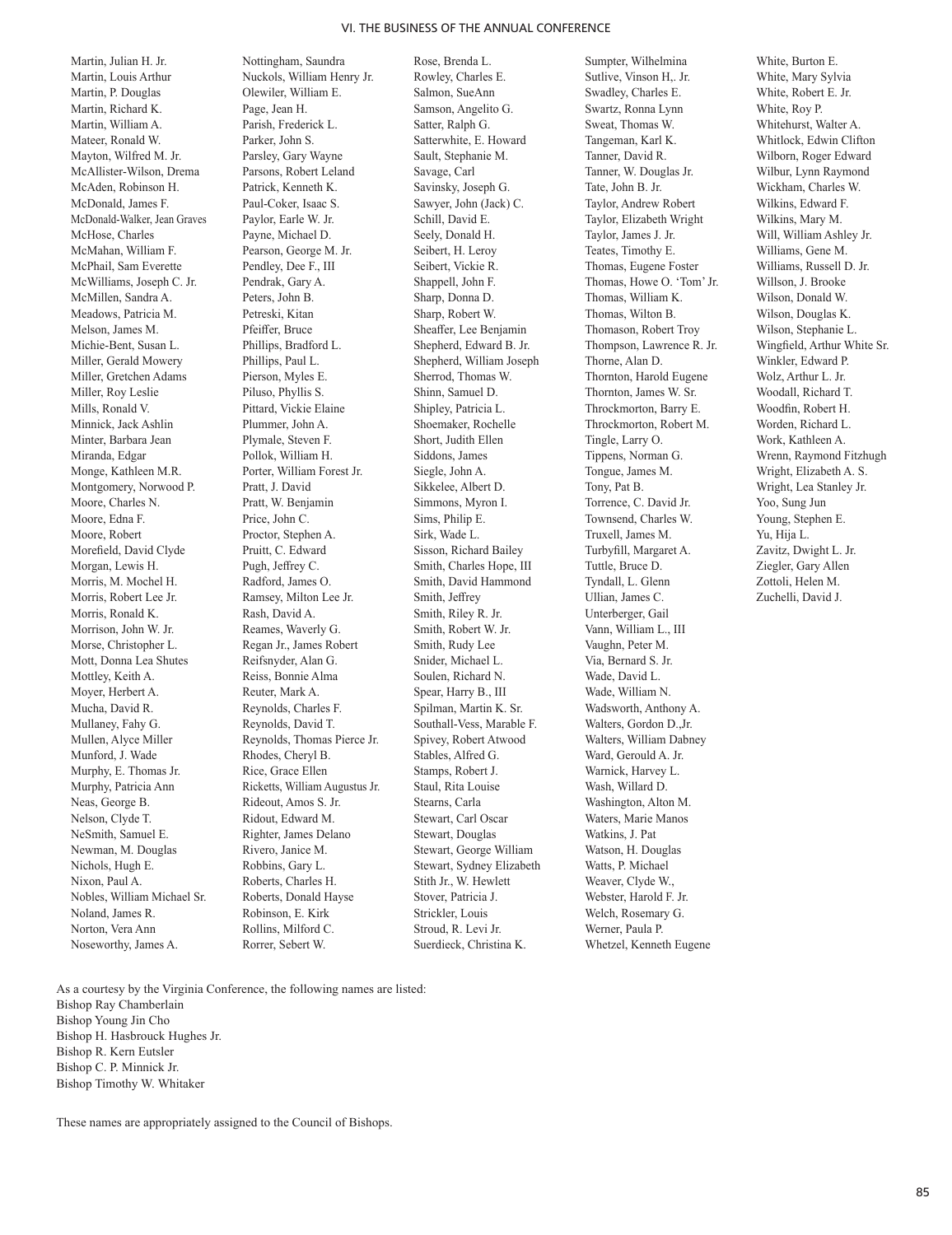#### **54. What associate members have been retired (¶358):**

**a) This year?** 

| Name                   | Date Effective |
|------------------------|----------------|
| Davis, Michael T.      | 7/1/2019       |
| Parks, Charles W., III | 7/1/2019       |
| Reynolds, Thomas W.    | 7/1/2019       |

## **b) Previously?**

| Armstrong, Kenneth T.      | Fisher, William R.       | McIntyre, Robert Leslie    |
|----------------------------|--------------------------|----------------------------|
| Bender, Harley R.          | Frye, Cynthia Lee        | Pack, Raymond E.           |
| Blankenship, James H. Sr.  | Galbreath, Richard Nolan | Parker, Steven Dwight      |
| Branton, Grover C. III     | Green, Alfred M.         | Pruitt, Jack D.            |
| Brenneke, John S.          | Gross, Barbara J.        | Ramsey, Luther S.          |
| Briggs, John G. Jr.        | Huffman, Denise R.       | Rowan, Darwood E.          |
| Brothers, Emily H.         | James, Kenneth S.        | Sandoval, Karen            |
| Caldwell, Samuel F.        | James, William A.        | Schooler, Jack L.          |
| Clark, William McGuire Jr. | Knott, Janet C.          | Shull, Don L.              |
| Clemens, Frederick D.      | Lamb, Bobby Hartwell     | Simmons, James W.          |
| Collins, Donald Lee        | Lanasa, R. Kay           | Soots, Virgil W.           |
| Craig, David               | Lewis, Steve Jackson     | Sowder, Robert J.          |
| Crockett, Albert L.        | Maas, Robert E.          | Stovall, Lowell P. "Woody" |
|                            |                          |                            |

Tarpley, Emory N. Sr. Tatum, Gene C. Thorne, Robert J. Tucker, Clay Branscome Vanhook, Bettie Jean Wagner, R. C. Wiest, Charles N. Worley, Otis Haynesworth Wright, William C. "Gus" Wyatt, Doyle W.

#### **55. What provisional members have been previously retired (¶358,** *2008 Book of Discipline***)?**

| Cook, Marvin Thomas |  |
|---------------------|--|
| Heacock, John G.    |  |

**56. Who have been recognized as retired local pastors (¶320.5):** \*\*Licensed while appointed in retirement.

**a) This year?**

| Name                            | District      | Date Effective |
|---------------------------------|---------------|----------------|
| Pizzeck, Bonnie G. (ad interim) | F             | 1/1/2019       |
| Adams, Karen Diane Merica **    | W             | 7/1/2019       |
| Brown, James F. **              | F             | 7/1/2019       |
| Chandler, Marlene A.            | H             | 7/1/2019       |
| Clayton, William Mark           | D             | 7/1/2019       |
| Colwell, Mary Alice             | Rn            | 7/1/2019       |
| Corber, Wesley S.               | W             | 7/1/2019       |
| Davis, Janet Lee                | H             | 7/1/2019       |
| Day, Michael G. **              | $\mathbf{F}$  | 7/1/2019       |
| Duncan, Alexander Jr.           | Ar            | 7/1/2019       |
| Hall, Stephen Mark **           | $\mathcal{C}$ | 7/1/2019       |
| Hanson, Kenneth Emerson **      | RR            | 7/1/2019       |
| Hardy, Robert F., IV            | D             | 7/1/2019       |
| Hedrick, Doris T. **            | S             | 7/1/2019       |
| Johnson, Edward Wayne **        | ES            | 7/1/2019       |
| Lacy, James F. Jr.              | $\mathcal{C}$ | 7/1/2019       |
| Lehman, Larry A.                | $\mathbf{F}$  | 7/1/2019       |
| MacTavish, Susanne Hanna **     | H             | 7/1/2019       |
| Meeuwissen, Pamela G.           | Ax            | 7/1/2019       |
| Meservey, John Edward **        | <b>JR</b>     | 7/1/2019       |
| Morris, Judy Garrett            | $\mathcal{C}$ | 7/1/2019       |
| Reynolds, Martha Trice          | W             | 7/1/2019       |
| Sims, Betty Jo Graybeal **      | <b>RR</b>     | 7/1/2019       |
| Straughter, Debra Angela **     | L             | 7/1/2019       |
| Wicker, Gerald Lee "Jerry"      | <b>JR</b>     | 9/1/2019       |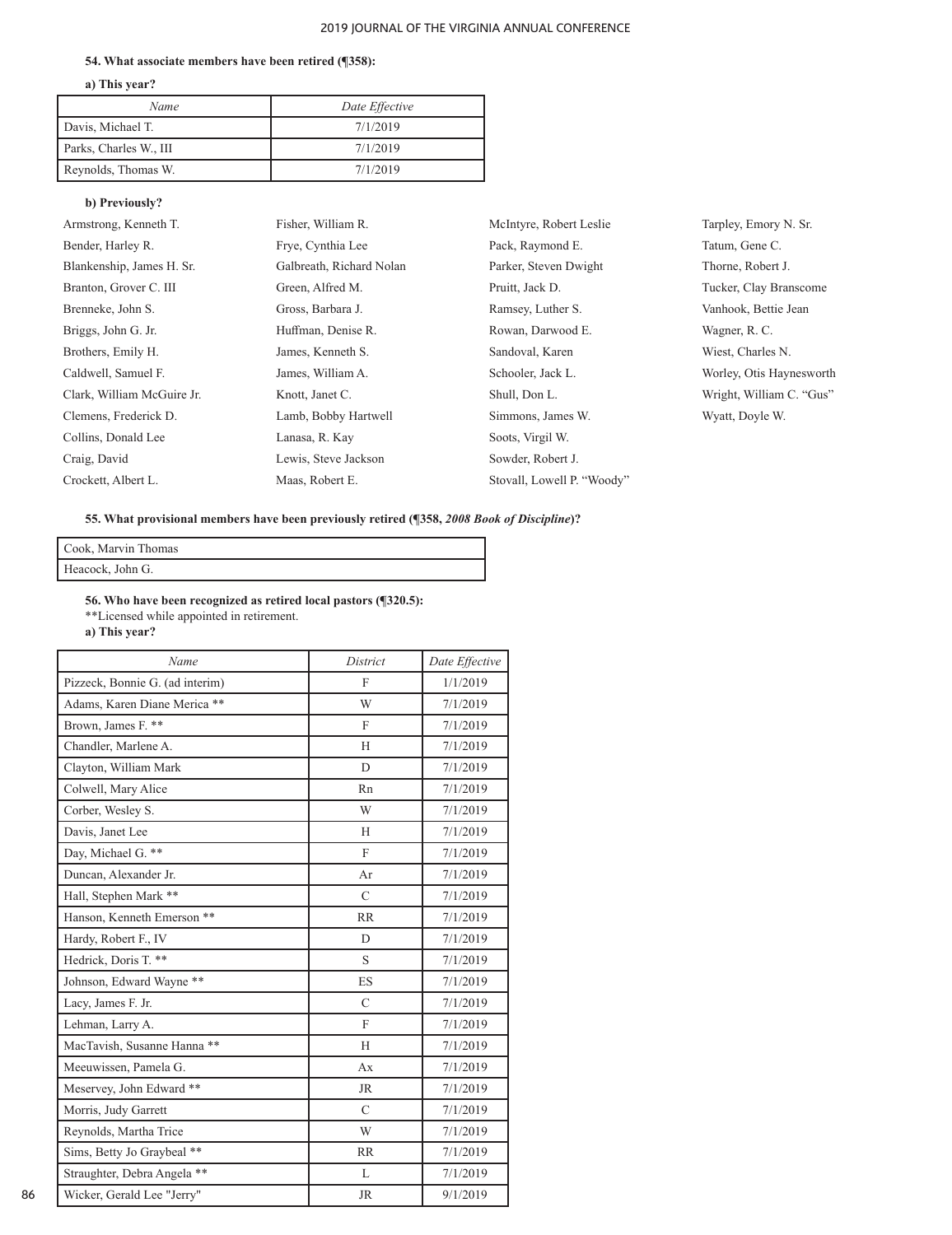#### **b) Previously?**

Armstrong, Daniel James Aylor, Henry D. Biggs, Norman R. Blagg, Donald L. Branson, Allen Lee Brayton, Lawrence S. Brumback, Philip H. \*\* Bucher, Richard Lee \*\* Buddenhagen, Ralph F. Burkholder, Geraldine Reed Carwile, Elwood Clemens, Jeffery P. \*\* Collins-Dinger, Ruth A. \*\* Costello, Hilary W. "Pete" Jr. Craig, Frances C. Davidson, Ruth Ann Dawson, Richard B. \*\* De La Rosa, Martha Dean, Norma J. Doherty, Philbert Dotson, F. Lee Early, Reginald A. \*\* Edwards, James A.

Enright, W. Maury \*\* Fisher, David P. Foley, W. Leonard Fuss, Christopher S. Galford, James Emory Gilley, Fred T. Glisson, Hannah T. Goode, Leslie G. Green, Robert E. Greer, William Paul \*\* Haley, Charlie Hall, William Pembroke Haynes, John W. Henson, David Glenn Huffmann, Robert C. Hundley, John Michael Jackson-Hughes, Lucy A. \*\* Jamieson, Barbara H. \*\* Jeter, Kent L. Jennings, Robert. L. Kanten, Rita Ann \*\* Killough, Deborah W. Langley, Charles L.

Lazenby, Elizabeth Hodges Lanman, Ronald T. \*\* Lee, Connie Ray Loyd, Harry R. Markle, James Richard Marshall, Betty D. \*\* Martin, A. Randolph Martin, Janet L. McCaslin, Henry Harris Jr. McKinley, Neal D. Mears, Charlene Landes Meriwether, Gordon K. III \*\*\* Merry, Edward H. Mulford, Stanley H. III Murphy, Allan Thomas Nankivell, David Neilsen, Patricia Leigh \*\* Nelan, Beverly June Oberdick, Jan Gilbert Osborne, E. Joanne Perdue, Elijah C. Pittmann, Gregory Dean Puckett, Evelyn A.

Rawlings, William E. III Ross, Terry A. \*\* Rough, Robert E. Russell, Robert L. Sallinger, Murray L. Salmon, James A. Sanborn, J. Michael Sandifer, Walter Raysor \*\* Shelton, Emerson L. Shively, Bobby Smith, Waverly C. III \*\* Strohecker, Thomas L. Tharpe, Mary V. Theis, Linda J. Thornberry, Wesley Tucker, Howard Ray Turlington, Glenda T. Walker, Dan Edward \*\* White, Wilma Hedrick Whitehurst, Karen Whitmore, Sarah M.

#### **57. What is the number of clergy members of the Annual Conference:**

#### **a) By appointment category and conference relationship?**  *NOTES:*

- *(1) Where applicable, the question numbers on this report form corresponding to each category have been placed in parenthesis following the category title. Where these question numbers appear, the number reported in that category should agree with the number of names listed in the corresponding questions.*
- *(2) For the three categories of Appointments to Extension Ministries, report as follows: ¶344.1a, c): the number of clergy members appointed within United Methodist connectional structures, including district superintendents, or to an ecumenical agency.*

*¶344.1b): the number of clergy members appointed to extension ministries, under endorsement by the Division of Chaplains and Related Ministries of the General Board of Higher Education and Ministry.* 

*¶344.1d): the number of clergy members appointed to other valid ministries, confirmed by a two-thirds vote of the Annual Conference.* 

**Note: Report those in extension ministry in one category only.** 

See the *Discipline* paragraphs indicated for more detailed description of these appointment categories. **Note: Those approved to serve as a local pastor, but not currently under appointment, are not counted as clergy members of the conference.** 

| Categories                                                                                                | Deacons<br>in Full<br>Connection             | Elders<br>in Full<br>Connection              | Provisional<br>Deacons                       | Provisional<br>Elders                        | Associate<br>Members &<br>Affiliate<br><b>Members</b><br>With Vote | $Full-$<br>time<br>Local<br>Pastors          | Part-time<br>Local<br>Pastors                |
|-----------------------------------------------------------------------------------------------------------|----------------------------------------------|----------------------------------------------|----------------------------------------------|----------------------------------------------|--------------------------------------------------------------------|----------------------------------------------|----------------------------------------------|
| Pastors and deacons whose primary<br>appointment is to a Local Church<br>$(\P$ [331.1c, 339) (75, 77c)    | 15                                           | 449                                          |                                              | 43                                           | 9                                                                  | 181                                          | 110                                          |
| Deacons (in full connection and pro-<br>visional) serving Beyond the Local<br>Church (¶331.1a, b) (77a,b) | 13                                           | <b>XXXXX</b><br><b>XXXXX</b><br><b>XXXXX</b> | 3                                            | <b>XXXXX</b><br><b>XXXXX</b><br><b>XXXXX</b> | <b>XXXXX</b><br><b>XXXXX</b><br><b>XXXXX</b>                       | <b>XXXXX</b><br><b>XXXXX</b><br><b>XXXXX</b> | <b>XXXXX</b><br><b>XXXXX</b><br><b>XXXXX</b> |
| Appointments to<br><b>Extension Ministries</b><br>$(\text{\textdegree}[316.1; 344.1a, c) (76a))$          | <b>XXXXX</b><br><b>XXXXX</b><br><b>XXXXX</b> | 43                                           | <b>XXXXX</b><br><b>XXXXX</b><br><b>XXXXX</b> | $\overline{2}$                               |                                                                    |                                              |                                              |
| Appointments to<br><b>Extension Ministries</b><br>$(\frac{1}{3}16.1; 344.1b) (76b)$                       | <b>XXXXX</b><br><b>XXXXX</b><br><b>XXXXX</b> | $\tau$                                       | <b>XXXXX</b><br><b>XXXXX</b><br><b>XXXXX</b> | $\overline{\phantom{a}}$                     |                                                                    |                                              |                                              |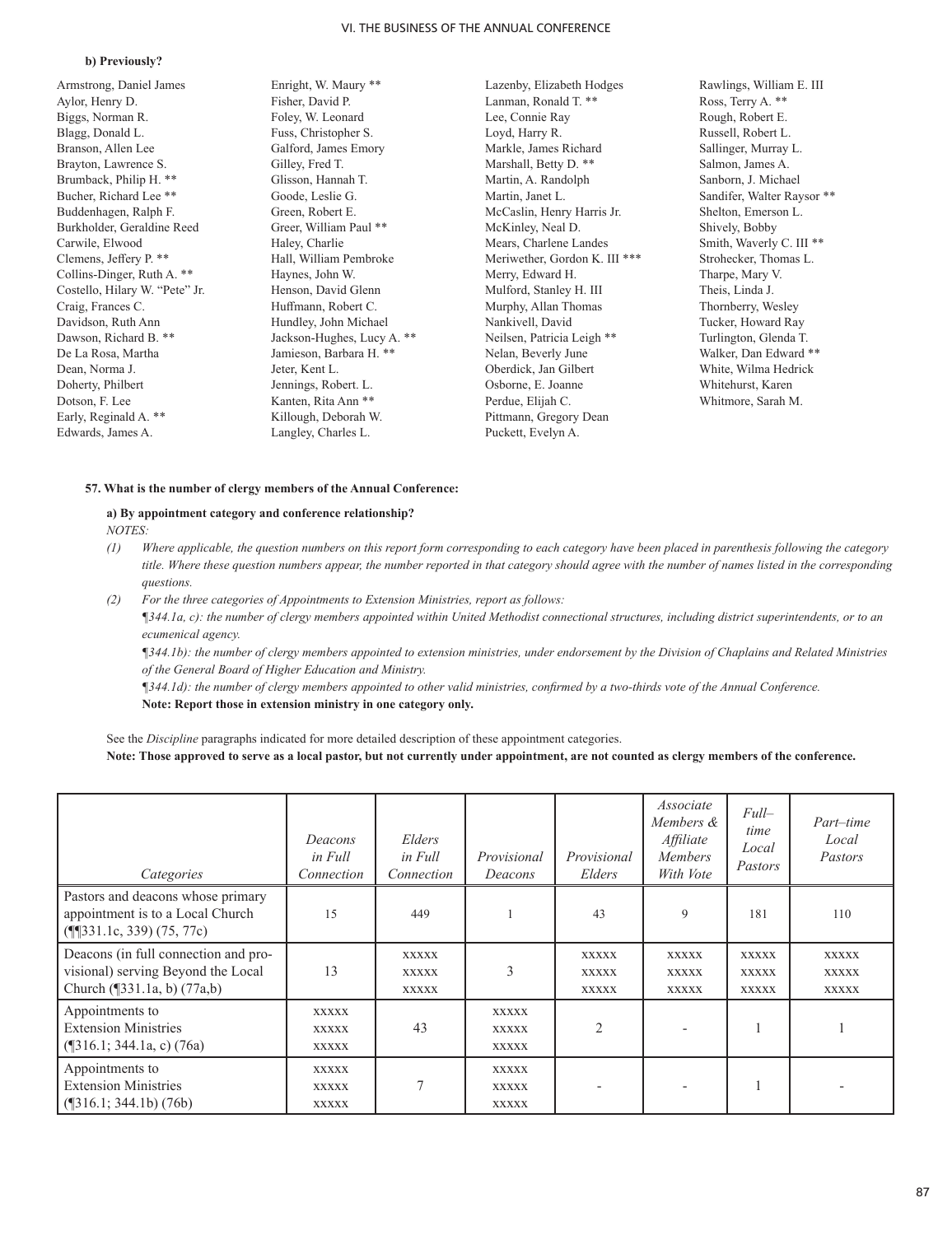| Appointments to<br><b>Extension Ministries</b><br>$(\text{\textdegree$}316.1; 344.1d) (76c)$ | <b>XXXXX</b><br><b>XXXXX</b><br><b>XXXXX</b> | 17             | <b>XXXXX</b><br><b>XXXXX</b><br><b>XXXXX</b> | $\mathbf{1}$             |                | 3                            |                              |
|----------------------------------------------------------------------------------------------|----------------------------------------------|----------------|----------------------------------------------|--------------------------|----------------|------------------------------|------------------------------|
| Appointments to<br>Attend School (¶331.3) (78)                                               | $\qquad \qquad -$                            | $\overline{2}$ | 1                                            | 1                        |                | <b>XXXXX</b><br><b>XXXXX</b> | <b>XXXXX</b><br><b>XXXXX</b> |
| Appointed to Other<br>Annual Conferences (49)                                                | $\mathfrak{2}$                               | 15             | $\overline{\phantom{0}}$                     | $\sqrt{2}$               |                | <b>XXXXX</b><br><b>XXXXX</b> | <b>XXXXX</b><br><b>XXXXX</b> |
| On Leave of Absence (50a1, a2)                                                               | $\mathbf{1}$                                 | 5              |                                              | $\overline{\phantom{a}}$ |                | <b>XXXXX</b><br><b>XXXXX</b> | <b>XXXXX</b><br><b>XXXXX</b> |
| On Family Leave (50a3, a4)                                                                   | $\mathbf{1}$                                 | $\overline{2}$ | $\overline{\phantom{0}}$                     | $\overline{\phantom{a}}$ |                | <b>XXXXX</b><br><b>XXXXX</b> | <b>XXXXX</b><br><b>XXXXX</b> |
| On Sabbatical Leave (51)                                                                     |                                              | $\overline{2}$ |                                              |                          |                | <b>XXXXX</b><br><b>XXXXX</b> | <b>XXXXX</b><br><b>XXXXX</b> |
| On Medical Leave (52)                                                                        | $\overline{\phantom{a}}$                     | 18             | $\overline{\phantom{a}}$                     | $\mathbf{1}$             | $\overline{2}$ | $\overline{4}$               | 1                            |
| On Transitional Leave (50a5)                                                                 |                                              | $\overline{2}$ |                                              | 1                        |                | <b>XXXXX</b><br><b>XXXXX</b> | <b>XXXXX</b><br><b>XXXXX</b> |
| Retired (53, 54, 55)                                                                         | 23                                           | 569            | $\overline{\phantom{a}}$                     | $\mathfrak{2}$           | 50             | <b>XXXXX</b><br><b>XXXXX</b> | <b>XXXXX</b><br><b>XXXXX</b> |
| Total Number,<br><b>Clergy Members</b>                                                       | 54                                           | 1128           | 5                                            | 51                       | 62             | 190                          | 112                          |
| Grand Total,<br>All Conference<br><b>Clergy Members</b>                                      |                                              |                |                                              | 1602                     |                |                              |                              |

**b) By gender and racial/ethnic identification? (NOTE: See the instruction for item 57 for guidelines to assist in the racial/ethnic identification count.)** 

|                                                |                               |               |                              |                      |                        |            | Clergy Demographics   |              |                                                   |             |                            |                |                            |        |
|------------------------------------------------|-------------------------------|---------------|------------------------------|----------------------|------------------------|------------|-----------------------|--------------|---------------------------------------------------|-------------|----------------------------|----------------|----------------------------|--------|
| Catego-<br>ries                                | Deacons in Full<br>Connection |               | Elders in Full<br>Connection |                      | Provisional<br>Deacons |            | Provisional<br>Elders |              | Associate Mbs &<br>Affiliate Members<br>with vote |             | Full-time Local<br>Pastors |                | Part-time Local<br>Pastors |        |
|                                                | Male                          | Female        | Male                         | Female               | Male                   | Female     | Male                  | Female       | Male                                              | Female      | Male                       | Female         | Male                       | Female |
| Asian                                          |                               | 3             | 40                           | 13                   |                        |            | 4                     | 2            |                                                   |             | 12                         | $\overline{2}$ | $\overline{2}$             |        |
| African<br>American                            |                               |               | 31                           | 14                   |                        |            | $\overline{2}$        | 2            | 1                                                 |             | 8                          | $\mathfrak{2}$ | $\overline{7}$             | 2      |
| Hispanic                                       |                               |               | 4                            | 3                    |                        |            |                       |              |                                                   |             |                            |                | 3                          | 4      |
| Native<br>American                             |                               |               | 3                            |                      |                        |            |                       |              |                                                   |             |                            |                |                            |        |
| Pacific<br>Islander                            |                               |               |                              |                      |                        |            |                       |              |                                                   |             |                            |                |                            |        |
| Caucasian                                      | 12                            | 38            | 767                          | 252                  | 3                      | 2          | 24                    | 16           | 51                                                | 9           | 107                        | 56             | 66                         | 28     |
| Multi-<br>Racial                               |                               |               |                              |                      |                        |            |                       |              |                                                   |             | $\overline{2}$             |                |                            |        |
| Grand<br><b>Total All</b><br>Clergy<br>Members | 12<br>(8/4)                   | 42<br>(23/19) | 846<br>(339/<br>507)         | 282<br>(161/<br>121) | 3<br>(3/0)             | 2<br>(2/0) | 31<br>(29/2)          | 20<br>(20/0) | 52<br>(6/46)                                      | 10<br>(2/8) | 130                        | 61             | 78                         | 34     |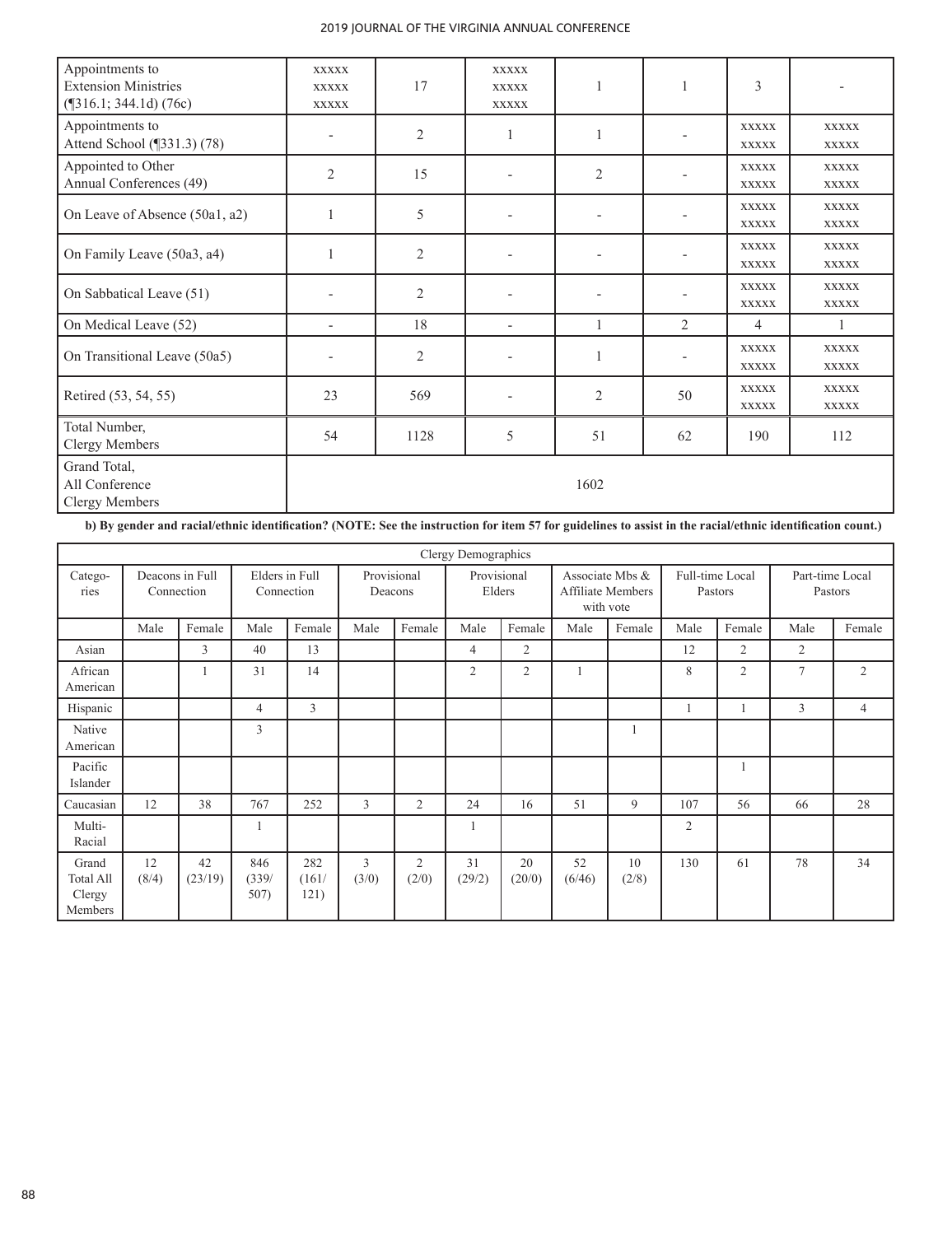# **PART III: CERTIFICATION IN SPECIALIZED MINISTRY**

Note: Indicate credential of persons in Part III: FD, FE, PD, PE, AM, FL, PL, and LM.

# **58. Who are the candidates in process for certification in specialized ministry?**

| Name                     | District     | <b>Status</b> | Specialized Ministry         |
|--------------------------|--------------|---------------|------------------------------|
| Barker, Sara Lindsay     | H            | Lay           | Music Ministry               |
| Barricks, Monica         | Ax           | Lay           | Youth Ministry               |
| Beaver, Linda Susan      | Ax           | Lay           | Youth Ministry               |
| Beighley, Paul           | JR           | <b>RE</b>     | Spiritual Formation          |
| Billy, Sandra Snell      | ER           | Lay           | Music Ministry               |
| Burke, Cary L.           | W            | Lay           | Christian Education          |
| Choi, Yoon Seok          | <b>YR</b>    | <b>OE</b>     | Spiritual Formation          |
| Delgado, Rene'e          | Rd           | Lay           | Children/Christian Education |
| Durbin, Tianna M.        | Ar           | Lay           | Music Ministry               |
| Fraedrich, Eileen        | Ax           | Lay           | Christian Education          |
| Gray, Susan W.           | Ar           | Lay           | Music Ministry               |
| Grigg, Meily O.          | Ar           | Lay           | Christian education          |
| Kincannon, Karla M.      | Ax           | <b>RE</b>     | Spiritual Formation          |
| King, George             | ES.          | Lay           | Evangelism                   |
| McGlynn, Leah            | <b>YR</b>    | Lay           | Evangelism                   |
| Miller, Nancy            | Ax           | Lay           | Older Adult Ministry         |
| Miller, Trudy            | ER           | Lay           | Youth Ministry               |
| Moore, Cheryl W.         | Ar           | Lay           | Christian education          |
| Moorefield, Carol M.     | L            | Lay           | Music Ministry               |
| Perez, Lori J.           | Ax           | Lay           | Evangelism                   |
| Rhodes, Athena A.        | ER           | Lay           | Christian education          |
| Rudys, Catherine Holbert | Rd           | Lay           | Camp/Retreat Min.            |
| Schau, Connie Harrell    | ER           | Lay           | Christian education          |
| Skinner, Dawn            | W            | Lay           | Youth Ministry               |
| Turner, Geraldine Beale  | <b>YR</b>    | Lay           | Christian education          |
| Van Gentry, Robert       | <b>YR</b>    | Lay           | Evangelism                   |
| White, Valerie L.        | Rd           | <b>RD</b>     | Older Adult                  |
| Wilson, Janet            | $\mathsf{C}$ | Lay           | Youth Ministry               |

**59. Who is certified in specialized ministry? (List the areas of specialized ministry. Indicate by an asterisk those certified this year.)**

| Name                              | District  | <b>Status</b>  | Specialized Ministry                 |  |  |  |
|-----------------------------------|-----------|----------------|--------------------------------------|--|--|--|
| Banek, Cynthia G.                 | YR.       | Lay            | Christian Education                  |  |  |  |
| Beall, Kristin Bloodworth Dawkins | W         | Lay            | Christian Education & Youth Ministry |  |  |  |
| Craft, Timothy Sean               | Rn        | <b>FD</b>      | Youth Ministry                       |  |  |  |
| Denton, Leila W.                  | Rd        | Lay            | Christian Education                  |  |  |  |
| Douglass, Laura Blevins           | H         | <b>RD</b>      | Music                                |  |  |  |
| Granberg, Patricia T.             | Ar        | Lay            | Children's Ministry                  |  |  |  |
| Harrington, James E.              | Ar        | PL             | Youth Ministry                       |  |  |  |
| Harrington, Kathryn Barton        | Ar        | Lay            | Youth Ministry                       |  |  |  |
| Hawkins, Janet D.                 | L         | <b>FD</b>      | Music                                |  |  |  |
| Hazlett, Timothy D.               | ER        | <b>FE</b>      | Evangelism                           |  |  |  |
| Kiger, Anthony Shawn              | <b>RR</b> | Lay            | Youth Ministry                       |  |  |  |
| Lee, Virginia A.                  | Rd        | <b>FD</b>      | Christian Education                  |  |  |  |
| Lenow, Amy V.                     | Rd        | F <sub>D</sub> | Christian Education                  |  |  |  |
| Lopynski, Cynthia Case            | Ar        | Lay            | Evangelism                           |  |  |  |
| Moore, Jennifer Vestal            | L         | FL             | Youth Ministry                       |  |  |  |
| Oakes, Leslie C.                  | Ax        | Lay            | Christian Education                  |  |  |  |
| Oguich, Judith Clegg              | Rd        | <b>FD</b>      | Christian Education                  |  |  |  |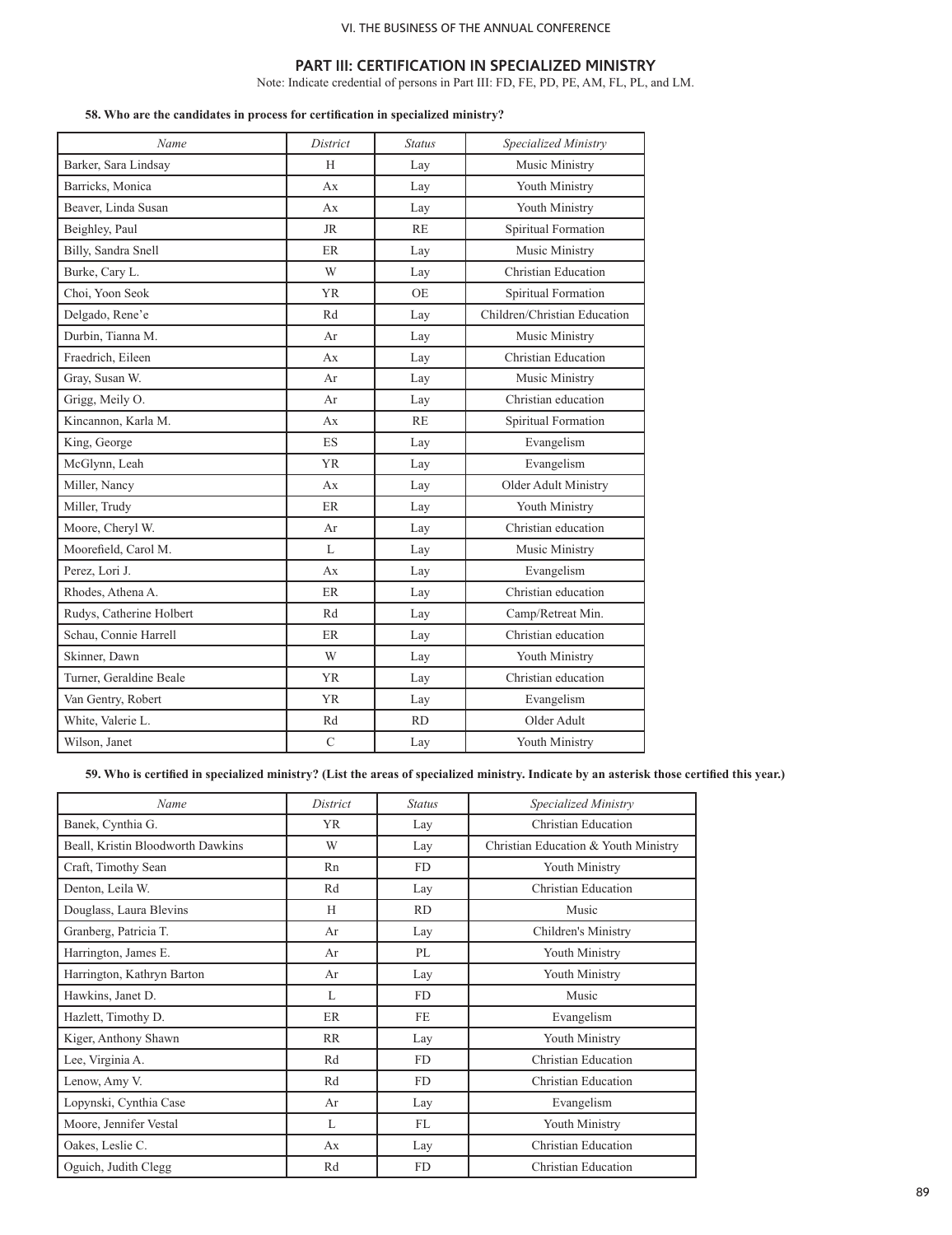| Priddy, C. Rives           | Rd | Lay | Christian Education  |
|----------------------------|----|-----|----------------------|
| Reynolds, Martha Trice     | W  | FL  | Christian Education  |
| Runaldue, Teresa Darlene   | Ax | Lay | Christian Education  |
| Singhass, Patricia Johnson | W  | Lay | Christian Education  |
| Stokes, Martha E.          | Rd | Lay | Older Adult Ministry |
| Tindall, John Wade         | H  | Lay | Youth Ministry       |
| Tschudi-Evatt, Janae       | Aх | Lay | Christian Education  |
| Williams, Angela Seckler   | Rd | Lay | Youth Ministry       |

#### **60. Who are transferred in as a certified person in specialized ministry?**

| <b>CONT</b><br>$\sim$<br>lergy/Lav<br>Name<br><b>Status</b> | Specialized<br>Ministry | Sending Conference |
|-------------------------------------------------------------|-------------------------|--------------------|
|-------------------------------------------------------------|-------------------------|--------------------|

# **61. Who are transferred out as a certified person in specialized ministry?**

| Name | clergy/Lay<br>Status | Specialized<br>Ministry | <i>Receiving Conference</i> |
|------|----------------------|-------------------------|-----------------------------|
|------|----------------------|-------------------------|-----------------------------|

## **62. Who have been removed as a certified person in specialized ministry?**

|--|

# **PART IV: CERTIFIED LAY MINISTRY**

(¶(¶ 271, and 666.10 *The Book of Discipline*)

## **63. Who are certified as lay ministers (¶ 268, and 666.10)?**

| Name                       | District  |
|----------------------------|-----------|
| Amend, Joseph Henry III    | H         |
| Austin, Joyce Greenwell    | L         |
| Baldwin, Harold Edwin Jr.  | S         |
| Campbell, Jerry Curtis     | S         |
| Coffelt, Lisa              | H         |
| Jones, James W.            | <b>ER</b> |
| Justis, Barbara            | ES        |
| Ledbetter, Robert          | F         |
| Marston, Pierre M. (Mardy) | H         |
| Moore, Ralph L.            | F         |
| Payne, Gregory Michael     | $\subset$ |
| Powell, Kendra S.          | ES        |
| Reynolds, Wayne            | W         |
| Wilkerson, Mark A.         | L         |

# **PART V: DIACONAL MINISTERS**

(Paragraph numbers in questions 65-72 refer to The 1992 *Book of Discipline*)

**64. Who are tranferred in as diaconal ministers (¶312)?**

| terence<br>evious Annual<br>$\alpha$ n | )ate |
|----------------------------------------|------|
|                                        |      |

# **65. Who are transferred out as diaconal ministers (¶312)?**

| Vame | Previous Annual Conference | <b>Date</b> |
|------|----------------------------|-------------|
|------|----------------------------|-------------|

**66. Who have had their conference relationship as diaconal ministers terminated by Annual Conference action (¶313.3)? (Under ¶313.3a, no vote; under ¶313.3b, v 2/3)**

*Name Date Effective*

Ī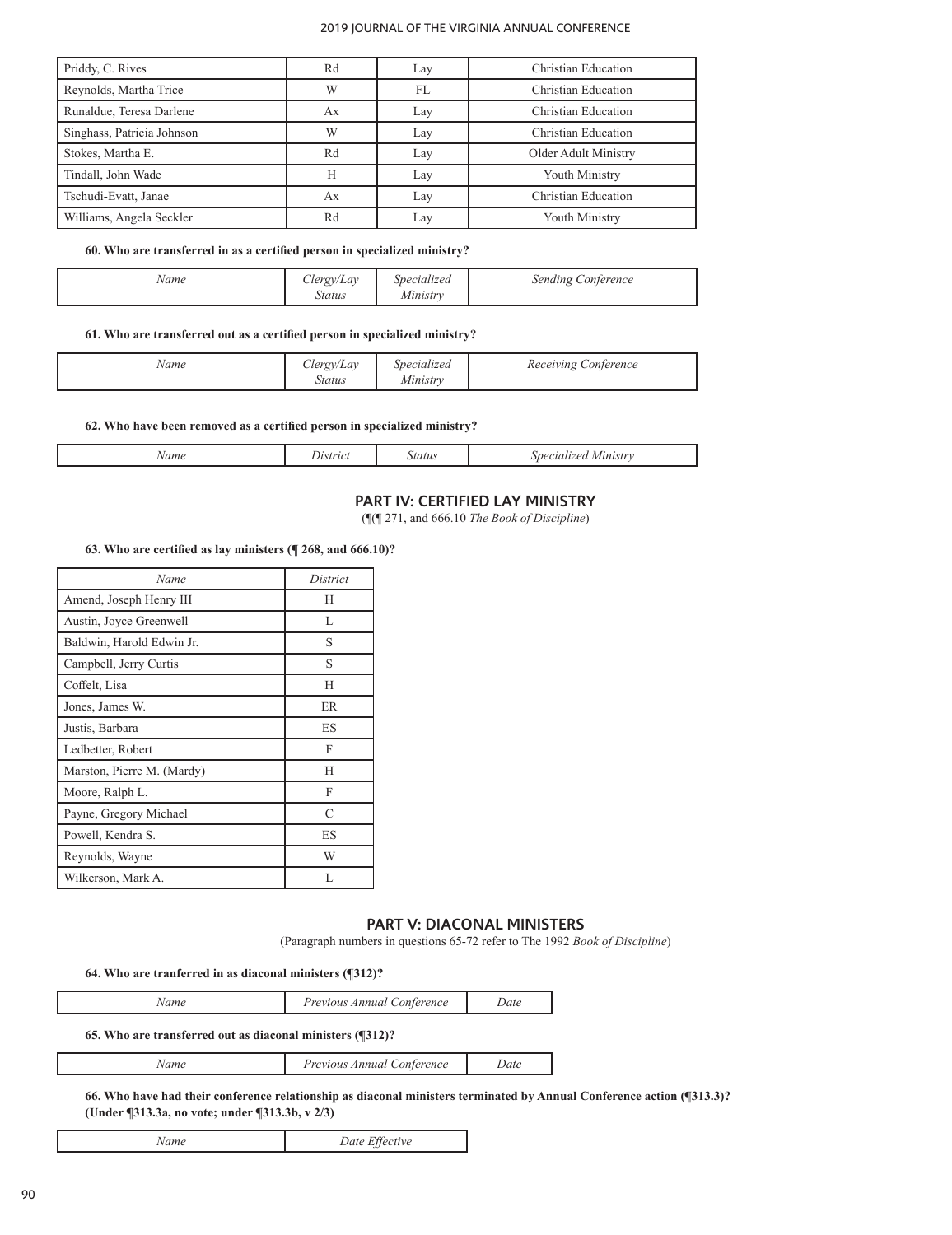#### **67. What diaconal ministers have died during the year?**

**a) Effective**:

| Name | Date of Birth   Date of Death |  |
|------|-------------------------------|--|
|      |                               |  |

**b) Retired:**

٦

| Name               | Date of Birth   Date of Death  |
|--------------------|--------------------------------|
| Nuckols, Elaine C. | See correction<br><b>MO 80</b> |

**68. What diaconal ministers have been granted leaves of absence under ¶313.1a, c, d) (disability, study/sabbatical, or personal leave)?: (v)**

**69. What diaconal ministers have been granted an extended leave (¶313.1e)?:**

*Name Date Originally Granted*

**70. Who have returned to active status from extended leave (¶313.1e)? (v)?**

*Name Date Originally Granted*

**71. Who have taken the retired relationship to the Annual Conference as diaconal ministers (¶313.2)?: (Under ¶313.2b, 2/3 v)**

**a) This year?**

*Name Effective*

**b) Previously?**

| Name                     | Effective |
|--------------------------|-----------|
| Barbour, Dorothy Rickets | 1983      |
| Green, Nonie S.          | 1989      |
| Trego, Laurel G.         | 1990      |
| Lucy, Ruth B.            | 1991      |
| McAden, Shelby L.        | 1999      |
| Nelms, Shirley           | 2001      |
| Miller, Louise Landis    | 2003      |
| Hewitt, B. Arlene        | 2010      |
| Mills-Thomas, Karen      | 2013      |

# **PART VI: APPOINTMENTS AND CONCLUDING BUSINESS**

**72. Who are approved for less than full-time service?** 

**a) What associate members, provisional, or full elders are approved for appointment to less than full-time service, what is the total number of years for which such approval has been granted to each, and for what fraction of full-time service (in one-quarter increments) is approval granted (for purposes of equitable compensation claim and pension credit) ¶¶338.2, 342.2, 1506)? (2/3 v, after 8 years 3/4 v):**

| Name                     | District  | <b>Status</b> | Year           | Fraction of Full-Time |
|--------------------------|-----------|---------------|----------------|-----------------------|
| Barrell, Verónica G.     | <b>ES</b> | FE.           | 2              | 50% extension         |
| Book, Andrew H.          | <b>JR</b> | FE            | 2              | 50%                   |
| Casey-Rutland, Helen     | <b>YR</b> | FE            | 6              | 50%                   |
| Crabbs, Linda E. F.      | Rd        | FE            | 5              | 75%                   |
| Crites, Luther Edwin Jr. | Н         | OE            | $11.5*$        | 25%                   |
| Crockett, Douglas E.     | Rd        | OE            | 9              | 50%                   |
| Dorsey, Jeffrey L.       | Rn        | FE            | $25*$          | 25%                   |
| Dunlap, Melissa R.       | Ar        | <b>FE</b>     | 7              | 25%                   |
| Ferris-McCann, Donald R. | Ar        | OE            | 1              | 75%                   |
| Glass, Elizabeth S.      | <b>RR</b> | FE.           | 8              | 75%                   |
| Haynes, Kevin W.         | S         | FE            | 2              | 50%                   |
| Lee, Chenda Innis        | Ax        | FE            | $\overline{2}$ | 75%                   |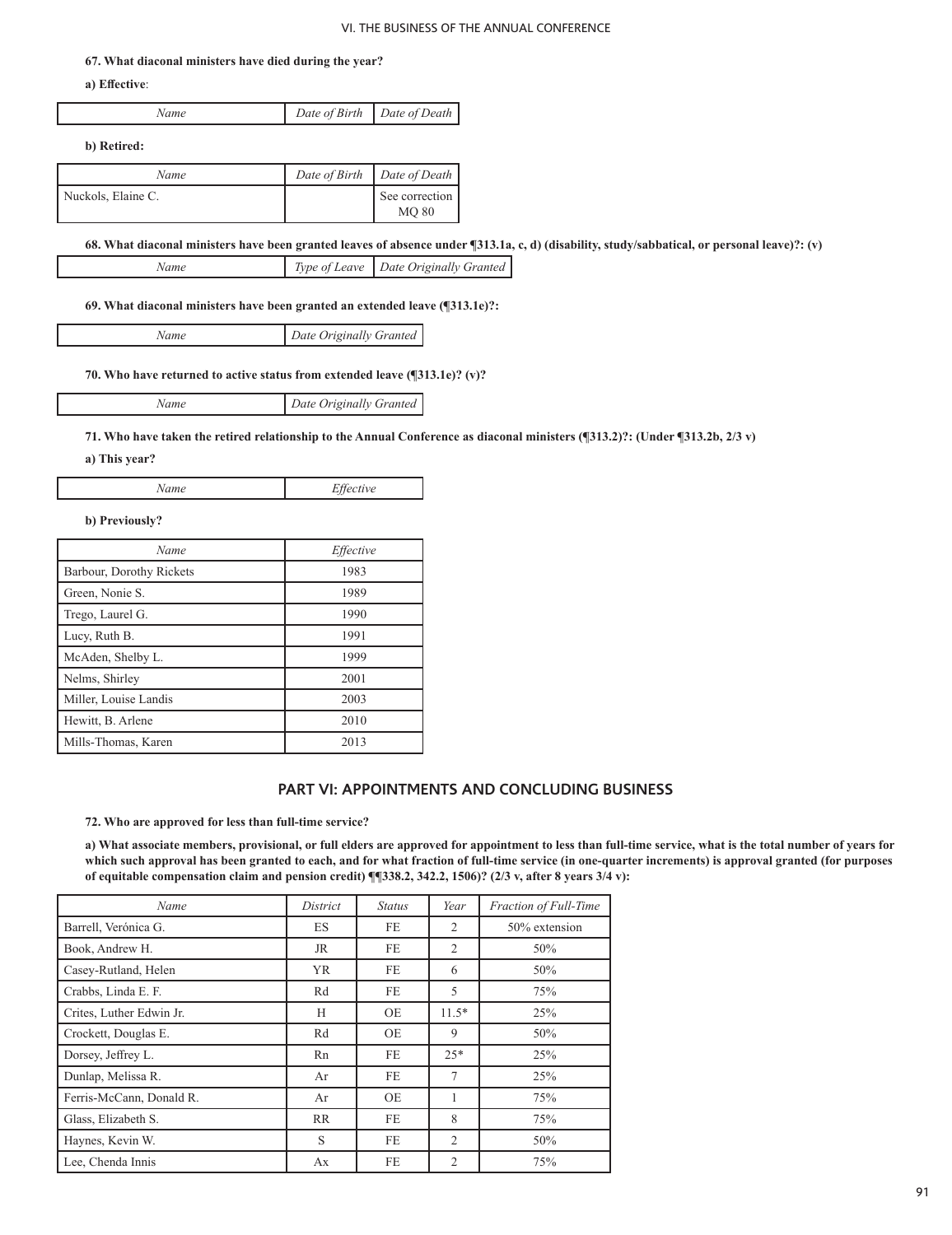| Lock, Mary Jane             | W                  | FF.       |   | 25% |
|-----------------------------|--------------------|-----------|---|-----|
| Parks, Robert J.            | $\curvearrowright$ | RE        |   | 50% |
| Porias, Gayle Diane         | <b>RR</b>          | FE        |   | 75% |
| Robinson, Nancy E.          | Rd                 | FD.       |   | 75% |
| Satter, Ralph G.            | $\Gamma$           | <b>RE</b> | ٦ | 75% |
| Swingle, Thomas             | <b>RR</b>          | PE.       | ٦ | 75% |
| Davies, Larry E.            |                    | <b>RE</b> |   | 75% |
| Throckmorton, Robert Monroe | W                  | <b>RE</b> |   | 25% |

**Part-time local church and part/full-time extension:**

| Name                     | District  | <i>Status</i> | Year | <b>Fraction of Full Time</b>    |
|--------------------------|-----------|---------------|------|---------------------------------|
| Almy, Robert A.          | <b>RR</b> | FE.           |      | 75% local church/25% extension  |
| Barker-Brugman, Kimberly | Ax        | FE.           |      | 75% local church/25% extension  |
| White, Adam James        | C         | FE.           |      | 50% local church/100% extension |
| Timmerman, Randall T.    | <b>ER</b> | PE.           |      | 50% local church/50% extension  |
| Hicks, Justin Andrew     | F         | PE.           |      | 25% local church/100% extension |

**b) What deacons in full connection and provisional deacons are approved for appointment to less than full-time service (¶331.7)?**

| Name                  | District | Status | Year | <b>Fraction of Full Time</b> |
|-----------------------|----------|--------|------|------------------------------|
| Blakely, Lyndsie N.K. |          | FD     |      | 25%                          |
| Brynildsen, Herbert   | JR       | FD     |      | 25%                          |
| Robinson, Nancy       | Rd       |        |      | 75%                          |

**73. Who have been appointed as interim pastors under the provisions of ¶338.3 since the last session of the annual conference, and for what period of time?**

| Name                          | Appointment                                                  | <b>Start Date</b> | <b>End Date</b> |
|-------------------------------|--------------------------------------------------------------|-------------------|-----------------|
| DeLoach, Clyde (RE)           | Two County Coop. Parish-<br>Ridgeway (Associate)<br>$(50\%)$ | 12/1/2018         | 6/30/2019       |
| Thompson, Lawrence R. (RE)    | Mt. Olivet-Mt. Pleasant<br>$(50\%)$                          | 1/1/2019          | 6/30/2019       |
| Throckmorton, Barry R. (RE)   | West Point $(75%)$                                           | 1/1/2019          | 6/30/2019       |
| Colwell, Robin L. (RE)        | Parrish Chapel (25%)                                         | 1/1/2019          | 6/30/2019       |
| Gladding, Elsie Mae (OR)      | South Halifax Charge (50%)                                   | 2/1/2019          | 4/30/2019       |
| Rhodes, Cheryl M.B. (RE)      | Trinity, Blithewood, on-<br>loan, SC                         | 2/1/2019          | 6/30/2019       |
| Drinkard, David R. (RE)       | Bethesda-Patmos Coop.<br>Parish                              | 2/4/2019          | 6/30/2019       |
| DeLong, Leah Carlton (RE)     | Cool Spring (W) 25%                                          | 4/1/2018          | 6/30/2018       |
| Hays, Brant K. (RE)           | Irvington $(RR)(50\%)$                                       | 4/9/2018          | 6/30/2018       |
| Ferris-McCann, Donald R. (OE) | Smith Chapel (Ar) (25%)                                      | 5/1/2018          | 6/30/2018       |

**74. What elders (full connection and provisional), associate members, and local pastors are appointed to ministry to the local church and where are they appointed for the ensuing year?** See appointment list

**75. What changes have been made in appointments since the last annual conference session?** 

| Name                              | Appointment                                   | District  | Effective Date |
|-----------------------------------|-----------------------------------------------|-----------|----------------|
| Kesner, Anne West (PD)* see MQ 33 | Haygood (50%), Children's Hospital (50%)      | <b>ER</b> | 7/1/2019       |
| Commander, Janice Y. (RE)         | Susanna Wesley                                | <b>YR</b> | 8/1/2018       |
| Thomas, Maxine LaRue (OE)         | Ignite Norfolk--Wesley Foundation             | ER        | 8/20/2018      |
| Shea, Thomas McKennon Jr.         | Assistant VP of Development, High Point Univ. | F         | 8/27/2018      |
| Gaylor, David Rodney (PL)         | North Patrick-Woolwine, Co-Pastor (50%)       | D         | 9/1/2018       |
| Geib, Lillian Rodgers (RE)        | Two County Cooperative Parish, Associate      | D         | 9/1/2018       |
| Meeuwissen, Pamela G. (PL)        | Moved to MQ20, Ended extension appointment    | Ax        | 9/9/2018       |
| Martinez-Ortiz, Angel (PL)        | Wesley, Associate (25%)                       | Ax        | 9/20/2018      |
| Sims, Betty Jo Graybeal (PL)      | End Mizpah; remains McKendree (50%)           | <b>RR</b> | 9/30/2018      |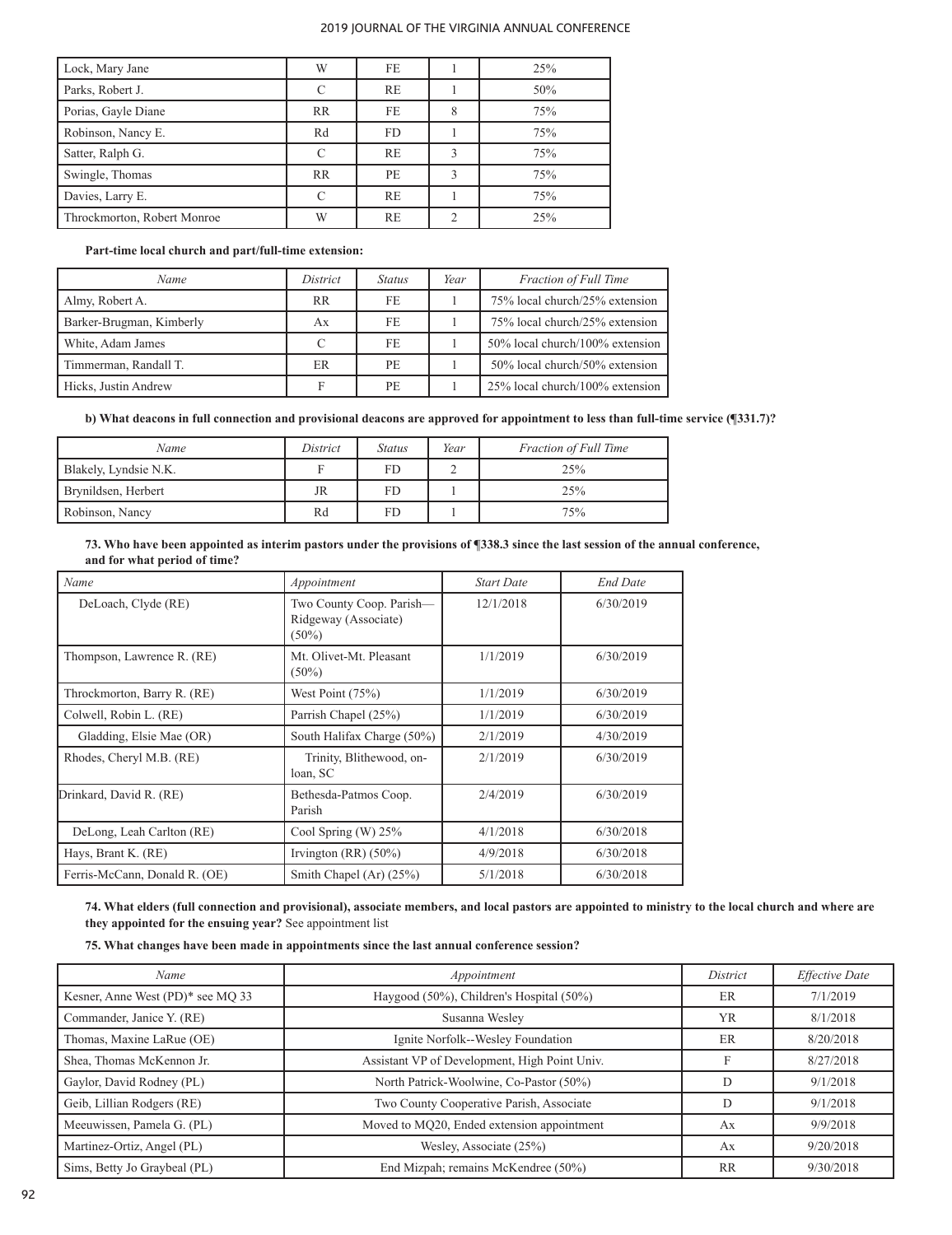| Gayle, Ellis Harmon (PL)           | Add Mizpah (25%) to Shepherds (50%)                          | <b>RR</b>      | 10/1/2018  |
|------------------------------------|--------------------------------------------------------------|----------------|------------|
| Neil, Elizabeth H. (PL)* see MQ 28 | Counselor, Pastoral Counseling of Northern Virginia (75%)    | Ar             | 10/1/2018  |
| Nam, Yosep (FL)                    | Christ's Comm. Fellowship/Monroe Coop. Parish (from SY)      | L              | 10/1/2018  |
| Laskey, Matthew (FL)               | Timberlake, Associate (from SY)                              | L              | 10/1/2018  |
| Terry, Mary Sue (PL)               | North Patrick-Woolwine, Associate (from SY)                  | $\mathbf D$    | 10/26/2018 |
| Gess, W. Todd (PL)                 | Mt. Zion (Strasburg) (25%)                                   | H              | 10/28/2018 |
| Duty, Donnie G. (SY)               | Craigsville-Goshen (25%)                                     | S              | 11/1/2018  |
| Baber, Charles F. Jr. (FD)         | On loan to NC: University, Youth Minister, Chapel Hill, NC   | $\overline{F}$ | 11/1/2018  |
| Meriwether, Gordon (RL)            | District Dir. Congregational Vitality (50%)                  | H              | 11/12/2018 |
| Malloy, Katherine A. (PD)          | Extension appointment position/title change                  | Ar             | 1/1/2019   |
| Aguilar, Norma E. (PL)             | Ramsey Memorial, Associate, increase 50% to 75%              | Rd             | 1/1/2019   |
| Harrison, James H. Jr. (FL)        | Move to MQ20 from Sharon                                     | <b>JR</b>      | 1/1/2019   |
| Sims, Betty Jo Graybeal (PL)       | McKendree, shift 50% to 75%                                  | <b>RR</b>      | 1/1/2019   |
| Beckert, Kristen Ann (OE)          | End on-loan appointment, The Vine                            | Ar             | 1/7/2019   |
| Gess, W. Todd (PL)                 | Add Woodstock to Mout Zion (Strasburg) (remain 25%)          | H              | 1/27/2019  |
| Fathbruckner, Alexis S. (RE)       | Tabernacle-Amelia co-pastor, 50%                             | F              | 2/1/2019   |
| Walker, Calvin "Callie" J. (PL)    | Change to co-pastor, Amelia Charge (Trinity), 50%            | F              | 2/1/2019   |
| Hughes, Susan M. (PD)* see MQ 33   | Bethlehem (Moneta), Associate Minister to 50%                | L              | 2/1/2019   |
| Ginther, James A. Jr. (PE)         | Add Fredericksburg UMC (Assoc.) 50% to CPE 50%               | <b>RR</b>      | 2/18/2019  |
| Joyner, Courtney C. (FD)           | WTS Liaison to UM Students from EMS (25%)                    | H              | 3/1/2019   |
| Doan, Steven B. (ROF)              | Melfa $(50\%)$                                               | ES             | 3/10/2019  |
| Baynham, Lindsey M. (FE)           | VAUMC Center for Clergy Excellence, Director                 | Rd             | 3/24/2019  |
| McNabb, Meredith L. (FE)           | Lake Institute, IU-Lilly Sch. of Philanthropy (Indianapolis) | Rd             | 4/1/2019   |
| Kim, Jong Nam (OE)                 | Korean UMC of Greater Washington, Associate                  | Ar             | 4/1/2019   |
| McLeod, Sheldon "Mac"              | Add Mt Hermon, remains 25% at two charges                    | Rd             | 4/1/2019   |
| Kesner, Anne W (PD)* see MQ 33     | End Haygood; increase CHKD from 50% to Full time             | ER             | 4/26/2019  |
| Hargrove, Jessica L. (FD)          | End Great Bridge; ABLC to Alicia's Place                     | ER             | 5/1/2019   |
| Serrano-Perez, Julio C. (PL)       | End Beulah; reducing Belmont from 50% to 25%                 | Rd             | 5/1/2019   |
| Smith, Riley R. Jr. (RE)           | Bellevue                                                     | L              | 5/8/2019   |
| Thomas, Maxine LaRue (OE)          | End on-loan appointment, Ignite Norfolk                      | $\rm ER$       | 5/18/2019  |
| Donald, Christopher R.             | Univ Chaplain and Dir of Religious Life, Vanderbilt U.       | $\mathbf D$    | 6/1/2019   |

**76. What elders (full connection and provisional), associate members, and local pastors are appointed to extension ministries for the ensuing year?**

# **a) Within the connectional structures of United Methodism (¶344.1a, c)?**

| Allen, B. Justin            | Kim, Seonyoung                             |
|-----------------------------|--------------------------------------------|
| Baker, Dori Lynn            | LeMon, Joel M.                             |
| Barrell, Verónica G. (50%)  | Lewis, Deborah E.                          |
| Bates, Charles F.           | McAllister-Wilson, David                   |
| Bates, Denise P.            | Meadows, Sylvia S.                         |
| Baynham, Lindsey M.         | Meriwether, Gordon K., III (RL,<br>$50\%)$ |
| Book, Andrew H.             | Mickle, Jeffrey P.                         |
| Brooks, Florence            | Moon, Peter M.                             |
| Calvert, Sarah L. K.        | Moore, Jennifer Vestal (FL)                |
| Crosby, Thomas W.           | Ogren, Mark V.                             |
| Darr, Stephen E.            | Orndorff, Joshua R.                        |
| Davis, Michael T. (RA, 25%) | Porias, Gayle Diane                        |
| Davis, Scott E.             | Rochford, David J. III                     |
| Ensz, Andrew S.             | Roscoe, Mark Alan (PL, 50%)                |
| Estes, Shayne Victor (25%)  | Shea, T. McKennon Jr.                      |
| Gilmore, Rachel M.          | Smith, R. Shaun (FL, 50%)                  |
|                             |                                            |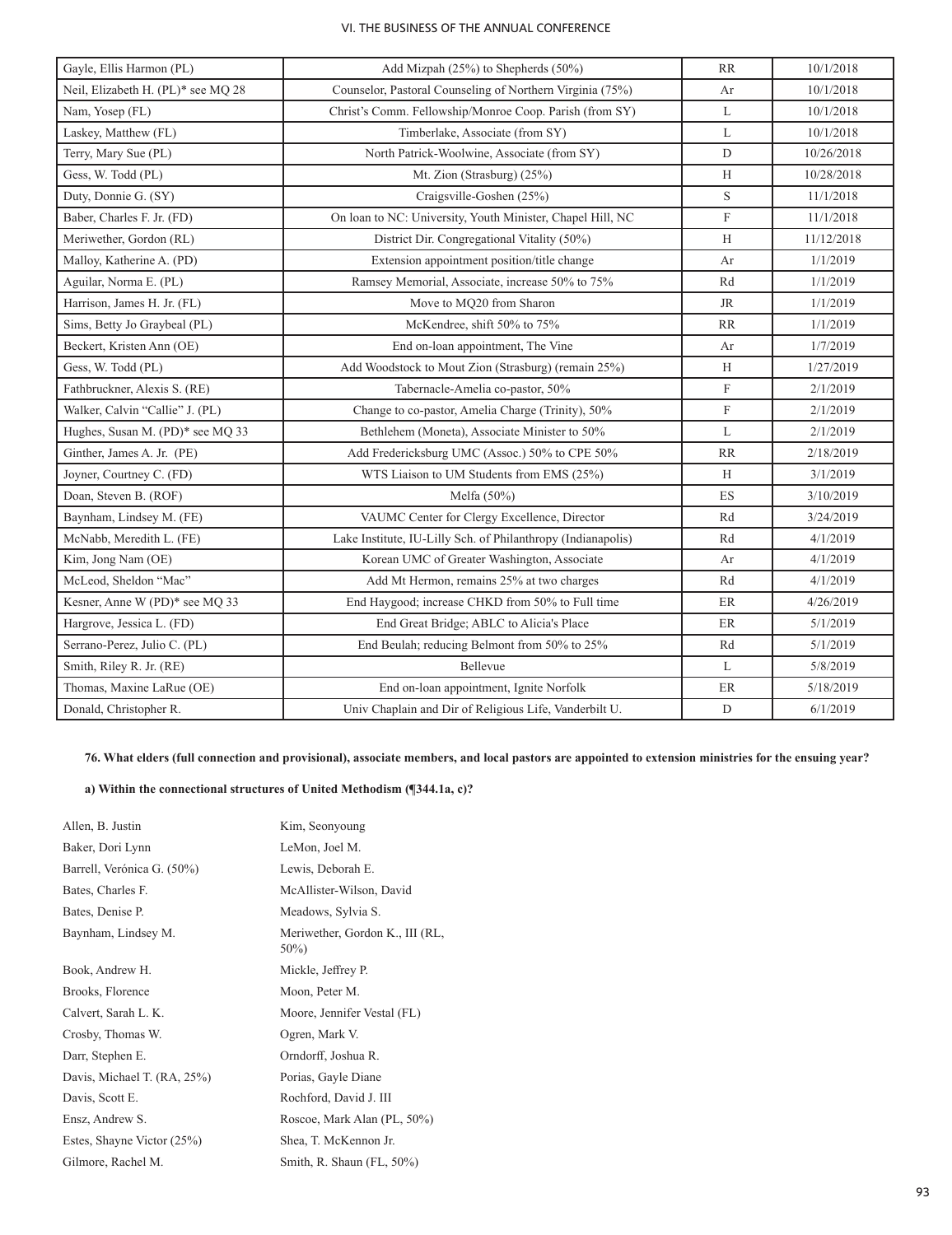- Gómez, Victor R. Smith, Theodore Gooch, Katherine B. Snead, M. Wayne Graham, Jasmyn C. (FL) Soulen, R. Kendall Gresham, Bret-Ashton Goodwin Summers, Steven J. Grimes, Kendra Denise Sygeel, Crystal Renee Guyton, Morgan (see MQ 49) Timmerman, Randall T. (PE, 50%) Hargraves, J. Stanley Tripodi, Dorothee Hicks, Justin Andrew (PE) VanDyke, Rhonda Holton, M. Jan Ward, Timothy L. (25%) Joyner, Alex B. Webster, Kathleen Overby Joyce, Thomas L. (RE) West, Gregory B. Kesner, Danny J. White, Adam James Kim, Sangkeun
	-

#### **b) To ministries endorsed by the General Board of Higher Education and Ministry (344.1b)?**

| Bailey, Caitlyn F.             | Hulme, Gary L.          |
|--------------------------------|-------------------------|
| Barker-Brugman, Kimberly (25%) | Nassef, Marianne Kehoe  |
| Carl Jr., David E. (see MO 49) | Pearsall, Lemuel E. Jr. |
| Crews, Tammie E.               | Ritter, Paul (FL)       |
| Driscoll, James R.             |                         |
| Gunther, Allen E. Jr.          |                         |

#### **c) To other valid ministries under the provisions of ¶344.1d? (v 2/3)**

| Labella-Foster, Elizabeth    |
|------------------------------|
| McNabb, Meredith L.          |
| Moore, Robin C. (FL)         |
| Neil, Elizabeth H. (PE, 75%) |
| Sawyer, Carlson Mary (FL)    |
| Seusy, Brent M.              |
| Shea, Thomas McKennon Jr.    |
| Smith, Donna Brown (AM)      |
| Talley, Kathryn F.           |
| Whaley, Michael L.           |
|                              |

#### **77. Who are appointed as deacons (full connection and provisional) for the ensuing year**

#### **a) Through non-United Methodist agencies and settings beyond the local church (¶331.1a)?**

| Hargrove, Jessica L.      | Malloy, Katherine Ann (PD) |
|---------------------------|----------------------------|
| Harding, Lynda Whitley    | Torrence, Joseph           |
| Hughes, Susan M. $(50\%)$ | White, John D.             |
| Kesner, Anne West         | Zirlott, Cynthia           |
| Laws, Brenda Lee          |                            |

## **b) Through United Methodist Church-related agencies and schools within the connectional structures of The United Methodist Church** (¶331.1b)?

| Baber, Charles F. Jr. (See MO 49) | Joyner, Courtney C. (25%) |
|-----------------------------------|---------------------------|
| Copeland, Rececca Lee (PD)        | Lee, Virginia A.          |
| Delamar, Caitlin Rose             | Stanley, Jason C.         |
| Dietz, Joanna S.                  | Taylor, Leigh Anne        |
| Fuller, Jonathan (PD)             | Willhauck, Susan E.       |

**c) Within a local congregation, charge or cooperative parish (¶331.1c)?**

 See Appointment List